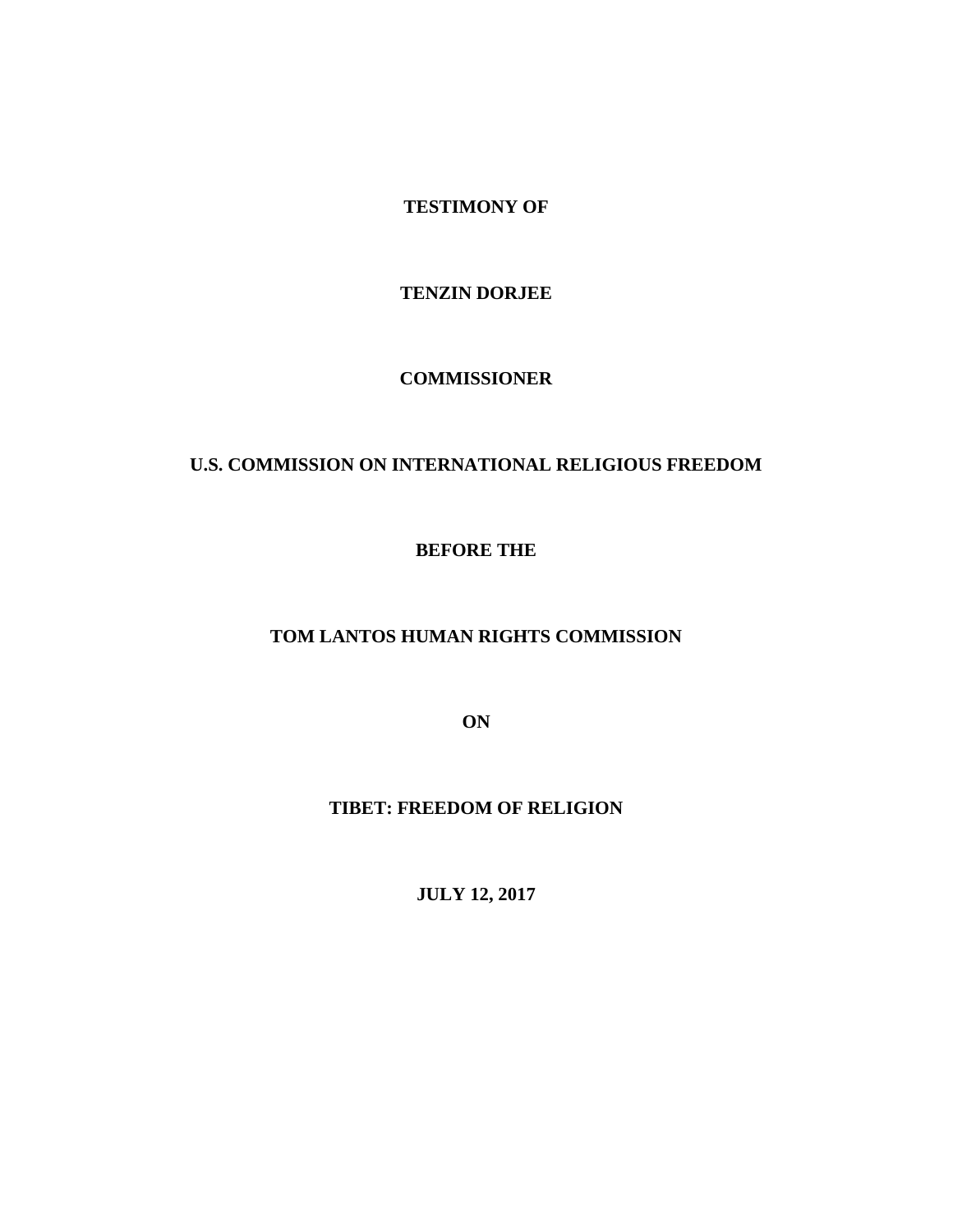Thank you to the Co-Chairs of the Tom Lantos Human Rights Commission, Representatives Jim McGovern (D-MA), and Randy Hultgren (R-IL), and Commission members for holding today's hearing on "Tibet: Freedom of Religion." I am Tenzin Dorjee, a Commissioner on the U.S. Commission on International Religious Freedom (USCIRF). USCIRF is an independent, bipartisan U.S. federal government commission created by the 1998 International Religious Freedom Act (IRFA). The Commission uses international standards to monitor the universal right of religion or belief abroad and makes policy recommendations to the Congress, President and Secretary of State.

I am pleased to be here today with my fellow witnesses: Arjia Rinpoche, Nyima Lhamo, and Todd Stein. This hearing comes at an important time for the Tibetan people. The Chinese government ruthlessly seeks to control Buddhism, restrict the teaching of the Tibetan language, and force Tibetans to assimilate into the dominant Han culture. The bottom line is that the Chinese government's goal is to disappear the Tibetan people by repressing our religion, our culture, and our language. To help achieve these ends, the government has imprisoned an increasing number of prisoners of conscience. In reaction to and in protest of these repressive actions, some Tibetans have chosen to self-immolate.

In my testimony, I will discuss several prisoners of conscience, to shine a light on both their situations and the increasingly dire conditions of Tibetan Buddhists in China. I will begin my testimony by sharing with you my story as a Tibetan refugee. I then will focus on the Panchen Lama, Tashi Wangchuk, and the 150 people who have self-immolated to date. I will end my testimony with recommendations for U.S. government action.

# **My Refugee Story**

I was born in 1960 in the town of Ruthok, near Holy Mt. Kailash, in Western Tibet. I was smuggled out as an infant by my parents when, like tens of thousands of other Tibetans, we were forced to flee Tibet for India due to the brutal 1959 invasion of Tibet by the Chinese Communist People's Liberation Army and the repressive conditions that continue to this day.

While I have no memory of Tibet, I vividly remember what my parents, who now are deceased, told me about why they had to flee after China invaded Tibet. My father, Phuntsok Dhondup, belonged to Lhasa nobility and served as (Tibetan: *Zongpon Kutsab*) Acting District Magistrate of Ruthok District in Independent Tibet. My mother, Miggyur Lekkye, belonged to the richest seminomadic family in Ruthok. Chinese government officials imprisoned my father for about ten months and tortured him. By happenstance, he temporarily was released the day I was born, when he named me *Gu Yang Nyima* (Amnesty Sun). Fearing that he would be returned to prison, he planned our escape to India. We were able to flee Tibet two weeks after his release. I remember him telling me that it took us two weeks, on foot and horseback, to reach India. We had to avoid many roadblocks and barely escaped the soldiers who were pursuing us. We finally crossed the Indus River and safely reached Ladakh, India.

After a year in Ladakh, my parents went to see His Holiness the Dalai Lama to be blessed. At their request, His Holiness named me Tenzin Dorjee (Diamond of Wisdom). My late parents served as foster parents at the Central School for Tibetans, Mt. Abu, in Rajasthan, India. The Indian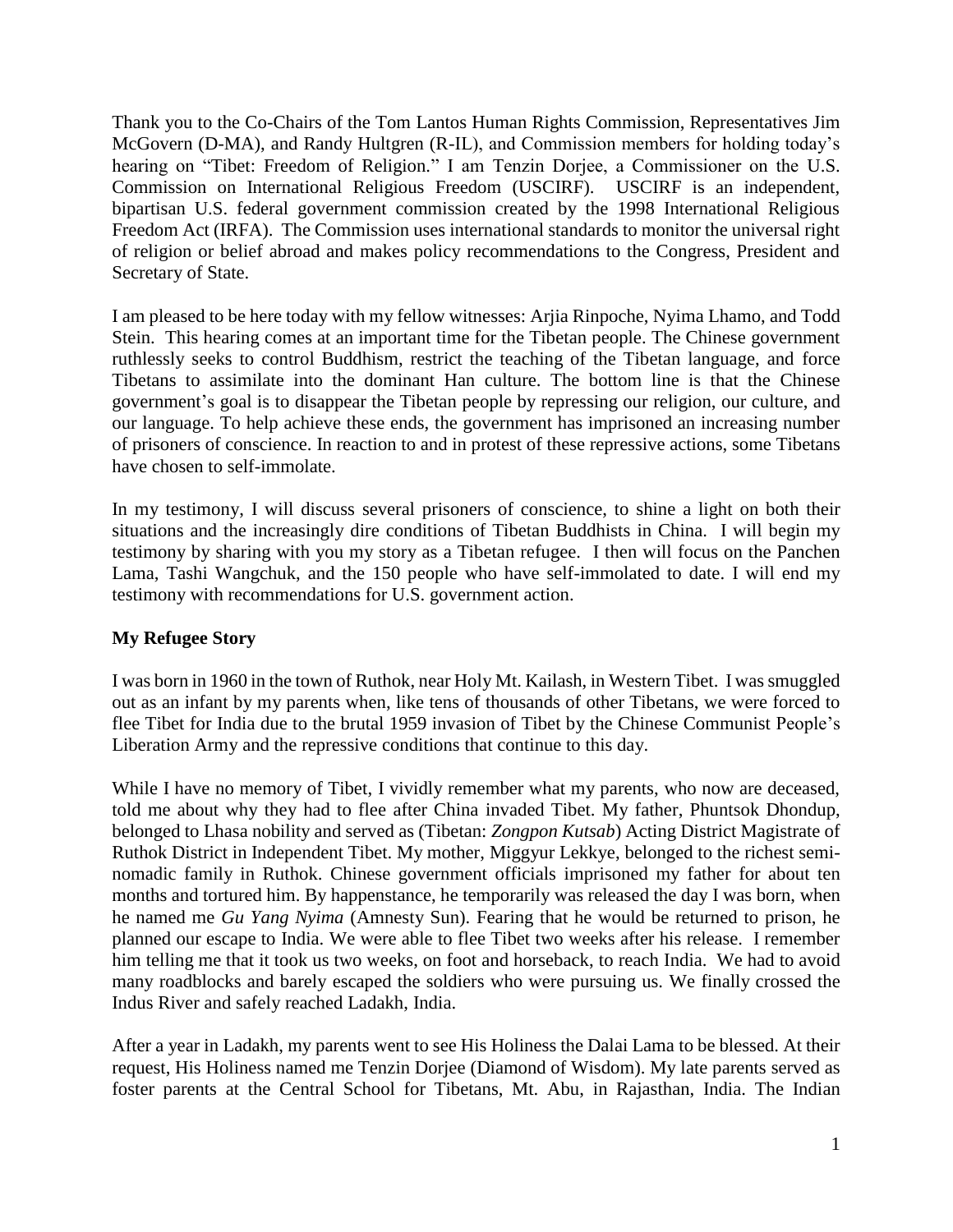government established these separate schools as part of the Central Tibetan School Administration to educate Tibetan children and preserve and promote their culture and heritage.

Understanding the importance of his children being steeped in the Tibetan religion, culture, and language, my father started teaching me when I was six years old. He also taught my younger sister, Tenzin Dolkar – who was born in Rajasthan, India, and my late younger brother Tenzin Losel – who was born in Dharamsala, India. While living as refugees in India, our parents told us stories about their suffering as well as the suffering of our Tibetan brethren under the Chinese Communist regime. They urged us to do our best to preserve our language, religion, and culture along with getting a modern education and continuing to fight for the just cause of Tibet. We are deeply grateful to the Indian government for its decades-long support for the Tibetan people, offering us sanctuary there and allowing us to thrive.

My family largely lived in Bylakuppe, which some refer to as "little Tibet in the heart of Karnataka" in South India. Like my siblings, I grew up working manually in the fields and sometimes had to miss class. My parents admitted me into the Sera Jhe Monastery as a child monk, but also insisted that I complete my secondary education at the Central School for Tibetans, Bylakuppe. Walking on dirt roads for miles to get to school, I completed my schooling in 1977. While I wanted to be a medical doctor, my school could not prepare me for that discipline and my parents did not have the money to send me to a different school. After high school, I studied for several years in Dharamsala at the Institute of Buddhist Dialectics. I joined the Library of Tibetan Works and Archives (LTWA) as a translator in 1981 at the advice of my late teacher Gen Lobsang Gyatso, the founder of the Institute of Buddhist Dialectics, Dharamsala, and College for Higher Tibetan Studies, Sarah, India. While at the LTWA for over thirteen years, I had the great honor and privilege of translating on many occasions for His Holiness the Dalai Lama and for other eminent Tibetan Buddhist Professors including the late Lati Rinpoche, Debate Assistant to His Holiness the Dalai Lama. Since I came to the United States, I have translated voluntarily, on weekends, for twenty-four years at Gaden Shartse Thubten Dhargye Ling in Long Beach, CA. In 2012, I was invited to be the guest translator for His Holiness the Dalai Lama during his visit to Hawaii.

In 1991 and 1993 I came to United States for a speaking and translation tour, remaining here to pursue my education, earning my Ph.D. in 2009 in communications at the University of California, Santa Barbara. Since that time, I have been a professor at the California State University – Fullerton and on December 8, 2016, upon the nomination by the Honorable Minority Leader Nancy Pelosi, I was appointed as a Commissioner to the U.S. Commission on International Religious Freedom (USCIRF). Last June, 2017, I had an honor to personally meet His Holiness the Dalai Lama in Irvine, CA, and he was delighted that Leader Pelosi nominated me to be a Commissioner. He blessed and advised me to do my best in the position.

I have shared my story to highlight the following:

1. My family was forced to flee after the People's Liberation Army under the new Chinese Communist state brutally invaded Tibet in 1959. Instead of liberation, there was repression and when Tibetans rose up against Beijing, more than 80,000 Tibetans escaped to India. To date,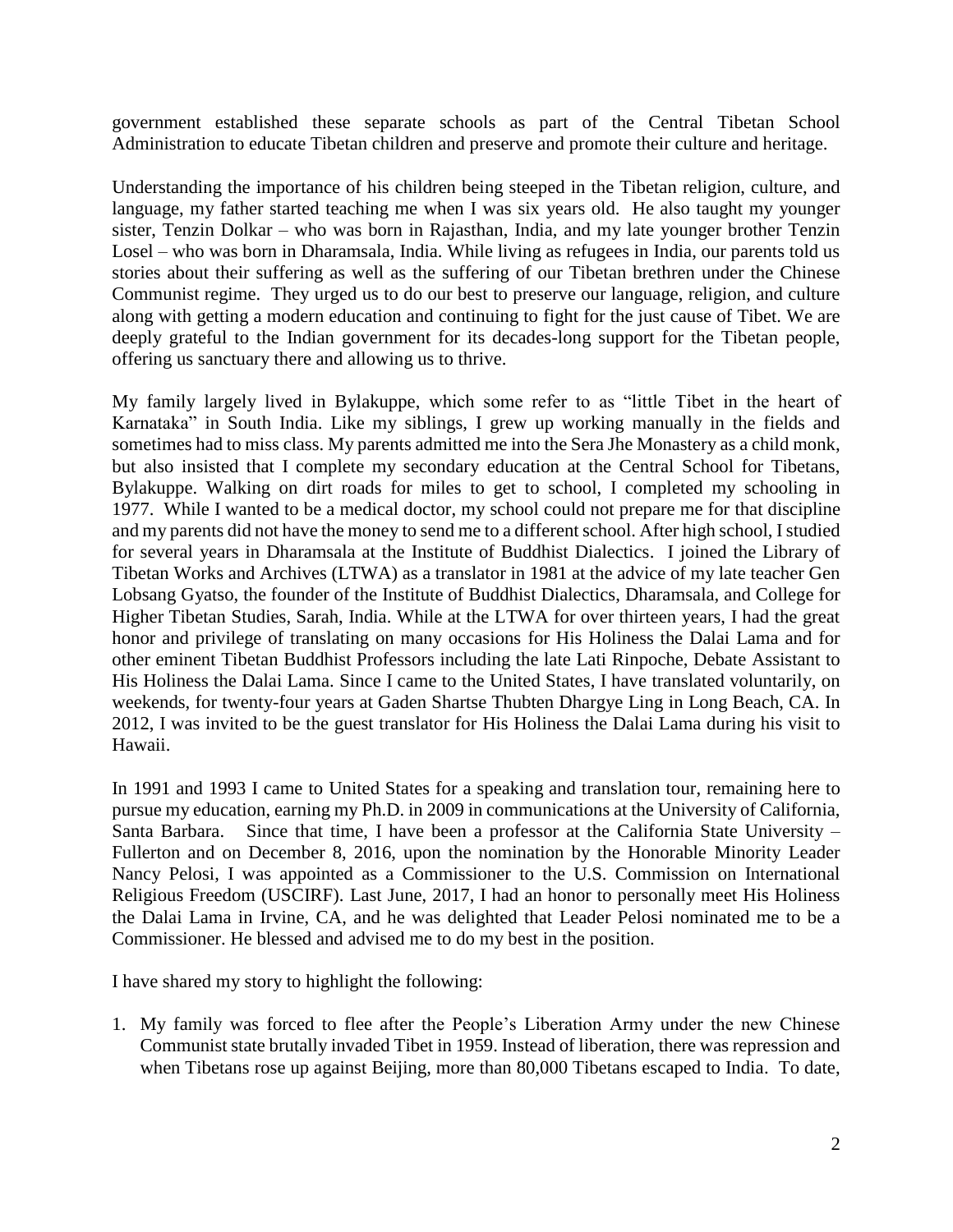an estimated 150,000 Tibetans have been forced to flee our homeland. With the borders effectively closed, it is increasingly dangerous to leave without authorization.

- 2. I am deeply grateful to the Indian government for providing a safe haven to me, my family, and other Tibetan refugees, and for allowing Tibetan Buddhism to flourish there. Like many other Tibetan refugees in India, I was able to receive both a Tibetan and secular education. As refugees, my parents understood the vital importance of preserving the Tibetan religion, language and culture to help ensure the continuation of the Tibetan people. These are precisely what the Chinese government was and is trying to destroy.
- 3. The Chinese government views His Holiness the Dalai Lama as a threat to their control because officials recognize his central importance to the Tibetan people. In fact, devotion to the Dalai Lama is a core tenant for many Tibetan Buddhists.

The Dalai Lama fled Tibet in 1959, also finding refuge in India. He seeks to peacefully resolve the issue of Tibet and bring about stability and co-existence between the Tibetan and Chinese people through the "Middle-Way" policy. I fully support the Middle Way Policy to peacefully and nonviolently resolve Sino-Tibetan issues via mutual respect and dialogue for mutual benefit. Yet Chinese officials regularly and continually vilify him, viewing him as a threat to their power, even though political authority has belonged since 2011 to the prime minister of the Tibetan government in exile. They accuse him of "blasphemy" and "splittism" and refer to him as a "wolf in monk's robes." Officially atheist, the Chinese government absurdly claims the power to select the next Dalai Lama, citing a law that grants the government authority over reincarnations.

The Chinese government also cracks down on anyone suspected of so-called separatist activities and for participating in the "Dalai clique." Monks and nuns who refuse to denounce the Dalai Lama or do not pledge loyalty to Beijing have been expelled from their monasteries, imprisoned, and tortured. Beijing also continually seeks to diminish the Dalai Lama's international influence, issuing thinly veiled threats to other countries, including the United States. After the Dalai Lama delivered a commencement speech last month at the University of California, San Diego, the *Global Times* condemned the university and its chancellor for inviting him to speak, and threatened to withhold visas from the chancellor and future exchanges with the university. Senator Diane Feinstein has called the *Global Times* a mouthpiece of the Chinese Communist Party.

4. The Chinese government implements countless restrictions on Tibetan Buddhism and Tibetans' peaceful religious activity, which have created an extremely oppressive environment. They implement these restrictions in the Tibetan Autonomous Region, but also have tightened controls in Tibetan areas of other provinces. These restrictions include: reeducation campaigns; extensive surveillance – through for example, security forces and closed-circuit television, internet and mobile phone monitoring; official presence in monasteries; canceling previously permitted festivals; restricting travel; and imposing intrusive restrictions on private religious practice. The government also quickly suppresses any perceived religious dissent, including through firing at unarmed people.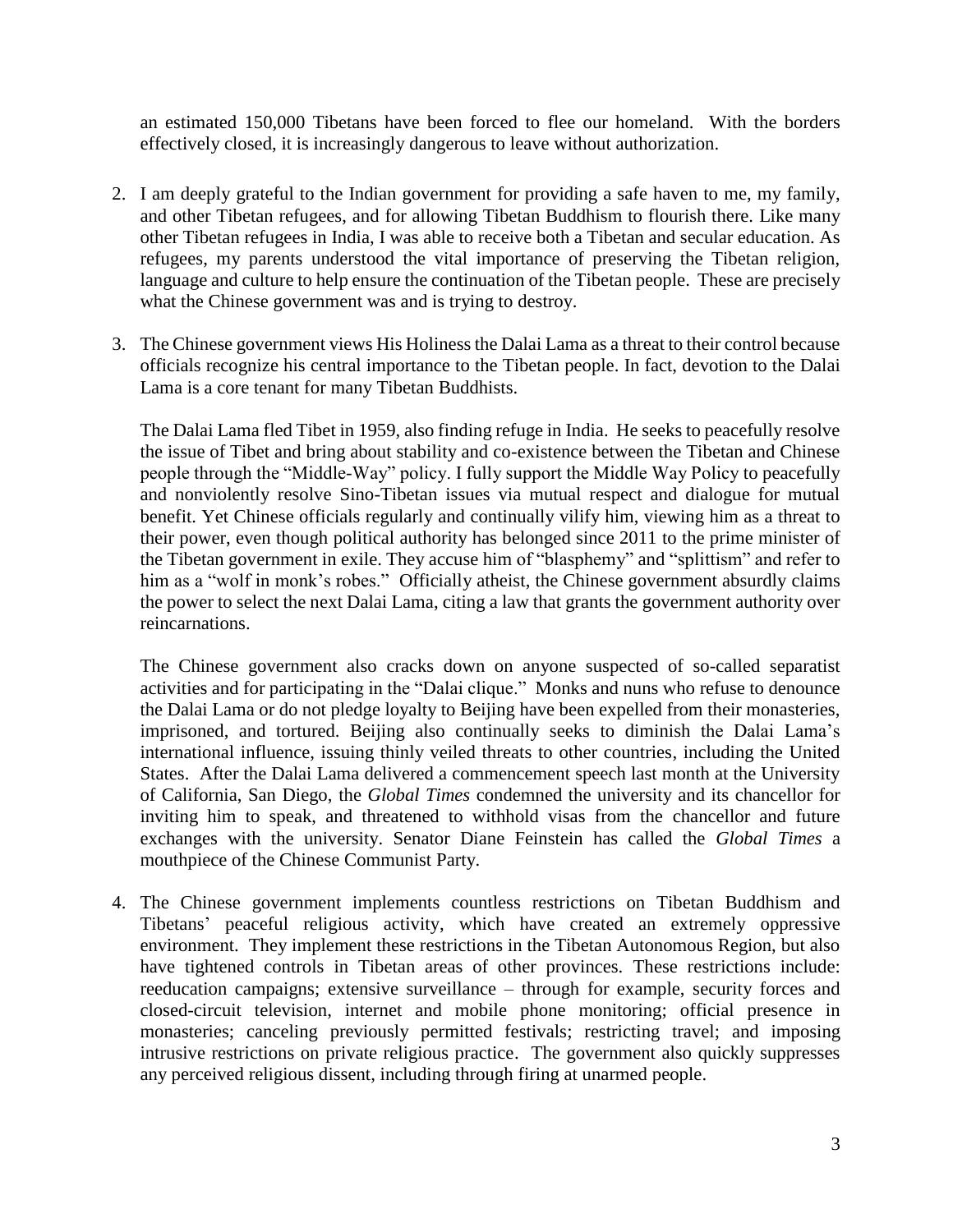Between 1987 and 1989, the Chinese government brutally crushed protests. Restrictions further intensified after demonstrations that took place in 2008. On March 10, 2008, the anniversary of the failed 1959 uprising, monks from Drepung monastery peacefully protested against the government's "patriotic education" programs and other restrictions on their freedom of religion or belief. Supportive demonstrations in Lhasa led to property destruction, arrests, and numerous deaths, with demonstrations spreading to Tibetan areas outside the Tibetan Autonomous Region. To this day, the Chinese government has not provided full details or a credible accounting of those detained, missing, or "disappeared" for their role or participation in the demonstrations. Those accused have not been given adequate legal representation and their trials—if held at all—were closed.

Since the 2008 demonstrations:

- Provincial authorities monitor the training, assembly, publications, selection, education, and speeches of Tibetan Buddhist religious leaders. Monks are directed to attend "patriotic education" sessions consisting of pro-government propaganda.
- Authorities prohibit children from participating in religious holidays, threatening them with expulsion from school if they fail to comply.
- The state controls the movement and education of monks and nuns, the building or repairing of religious venues, and the conducting of large-scale religious gatherings.
- Authorities have installed a heavy security presence at monasteries and nunneries, monitoring and surveilling in and around the properties.
- Just this year, Chinese authorities prevented students and teachers from observing Saka Dawa, a Tibetan holy month, and even restricted their right to observe the holiday in their own homes.

Rigorous study and practice are very important to the Nalanda Tradition of Tibetan Buddhism. The Chinese government seeks to strike at the heart of Tibetan Buddhism by attacking the Tibetan religious and educational institute of Larung Gar, the largest Tibetan Buddhist institute in the world which is located in Sichuan Province. Larung Gar is home to more than 10,000 monks, nuns, laypeople, and students of Buddhism from all over the world. In July 2016, the Chinese government launched a sweeping operation to demolish significant parts of this institute, Local officials implementing the demolition order referred to the project as "construction" or "renovation" to reduce the number of residents to no more than 5,000 by the end of September 2017. Many view the plan to separate the educational facility from the monastery as a ruse to facilitate government direct control over every aspect of life and learning at Larung Gar. Thousands of monastics, laypeople, and students have been evicted. Some reportedly were locked out of their homes before they could collect their belongings, or were forced to sign pledges promising never to return. Many others were forced to undergo so-called "patriotic reeducation programs."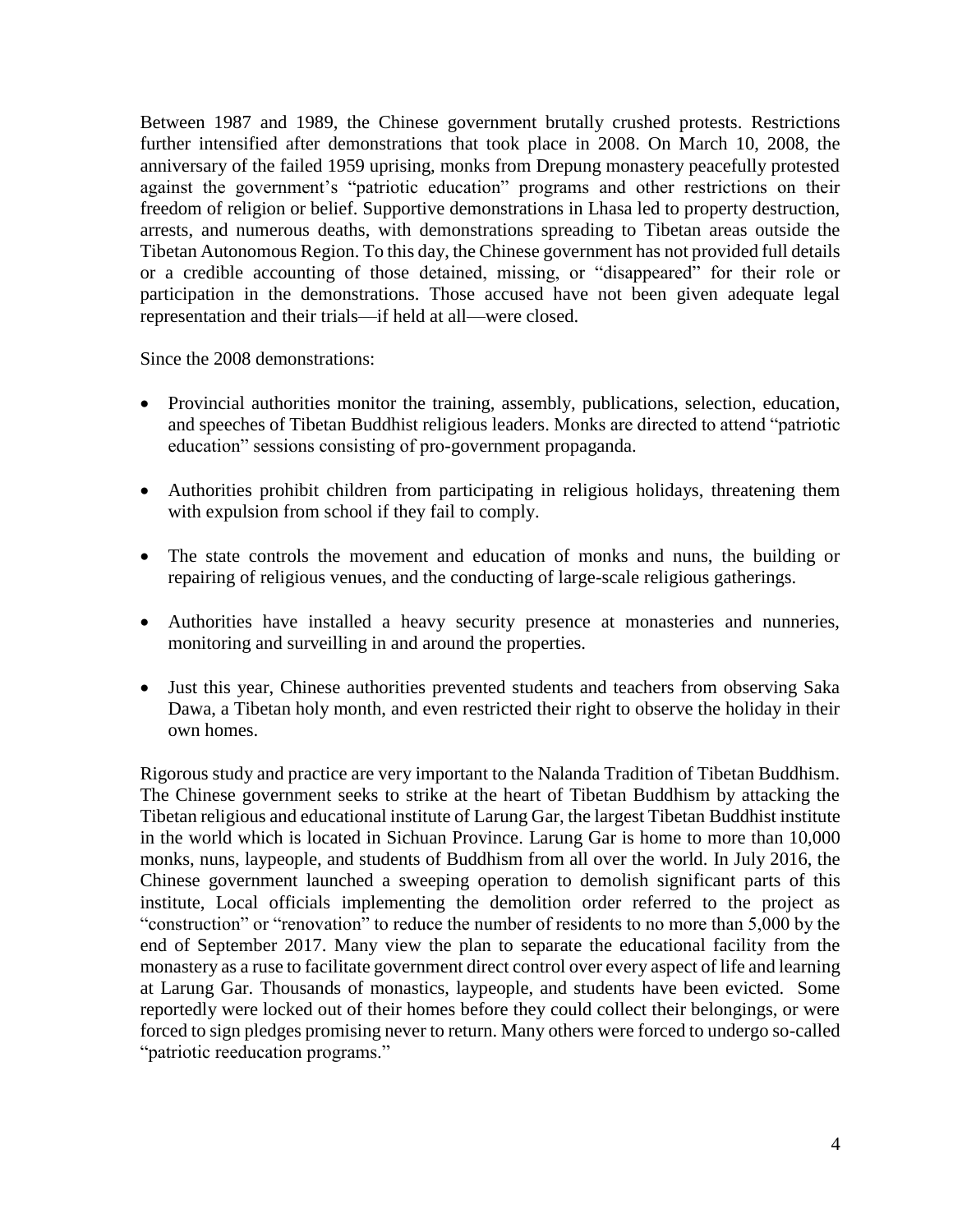The demolition order contains language governing ideology and future religious activities at Larung Gar and gives government officials—who are largely Han Chinese, not Tibetan greater control and oversight of the institute, including direct control over laypeople. The order also mandates the separation of the monastery from the institute, running counter to the Tibetan tradition of one blended encampment with both religious and lay education. The destruction at Larung Gar exemplifies Beijing's goal to eviscerate the teachings and study of Tibetan Buddhism that are integral to the practice and traditions of the faith.

In December 2016, Tibet's Communist Party Chief Wu Yingjie publicly stated that he expects the party's control over religion in Tibet to increase.

## **Prisoners of Conscience**

Detaining religious prisoners of conscience is one way the Chinese government controls Tibetan Buddhists. I here will focus on two such prisoners: the Panchen Lama, who holds the second highest position in Tibetan Buddhism, and Tashi Wangchuk, an advocate for the Tibetan language being integral to the practice of Tibetan Buddhism. While one is a religious leader and the other is a lay activist, the Chinese government has disappeared one and unjustly detained the other.

Please see the appendix for a selected list of other Tibetan prisoners of conscience the Congressional Executive Commission on China has compiled.

#### The Panchen Lama

Gedhun Choekyi Nyima was born on April 25, 1989 in Lhari County, Tibet. After the death of the  $10<sup>th</sup>$  Panchen Lama, His Holiness the Dalai Lama chose Gedhun on May 15, 1995 to be the 11<sup>th</sup> Panchen Lama, which is the second highest position in Tibetan Buddhism. Three days after his selection as Panchen Lama, Chinese government authorities kidnapped then six-year-old Gedhun and his family. On November 11, 1995, Chinese authorities announced their own pick to serve as the Panchen Lama: Gyancain Norbu. Most Tibetan Buddhists have rejected the government's selection.

Gedhun Choekyi Nyima is now one of the world's longest-held prisoners of conscience. In the more than 20 years since his abduction, Chinese authorities have provided little information about his whereabouts, alleging that they need to protect him from being "kidnapped by separatists." In May 2007, Asma Jahangir, then-Special Rapporteur on freedom of religion or belief of the UN Human Rights Council, asked Chinese authorities what measures they had taken to implement the recommendation of the Committee on the Rights of the Child and suggested that the government allow an independent expert to visit and confirm Gedhun's well-being. On July 17, 2007, the Chinese authorities said that he is a "perfectly ordinary Tibetan boy" attending school and leading a normal life, and that he "does not wish to be disturbed." Authorities say that the state employs both of his parents and that his brothers and sisters are either working or at university.

The Panchen Lama now is 28 years old. By the age of 28, I had received both a Tibetan and modern education, but we know nothing of the Panchen Lama's life. As part of USCIRF's Religious Prisoner of Conscience Project, I have chosen to work on behalf of the Panchen Lama,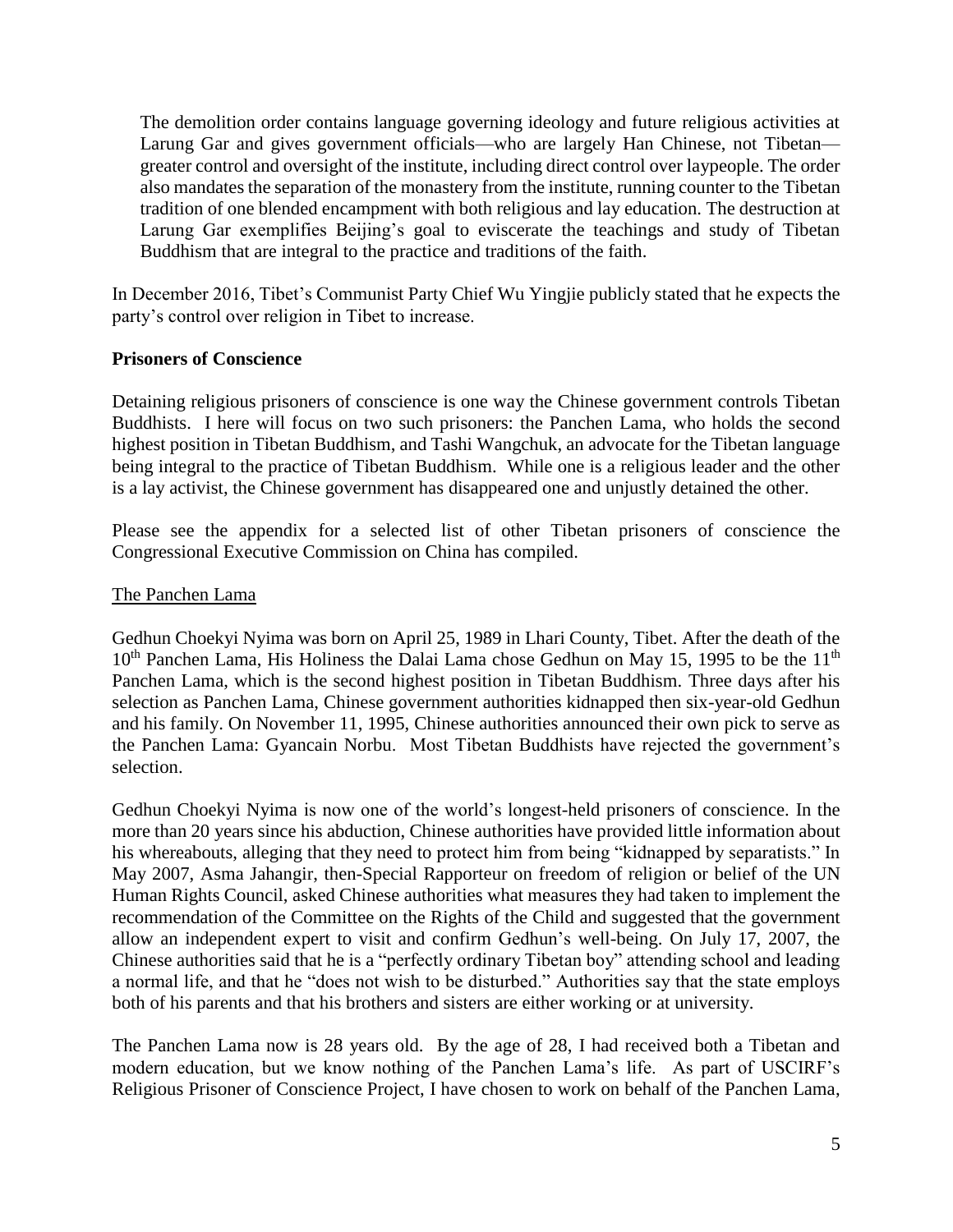highlighting his case and the laws and policies of the Chinese government that led to his disappearance.

#### Tashi Wangchuk

Tashi Wangchuk is a Tibetan entrepreneur and education advocate known for promoting a deeper understanding of the Tibetan language as integral to the practice of Tibetan Buddhism. Tashi Wangchuk was detained on January 27, 2016 after speaking to the *New York Times* for a [documentary video](https://www.nytimes.com/video/world/asia/100000004031427/a-tibetans-journey-for-justice.html) and two articles on Tibetan education and culture. His relatives did not know he was detained until March 24, despite a Chinese law requiring notification within 24 hours. He was indicted in January 2017 for "inciting separatism," and could face up to 15 years in prison if found guilty. Based on available information, authorities have not scheduled a trial date.

Tashi Wangchuk recounted that he learned to read and write Tibetan in primary school and from his older brothers who had studied with a monk. He continued studying as a monk himself for three years, and in 2012 took private classes in Yushu for a few months. Tashi Wangchuk called on Tibetans to protect their culture and has focused on the need for bilingual education and Tibetan language instruction across the Tibetan regions of China. He also has asserted that the government violates the Chinese constitution by not using the Tibetan language in government offices.

Tashi Wangchuk is from Qinghai Province. Schools in that area, which is home to nearly 60 percent of China's Tibetan population, had taught mainly in the Tibetan language, with much Tibetan poetry and academic writing coming from that area. In 2012, officials largely eliminated Tibetan as a language of instruction in primary and secondary schools and ordered the use of Chinese as the language of instruction. Many Tibetan teachers were laid off, and new Chinese textbooks were introduced that did not include detailed information on Tibetan history or culture. The estimated literacy rate in Tibetan among Tibetans in China currently has fallen well below 20 percent, and continues to decline.

Monasteries, the heart of Tibetan society, had served as vital educational institutions, with monks and nuns among the elite few who could read and write before Tibet came under Chinese Communist rule. Until recently, many monasteries held classes on the written language for ordinary people, and monks often gave lessons while traveling. However, Chinese officials in many parts of the plateau ordered monasteries to end the classes, though Tibetan can still be taught to young monks.

The global importance of Tibetan language preservation lies in the fact that the complete teachings of Buddha, especially, philosophy, science of mind and emotions, and metaphysics are best preserved in the Tibetan language today according to His Holiness the Dalai Lama.

The disappearance of the Panchen Lama and the imprisonment of Tashi Wangchuk and other prisoners underscore the following concerns:

1. The Chinese government, while officially atheist, believes it has the authority to replace the Panchen Lama with its own selection. As I noted earlier, the government has declared that it also will decide whom will be reincarnated as the next Dalai Lama. In 2016, the government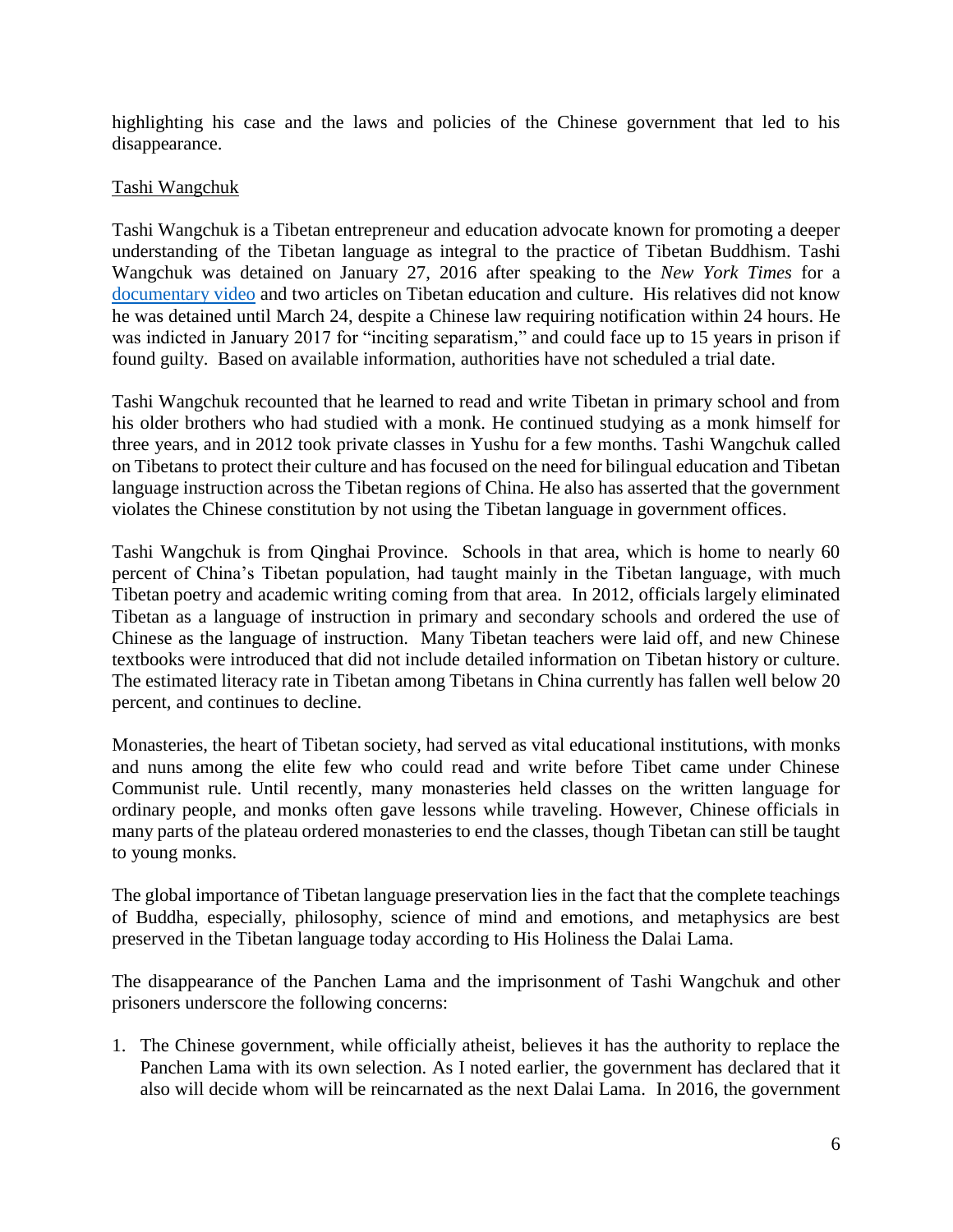published online a list of 870 "authentic living Buddhas." However, the Chinese government does not have the authority to name the reincarnated religious leaders of Tibet.

- 2. The Chinese government fears Tashi Wangchuk as much as they do the Panchen Lama. The Chinese government unfairly imprisoned Tashi Wangchuk because it believes that Tibetan language acquisition would impede the sinicization of the education system and Tibetan assimilation into the majority Han culture. The Chinese government seeks to systematically destroy the Tibetan language to help facilitate the assimilation of Tibetans, who already face pressure from economic changes and a Chinese government fearful of ethnic and religious separatism, into the dominant ethnic Han culture.
- 3. The Panchen Lama and Tashi Wangchuk are only two of the many Tibetan prisoners of conscience whom Chinese authorities unfairly have detained. The appendix to this testimony includes other prisoners of conscience. I here want to highlight two who sadly did not survive their brutal imprisonment:
	- Goshul Lobsang: In 2008, authorities arrested Goshul Lobsang for his role in organizing a protest against the government. While in prison, he was subjected to extreme malnourishment and brutal torture, including regular injections and repeated stabbings. In March 2014, following his release, Lobsang died from his horrendous mistreatment.
	- Tenzin Delek Rinpoche: While his niece, Nyima Lhamo, is here today to speak about Tenzin Delek Rinpoche, I would be remiss if I did not discuss this prominent Tibetan religious leader. Chinese authorities arrested him in April 2002, accusing him of being involved in a 2002 bomb attack, and charged him with separatism and terrorism. He initially was given a death sentence with a two-year reprieve. Contingent upon good behavior, the death sentence could be lifted. His sentence was commuted to life imprisonment, and then subsequently to 20 years in prison. However, Tenzin Delek died in prison in 2015. Before his death, he described to family members the torture he had endured in prison, including repeated beatings. The government denied his family's request that he be granted medial parole, instead arresting those who advocated justice for him.

After his death in prison, Tenzin Delek's family requested to see his body and that it be returned to them for proper Buddhist burial rites. But Chinese authorities cruelly cremated the body and refused to hand over his ashes, leading many to be suspicious about the cause of his death. Even in death, the Chinese government continued to defame Tenzin Delek, calling him a criminal and a fake religious leader, and authorities banned public memorials in honor of his passing.

Authorities subsequently detained his sister and niece for nearly two weeks after they requested his body be turned over to them. In 2016, Tenzin Delek's niece, Nyima Lhamo, fled China to seek justice. She has become a powerful advocate for her late uncle and all Tibetan people, speaking earlier this year before the 9<sup>th</sup> Geneva Summit for Human Rights and Democracy, calling on the international community to investigate her uncle's death. I am proud to testify alongside her.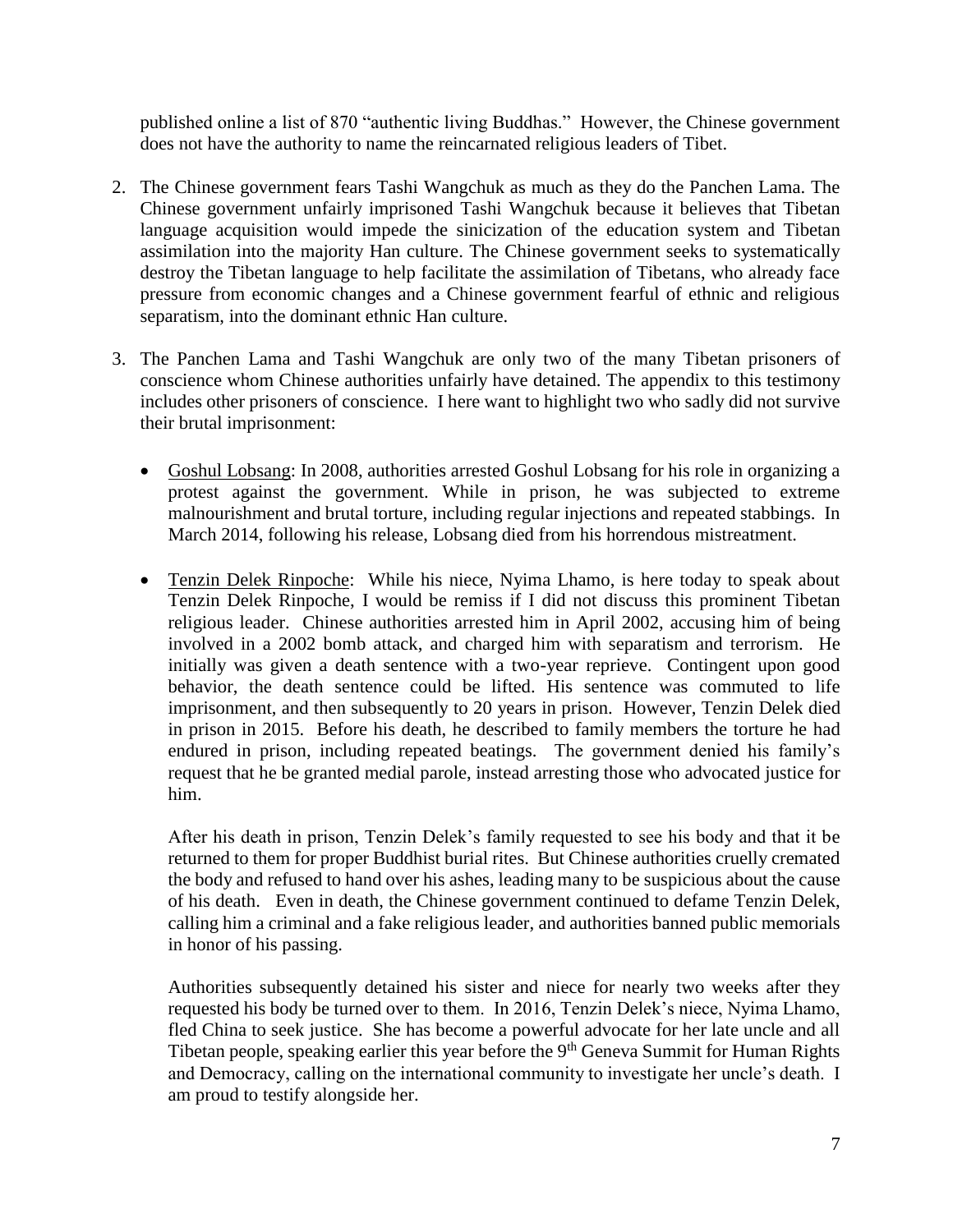#### **Self-immolations**

At least 150 Tibetans from all walks of life and ages have engaged in self-immolations since 2009. According to the International Campaign for Tibet, 122 are men and 28 are women; 119 are known to have died following their protest; 26 are 18 or under; 13 were monks at Kirti Monastery in Ngaba; 11 were former monks there; and 2 were nuns from Mame Dechen Chokorling nunnery in Ngaba.

Kirti Monastery in Sichuan Province has been a center of the movement. According to observers, Kirti had been radicalized by the security forces occupying the monastery and turning it into a de facto prison. Ngaba is the county that includes Kirti and the nunnery. During the 2008 uprising, security forces shot protestors there, killing at least 10 people.

The protestors include the following people:

- Tsering Kyi was a 19-year old student in Gansu who, according to her relatives, set fire to herself and died in March 2012 after her high school changed its main language to Chinese. She had joined classmates to protest the new Chinese-language textbooks and the policy limiting Tibetan to one class. Following the protest, several teachers were fired and the headmaster was sent to work on a dam project. The Chinese authorities alleged that she was mentally unstable after hitting her head on a radiator because of which her grades suffered.
- Sonam Tso was a Tibetan mother of five who was believed to be in her fifties. She selfimmolated in southwestern China's Sichuan province on March 23, 2016, near a monastery in Dzoege County in the Ngaba Tibetan and Qiang Autonomous Prefecture.
- Dorjee Tsering, a 16-year old Tibetan, set himself on fire on February 29, 2016, the same day that Kalsang Wangdu, an 18-year old monk, self-immolated and died in Nyarong County in Kardze, the Tibetan area of Kham. Dorjee Tsering lived on a Tibetan settlement in northern India. While he survived the protest, he suffered 95 percent burns to his body and died in a hospital in Delhi on March 3. Kalsang Wangdu died while being taken to Sichuan's provincial capital for treatment.
- A young Tibetan monk, Jamyang Losel, set himself on fire on May 19, 2017, near the county hospital in Chentsa in Malho Tibetan Autonomous Prefecture in Qinghai. He was immediately taken to a hospital in Xining, the provincial capital, but died there the same day. According to reports on social media, his body was not returned to his family. His is the latest selfimmolation to date that we know about.

These self-immolations reveal the following concerns:

1. The Chinese government would have us believe that these self-immolators committed "terrorist acts in disguise," and/or were manipulated by external cults for their political ends. In fact, the Chinese government views self-immolations as threats to stability and security in a region that is unstable due to severe religious and cultural controls. Instead of acknowledging its role in prompting self-immolations, the Chinese government has criminalized the act and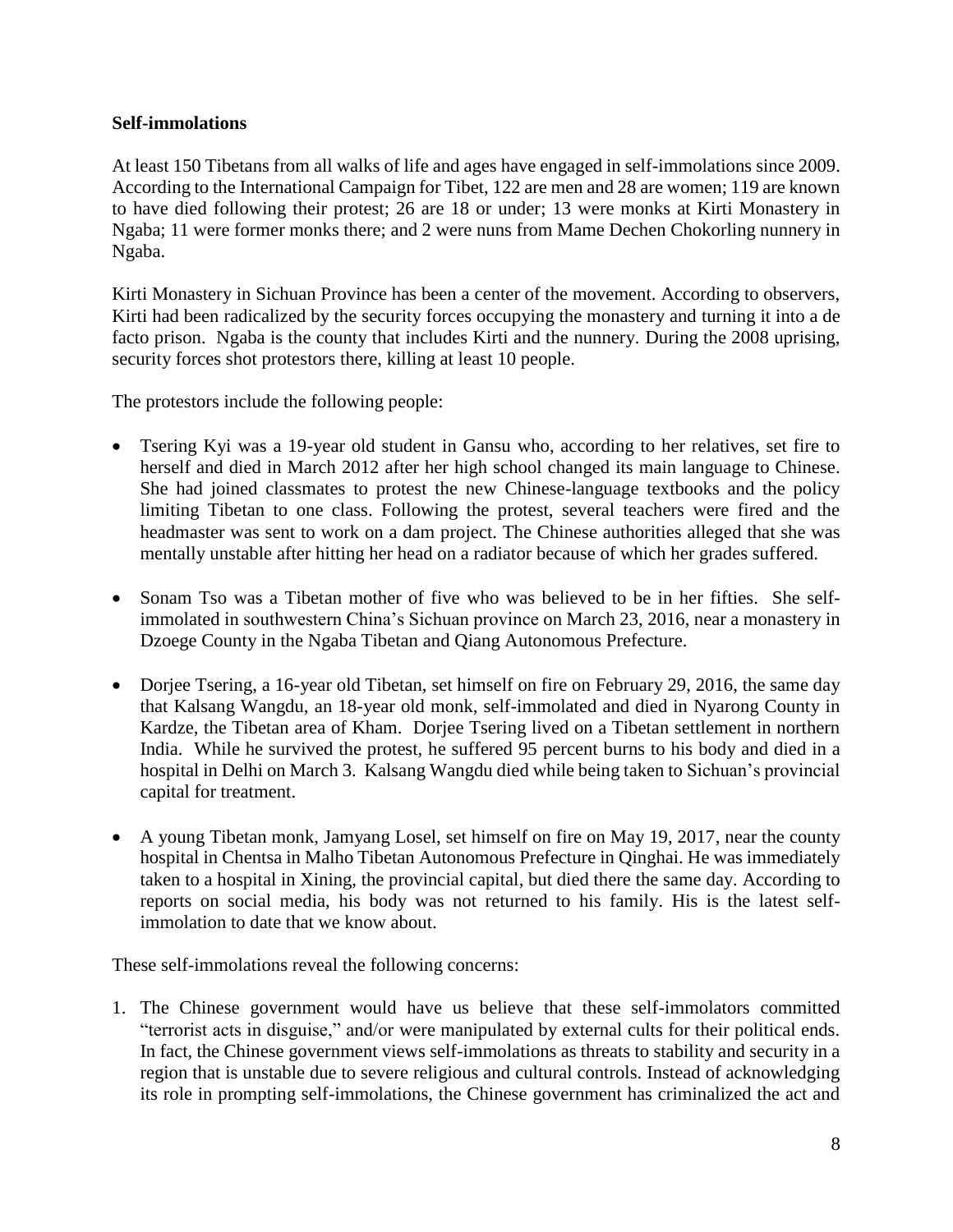threatened to charge with murder anyone suspected of assisting or encouraging selfimmolations. One prefecture (Ngawa Tibetan and Qiang Autonomous Prefecture) issued rules extending criminal penalties to family members, fellow villagers, and monasteries of selfimmolators.

2. The Chinese government's response, more repression and more controls, has led to more antipathy from the people and more self-immolations. Why have these people chosen to selfimmolate? The Dalai Lama describes them as "desperate acts by people seeking justice and freedom." Others view self-immolation as one of the few available forms of protest given the almost complete securitization of the Tibetan Plateau and the resulting difficulty of collective acts of resistance. Even small peaceful acts of defiance, such as having a picture of the Dalai Lama, can bring detention and disappearance.

## **Recommendations**

USCIRF has recommended that China be designated a "country of particular concern" (CPC) for its "systematic, ongoing, egregious" violations of the freedom of religion or belief. Chief among these violations is the Chinese government's treatment of Tibetan Buddhists. USCIRF also recommends the following:

Congress should:

 Appropriate funds for programs supporting the Tibetan people, including Tibetan language broadcasts, to preserve their distinctive language, religion and culture in accordance with the Tibetan Policy Act of 2002.

Congress and the Administration should:

- Swiftly pass, and the President sign, H.R. 1872/S.821, the Reciprocal Access to Tibet Act, which would deny entry into the United States for Chinese government officials responsible for creating or administering restrictions on U.S. government officials, journalists, independent observers, and tourists seeking to travel to Tibetan areas. It is unacceptable the Chinese enjoy broad access to the United States while U.S. citizens' access to Tibet is highly restricted. Mutual access and reciprocity is key to maintaining a viable relationship between the United States and China.
- Raise religious freedom concerns with Chinese officials at every appropriate opportunity, including in the U.S.-China Comprehensive Dialogue.
- Urge the Chinese government to allow the Dalai Lama to return to Tibet for a visit if he so desires, and permit an independent international investigation into the death of Tenzin Delek Rinpoche.
- Maintain contact with Chinese religious leaders and human rights activists.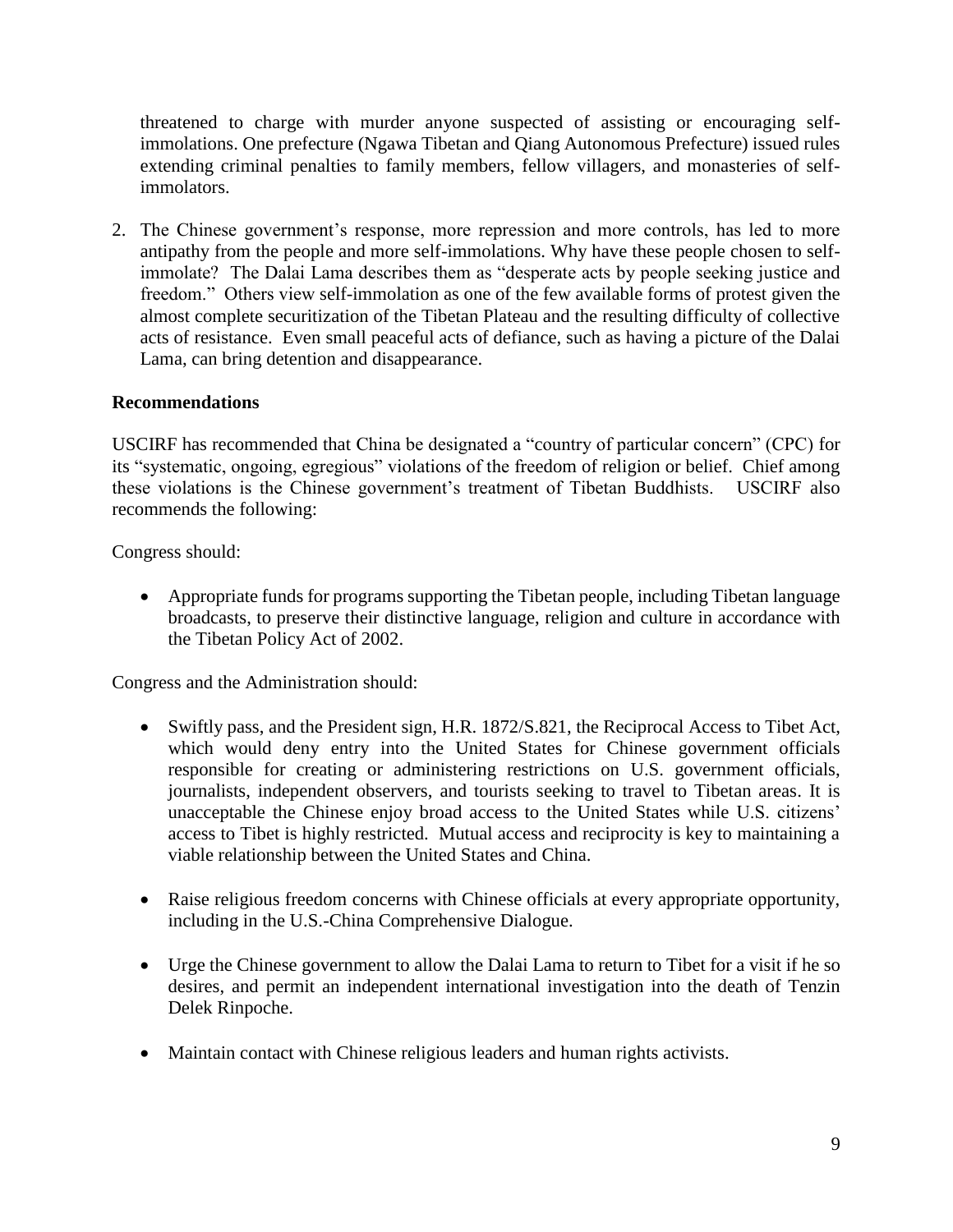- Make inquiries about and seek to meet with religious prisoners of conscience, including those detained for their religious freedom advocacy; work to secure their unconditional release; and press the Chinese government to abide by its commitments under the Convention against Torture.
- Urge the Chinese government to provide video graphic evidence of the well-being of the Panchen Lama.
- Press the Chinese government to restart the dialogue leading to a negotiated agreement on Tibet.

Congress should urge the Administration to:

- As mandated by the Tibetan Policy Act of 2002, appoint a qualified and experienced individual to serve as the Special Coordinator for Tibetan Issues at the U.S. Department of State and designate this position at the level of an Under Secretary of State.
- Designate China as a CPC with specific sanctions associated with the designation.
- Develop a list of Chinese officials subject to sanctions under the Global Magnitsky Act and the Frank R. Wolf International Religious Freedom Act, and seek USCIRF's input for individuals to be sanctioned for their religious freedom violations.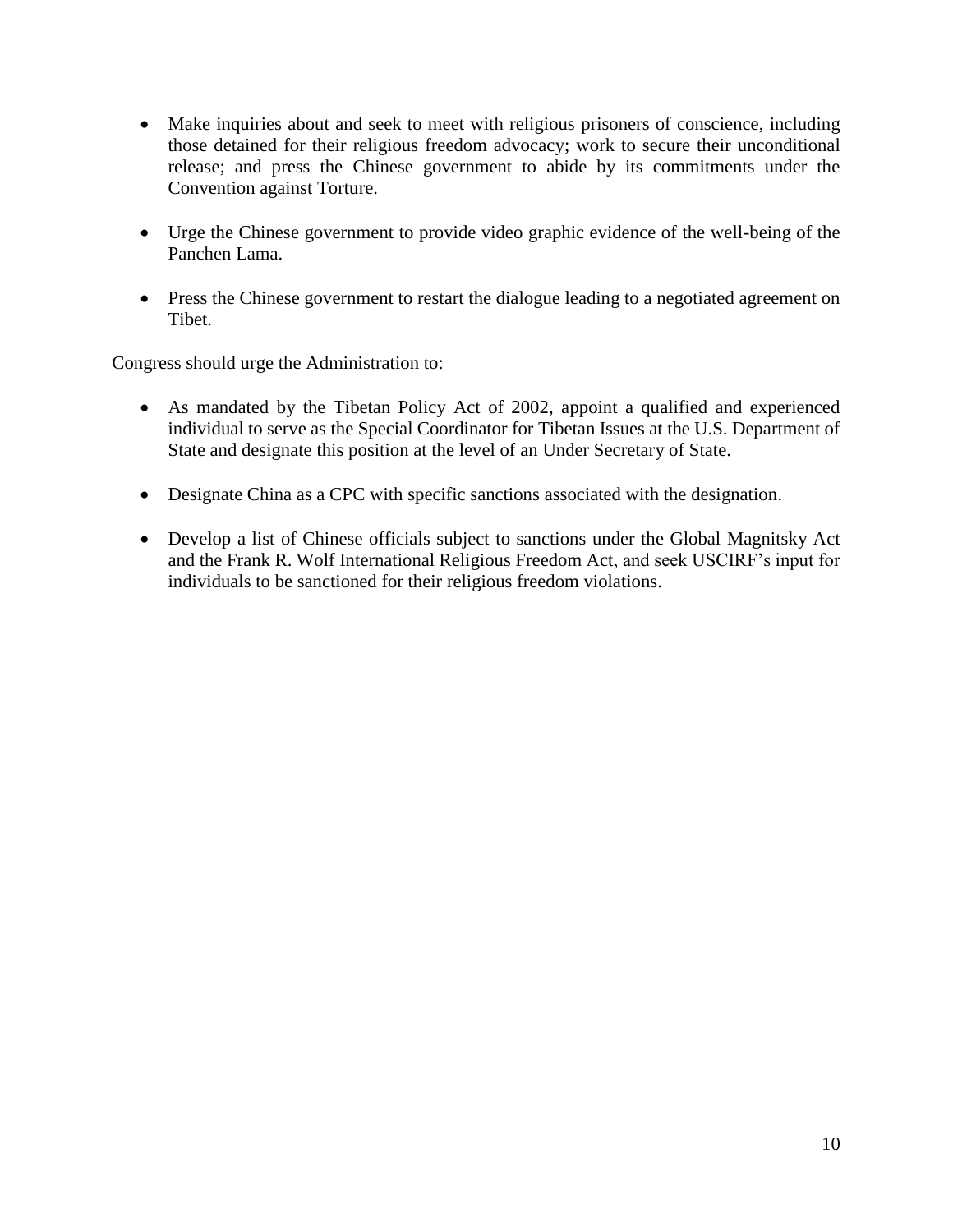# **APPENDIX**

Tibetan Buddhist Prisoners of Conscience\*

\*This selected list of 487 prisoners of conscience, compiled on July 6, 2017, is from the Congressional-Executive Commission on China's database. The list of prisoners detained since March 2008 includes prisoners who currently are detained or imprisoned, detained and serving a life sentence, detained and presumed to be serving a life sentence, presumed to be imprisoned or detained, presumed detained and serving a life sentence, and presumed detained and presumed serving a life sentence.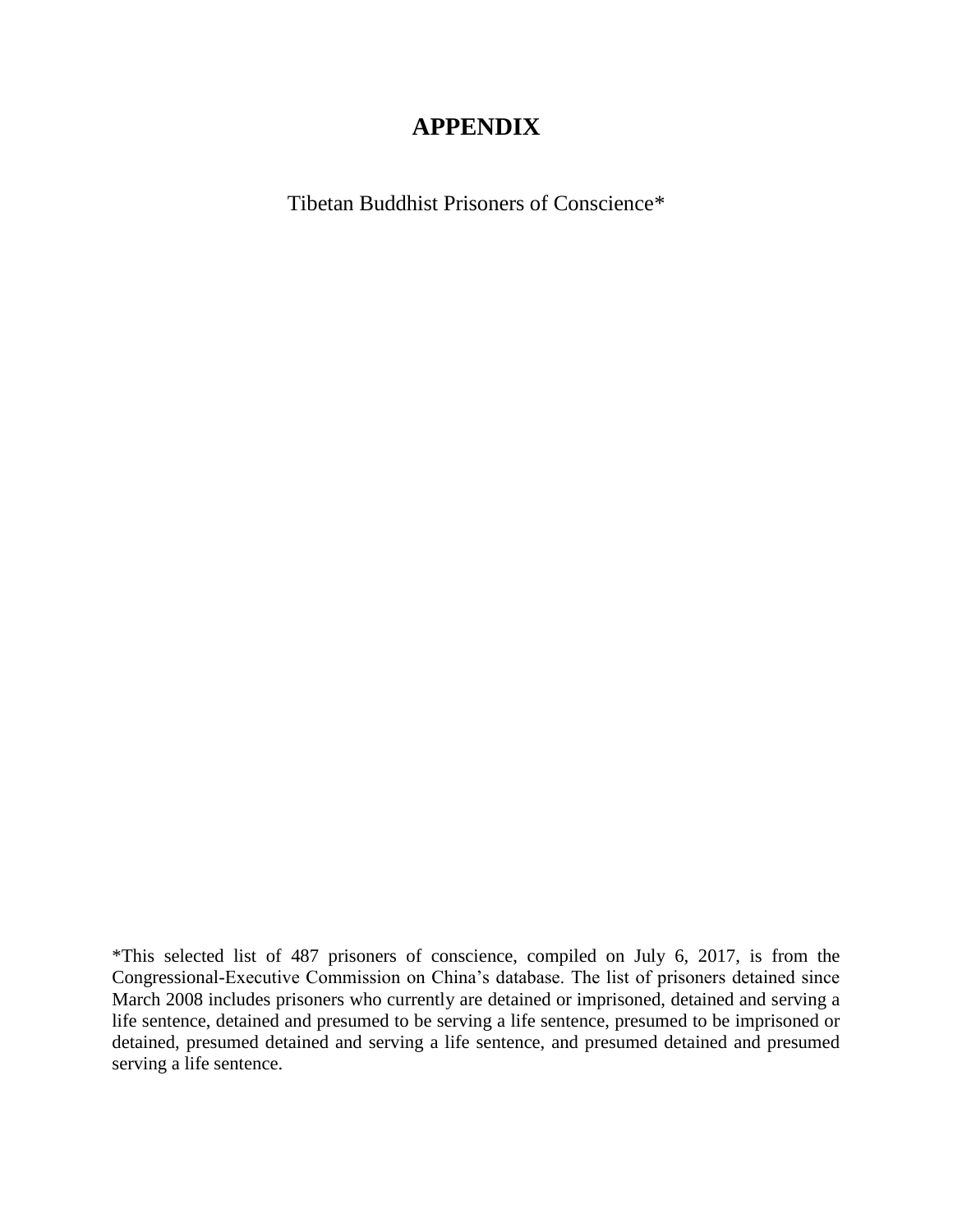| <b>CECC</b><br>record<br>number | main<br>name             | detention<br>status | sex            | occupation         | date of<br>detention | province<br>where<br>imprisoned<br>(or<br>detained) | current (or<br>last)<br>prison,<br>detention<br>center, or<br>site | current<br>(or last)<br>sentence<br>(or time<br>served):<br>years |
|---------------------------------|--------------------------|---------------------|----------------|--------------------|----------------------|-----------------------------------------------------|--------------------------------------------------------------------|-------------------------------------------------------------------|
| $2008 -$<br>00114               | Lodroe                   | <b>DET</b>          | M              | monk<br>(Buddhist) | 3/10/2008            | Tibet<br>[Xizang]<br>Auto.<br>Region                | Qushui<br>Prison<br>(Chushur)                                      | 10 <sub>1</sub>                                                   |
| $2010 -$<br>00209               | Dasher                   | <b>DET</b>          | M              |                    | 3/13/2008            | Tibet<br>[Xizang]<br>Auto.<br>Region                | Qushui<br>Prison<br>(Chushur)                                      | 10                                                                |
| 2008-<br>00678                  | Migmar<br>Dondrub        | <b>DET</b>          | M              |                    | 3/14/2008            | Tibet<br>[Xizang]<br>Auto.<br>Region                | Qushui<br>Prison?<br>(Chushur)                                     | 14                                                                |
| $2009 -$<br>00060               | Gyaltsen                 | <b>DET</b>          | M              | monk<br>(Buddhist) | 3/15/2008            | Tibet<br>[Xizang]<br>Auto.<br>Region                | Qushui<br>Prison?<br>(Chushur)                                     | 15                                                                |
| $2009 -$<br>00061               | Nyima<br>Tashi           | <b>DET</b>          | M              | monk<br>(Buddhist) | 3/15/2008            | Tibet<br>[Xizang]<br>Auto.<br>Region                | Qushui<br>Prison?<br>(Chushur)                                     | 13                                                                |
| $2009 -$<br>00062               | Phuntsog                 | <b>DET</b>          | M              | monk<br>(Buddhist) | 3/15/2008            | <b>Tibet</b><br>[Xizang]<br>Auto.<br>Region         | Qushui<br>Prison?<br>(Chushur)                                     | 13                                                                |
| 2009-<br>00065                  | Tenzin<br><b>Buchung</b> | <b>DET</b>          | M              | monk<br>(Buddhist) | 3/15/2008            | Tibet<br>[Xizang]<br>Auto.<br>Region                | Qushui<br>Prison?<br>(Chushur)                                     | 15                                                                |
| $2009 -$<br>00066               | Tenzin<br>Zoepa          | <b>DET</b>          | M              | monk<br>(Buddhist) | 3/15/2008            | Tibet<br>[Xizang]<br>Auto.<br>Region                | Qushui<br>Prison?<br>(Chushur)                                     | 13                                                                |
| 2016-<br>00016                  | Tenzin<br>Lhamo          | <b>DET</b>          | F              |                    | 3/16/2008            | Tibet<br>[Xizang]<br>Auto.<br>Region                | Lhasa<br>(general<br>location)                                     | 10                                                                |
| $2010 -$<br>00223               | Gyurme<br>Trinle         | <b>DET</b>          | М              | monk<br>(Buddhist) | 3/18/2008            | Sichuan<br>Province                                 | Deyang<br>Prison                                                   | 10                                                                |
| 2009-<br>00341                  | Thabkhe<br>Gyatso        | <b>DET</b>          | ${\sf M}$      | monk<br>(Buddhist) | 3/22/2008            | Gansu<br>Province                                   | Lanzhou<br>(general<br>location)                                   | 15                                                                |
| 2008-<br>00685                  | Sonam<br>Dragpa          | <b>DET</b>          | M              | monk<br>(Buddhist) | 2008/03/dd           | Tibet<br>[Xizang]<br>Auto.<br>Region                | Qushui<br>Prison<br>(Chushur)                                      | 10                                                                |
| $2008 -$<br>00688               | Yeshe<br>Choedron        | <b>DET</b>          | $\overline{F}$ | doctor, retired    | 2008/03/dd           | Tibet<br>[Xizang]<br>Auto.<br>Region                | <b>TAR Prison</b><br>(Drapchi)                                     | 15                                                                |
| 2008-<br>00689                  | Sonam<br>Tseten          | <b>DET</b>          | М              |                    | 2008/03/dd           | Tibet<br>[Xizang]<br>Auto.<br>Region                | Qushui<br>Prison?<br>(Chushur)                                     | 10                                                                |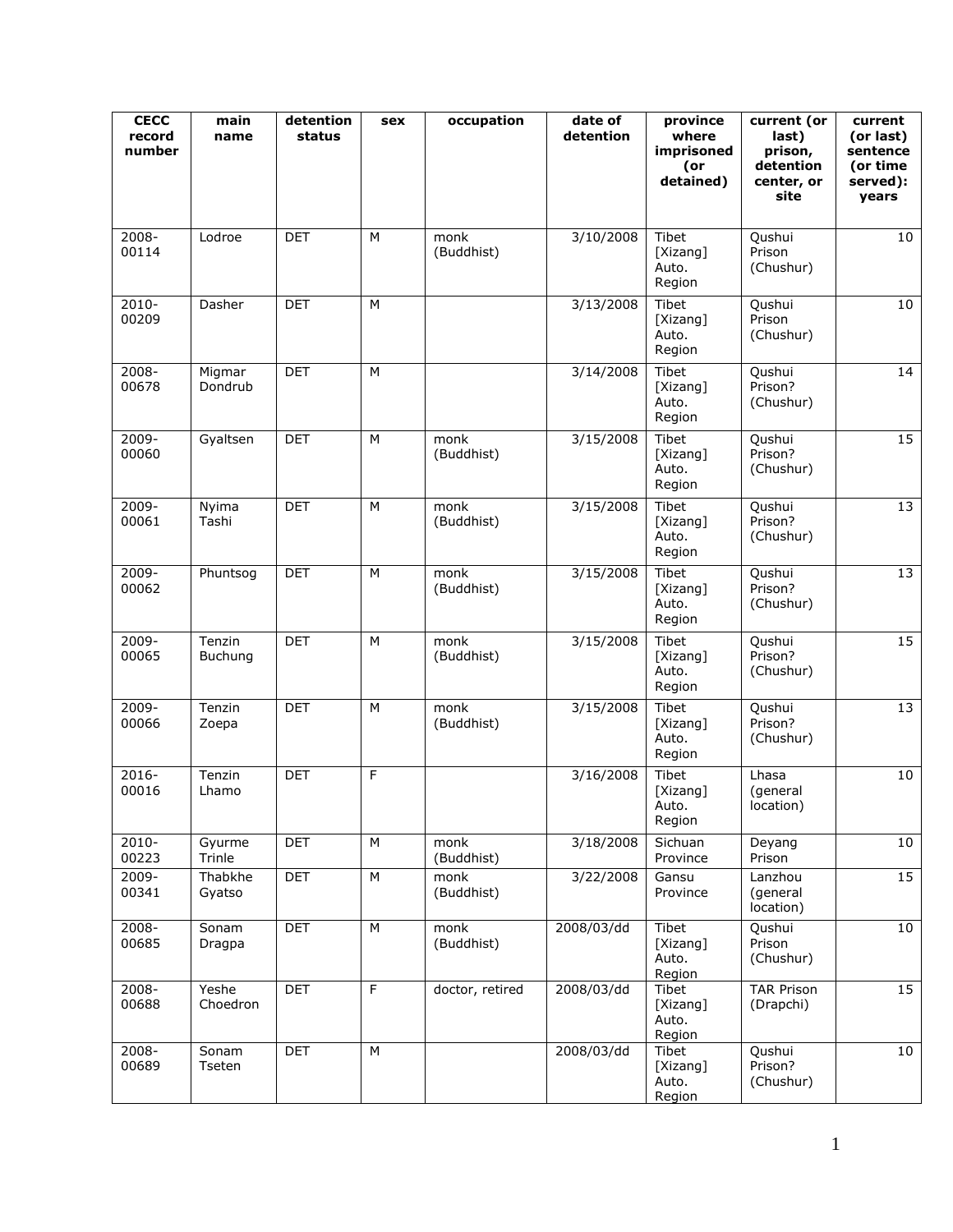| $2010 -$          | Konchog           | <b>DET</b> | M | monk                               | 4/11/2008  | Tibet               | Lhasa?                 | $\overline{20}$ |
|-------------------|-------------------|------------|---|------------------------------------|------------|---------------------|------------------------|-----------------|
| 00444             | Nyima             |            |   | (Buddhist)                         |            | [Xizang]            | (general               |                 |
|                   |                   |            |   |                                    |            | Auto.               | location)              |                 |
|                   |                   |            |   |                                    |            | Region              |                        |                 |
| $2004 -$<br>01637 | Nyima<br>Dragpa   | <b>DET</b> | M | layperson?                         | 4/19/2008  | Sichuan<br>Province | Deyang<br>Prison       | $\overline{12}$ |
| 2009-             | Ngawang           | <b>DET</b> | М | monk                               | 2008/04/dd | Tibet               | Lhasa?                 | 15              |
| 00388             | Choenyi           |            |   | (Buddhist)                         |            | [Xizang]            | (general               |                 |
|                   |                   |            |   |                                    |            | Auto.               | location)              |                 |
|                   |                   |            |   |                                    |            | Region              |                        |                 |
| 2014-             | Rigzin            | <b>DET</b> | M | layperson                          | 2008/04/dd | Gansu               | Tianshui               | 12              |
| 00112             | Tsering           |            |   |                                    |            | Province            | (general               |                 |
|                   |                   |            |   |                                    |            |                     | location)              |                 |
| 2008-             | Sonam             | <b>DET</b> | F | nun (Buddhist)                     | 5/14/2008  | Sichuan             | Mianyang               | 10              |
| 00284             | Lhatso            |            |   |                                    |            | Province            | Prison?                |                 |
| $2008 -$          | Tenzin            | <b>DET</b> | M | monk                               | 5/19/2008  | Tibet               | Qushui                 | $\overline{12}$ |
| 00218             | Gyephel           |            |   | (Buddhist)                         |            | [Xizang]            | Prison?                |                 |
|                   |                   |            |   |                                    |            | Auto.               | (Chushur)              |                 |
| $2010 -$          | Ngawang           | <b>DET</b> | M | monk                               | 5/19/2008  | Region<br>Tibet     | Qushui                 | $\overline{12}$ |
| 00518             |                   |            |   | (Buddhist)                         |            | [Xizang]            | Prison?                |                 |
|                   |                   |            |   |                                    |            | Auto.               | (Chushur)              |                 |
|                   |                   |            |   |                                    |            | Region              |                        |                 |
| 2010-             | Lhamo             | <b>DET</b> | F | teacher, primary                   | 2008/06/dd | Tibet               | Lhasa                  | 15              |
| 00429             | Kyab              |            |   |                                    |            | [Xizang]            | (general               |                 |
|                   |                   |            |   |                                    |            | Auto.               | location)              |                 |
|                   |                   |            |   |                                    |            | Region              |                        |                 |
| $2009 -$          | Konchog           | <b>DET</b> | M | Internet, Web                      | 2/26/2009  | Gansu               | Lanzhou?               | 15              |
| 00128             | Tsephel           |            |   | site operator                      |            | Province            | (general<br>location)  |                 |
|                   |                   |            |   |                                    |            |                     |                        |                 |
| 2009-             | Tashi             | <b>DET</b> | М | monk                               | 2/27/2009  | Sichuan             | Deyang                 |                 |
| 00126             |                   |            |   | (Buddhist)                         |            | Province            | Prison                 |                 |
| 2010-<br>00113    | Tsewang<br>Gyatso | <b>DET</b> | М | school, cook                       | 3/11/2009  | Sichuan<br>Province | Deyang<br>Prison       | 16              |
|                   |                   |            |   |                                    |            |                     |                        |                 |
| 2010-<br>00114    | Pema<br>Yeshe     | <b>DET</b> | M |                                    | 3/11/2009  | Sichuan<br>Province | Deyang<br>Prison       | 19              |
| 2010-             |                   |            |   |                                    | 8/2/2009   | Tibet               |                        | 13              |
| 00431             | Wangdu<br>Gyatso  | <b>DET</b> | М | monk<br>(Buddhist)                 |            | [Xizang]            | Qushui<br>Prison?      |                 |
|                   |                   |            |   |                                    |            | Auto.               | (Chushur)              |                 |
|                   |                   |            |   |                                    |            | Region              |                        |                 |
| 2010-             | Lobsang           | <b>DET</b> | M | monk                               | 8/25/2009  | Sichuan             | Mianyang               | 13              |
| 00445             | Choedar           |            |   | (Buddhist)                         |            | Province            | Prison                 |                 |
| $2010 -$          | Sonam             | <b>DET</b> | M | business                           | 2009/08/dd | Tibet               | Qushui                 | 15              |
| 00612             | Bagdro            |            |   | (unspec.)                          |            | [Xizang]            | Prison?                |                 |
|                   |                   |            |   |                                    |            | Auto.               | (Chushur)              |                 |
|                   |                   |            |   |                                    |            | Region              |                        | 15              |
| 2010-<br>00198    | Karma<br>Samdrub  | <b>DET</b> | M | art collector,<br>environmentalist | 1/3/2010   | Xinjiang<br>Uyghur  | Yangi PSB<br>Det. Ctr? |                 |
|                   |                   |            |   |                                    |            | Auto.               |                        |                 |
|                   |                   |            |   |                                    |            | Region              |                        |                 |
| 2012-             | Yonten            | <b>DET</b> | M | monk, chant                        | 10/18/2010 | Sichuan             | Mianyang               | $\overline{7}$  |
| 00254             | Gyatso            |            |   | master; DMC                        |            | Province            | Prison                 |                 |
|                   |                   |            |   | director                           |            |                     |                        |                 |
|                   |                   |            |   |                                    |            |                     |                        |                 |
|                   |                   |            |   |                                    |            |                     |                        |                 |
| 2014-             | Kunga             | <b>DET</b> | M |                                    | 2011/04/dd | Tibet               | Qushui                 | 12              |
| 00254             |                   |            |   |                                    |            | [Xizang]            | Prison?                |                 |
|                   |                   |            |   |                                    |            | Auto.               | (Chushur)              |                 |
|                   |                   |            |   |                                    |            | Region              |                        |                 |
| $2014 -$          | Pema              | <b>DET</b> | М |                                    | 2011/04/dd | Tibet               | Qushui                 | 12              |
| 00255             |                   |            |   |                                    |            | [Xizang]            | Prison?<br>(Chushur)   |                 |
|                   |                   |            |   |                                    |            |                     |                        |                 |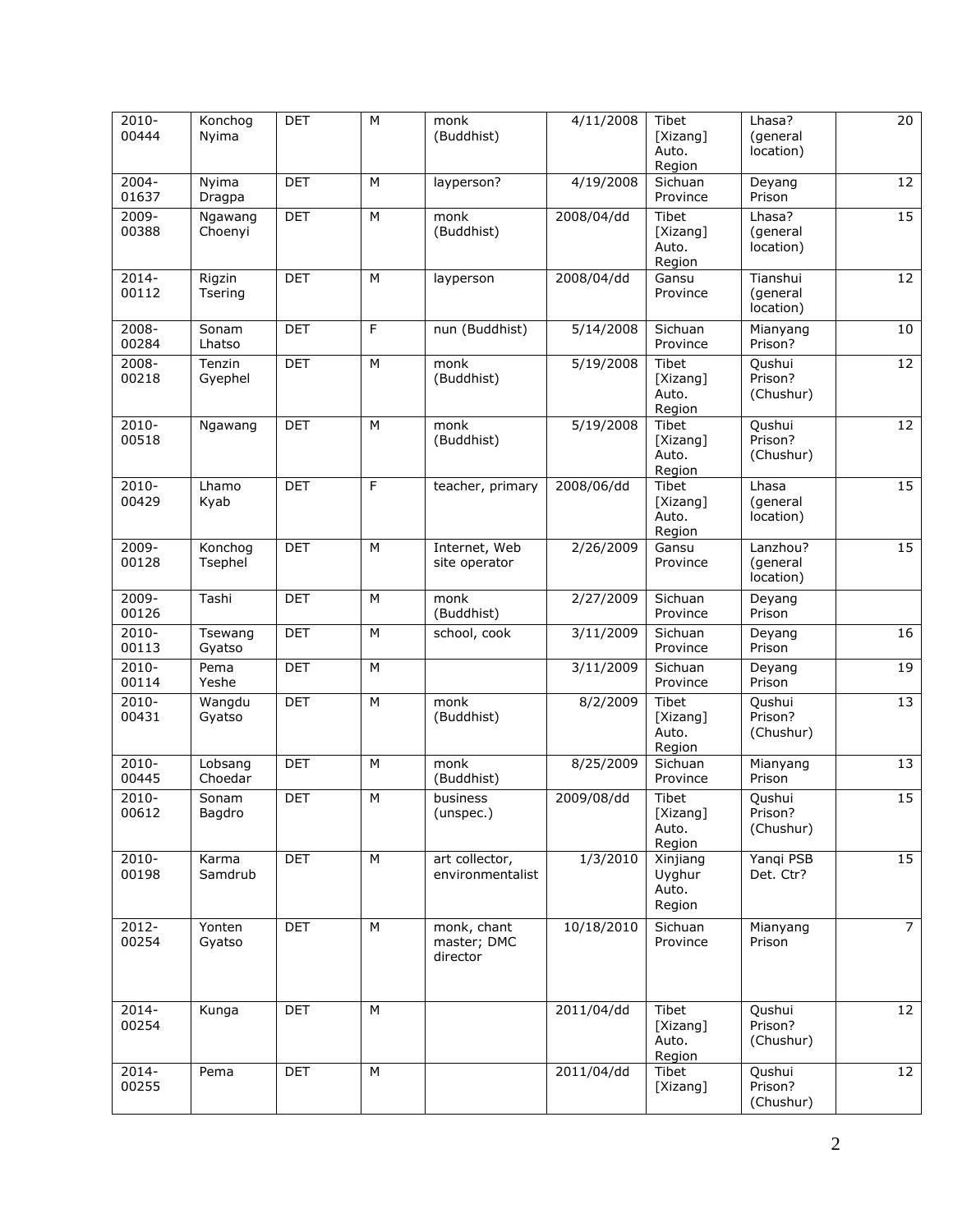|                   |                    |            |   |                    |            | Auto.<br>Region                      |                                       |                 |
|-------------------|--------------------|------------|---|--------------------|------------|--------------------------------------|---------------------------------------|-----------------|
| $2014 -$<br>00256 | Choeying<br>Oezer  | <b>DET</b> | M |                    | 2011/04/dd | Tibet<br>[Xizang]<br>Auto.<br>Region | Qushui<br>Prison?<br>(Chushur)        | $\overline{11}$ |
| 2014-<br>00257    | Ngawang<br>Yeshe   | <b>DET</b> | M |                    | 2011/04/dd | Tibet<br>[Xizang]<br>Auto.<br>Region | Qushui<br>Prison?<br>(Chushur)        | 11              |
| $2014 -$<br>00258 | Penpa              | <b>DET</b> | M |                    | 2011/04/dd | Tibet<br>[Xizang]<br>Auto.<br>Region | Qushui<br>Prison?<br>(Chushur)        | 11              |
| $2014 -$<br>00259 | Pema<br>Gyalpo     | <b>DET</b> | M |                    | 2011/04/dd | Tibet<br>[Xizang]<br>Auto.<br>Region | Qushui<br>Prison?<br>(Chushur)        | 8               |
| 2012-<br>00296    | Lobsang<br>Tashi   | <b>DET</b> | M | monk<br>(Buddhist) | 2011/11/dd | Sichuan<br>Province                  | Mianyang<br>Prison                    | $\overline{7}$  |
| $2012 -$<br>00297 | Thubdor            | <b>DET</b> | M | layperson          | 2011/11/dd | Sichuan<br>Province                  | Mianyang<br>Prison                    | $\overline{7}$  |
| 2015-<br>00261    | Tashi<br>Dargye    | <b>DET</b> | M | monk<br>(Buddhist) | 1/23/2012  | Sichuan<br>Province                  | Kardze Pref.<br>Prison<br>(Xinduqiao) | 13              |
| $2015 -$<br>00262 | Namgyal            | <b>DET</b> | M | monk<br>(Buddhist) | 1/23/2012  | Sichuan<br>Province                  | Kardze Pref.<br>Prison<br>(Xinduqiao) | 13              |
| 2015-<br>00263    | Paldor             | <b>DET</b> | M | layperson          | 1/23/2012  | Sichuan<br>Province                  | Kardze Pref.<br>Prison<br>(Xinduqiao) | 13              |
| $2015 -$<br>00264 | Sonam<br>Dargye    | <b>DET</b> | M | layperson          | 1/23/2012  | Sichuan<br>Province                  | Kardze Pref.<br>Prison<br>(Xinduqiao) | 13              |
| $2015 -$<br>00265 | Choephel           | <b>DET</b> | M | monk<br>(Buddhist) | 1/23/2012  | Sichuan<br>Province                  | Kardze Pref.<br>Prison<br>(Xinduqiao) | 12              |
| $2015 -$<br>00266 | Nyima              | <b>DET</b> | M | layperson          | 1/23/2012  | Sichuan<br>Province                  | Kardze Pref.<br>Prison<br>(Xinduqiao) | 12              |
| $2015 -$<br>00267 | Kuntho             | <b>DET</b> | M | layperson          | 1/23/2012  | Sichuan<br>Province                  | Kardze Pref.<br>Prison<br>(Xinduqiao) | 11              |
| $2015 -$<br>00268 | Orgyen<br>Tsering  | <b>DET</b> | М | layperson          | 1/23/2012  | Sichuan<br>Province                  | Kardze Pref.<br>Prison<br>(Xinduqiao) | 11              |
| $2015 -$<br>00269 | Sherab<br>Zangpo   | <b>DET</b> | М | layperson          | 1/23/2012  | Sichuan<br>Province                  | Kardze Pref.<br>Prison<br>(Xinduqiao) | 10              |
| 2015-<br>00270    | Trinle<br>Dargye   | <b>DET</b> | М | layperson          | 1/23/2012  | Sichuan<br>Province                  | Kardze Pref.<br>Prison<br>(Xinduqiao) | 10              |
| 2012-<br>00256    | Lobsang<br>Tenzin  | <b>DET</b> | М | monk, trulku       | 2012/01/dd | Sichuan<br>Province                  | Sichuan?<br>(general<br>location)     | $\overline{7}$  |
| 2012-<br>00257    | Tsewang<br>Namgyal | <b>DET</b> | М | monk, geshe        | 2012/01/dd | Sichuan<br>Province                  | Sichuan?<br>(general<br>location)     | 6               |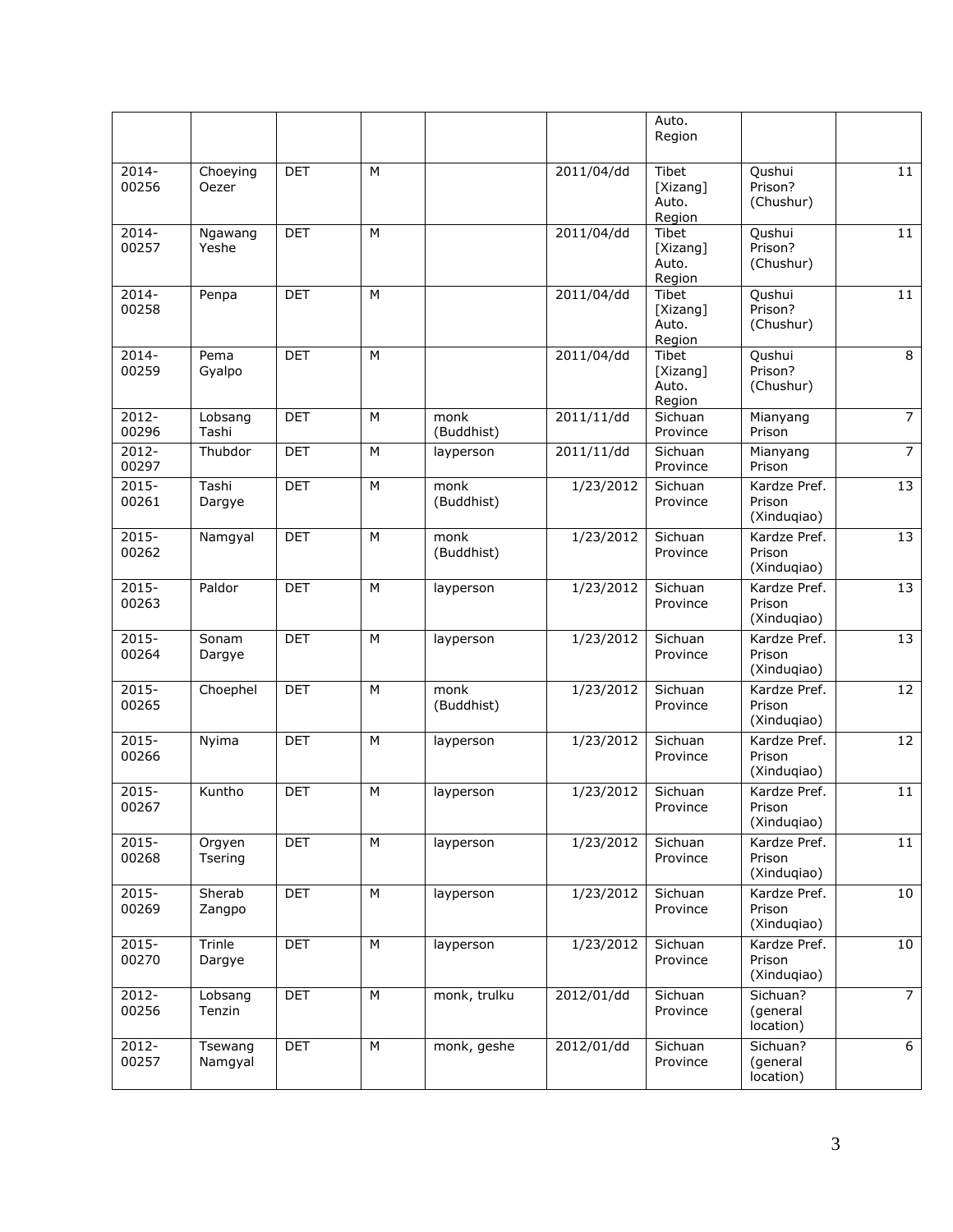| 2012-<br>00258    | Trinle              | <b>DET</b> | M | monk, manager       | 2012/01/dd | Sichuan<br>Province | Sichuan?<br>(general<br>location) | 10             |
|-------------------|---------------------|------------|---|---------------------|------------|---------------------|-----------------------------------|----------------|
| $2012 -$<br>00259 | Tashi<br>Tobgyal    | <b>DET</b> | M | monk,<br>accountant | 2012/01/dd | Sichuan<br>Province | Sichuan?<br>(general<br>location) | $\overline{6}$ |
| 2012-<br>00208    | Khedrub<br>Gyatso   | <b>DET</b> | M | monk, senior        | 2012/02/dd | Qinghai<br>Province | Qinghai<br>(general<br>location)  | 11             |
| $2012 -$<br>00209 | Sanggye             | <b>DET</b> | M |                     | 2012/02/dd | Qinghai<br>Province | Qinghai<br>(general<br>location)  | 10             |
| 2012-<br>00210    | Kalsang<br>Jangsem  | <b>DET</b> | M |                     | 2012/02/dd | Qinghai<br>Province | Qinghai<br>(general<br>location)  | 9              |
| 2012-<br>00298    | Lobsang<br>Tsultrim | <b>DET</b> | M | monk<br>(Buddhist)  | 2012/03/dd | Sichuan<br>Province | Sichuan<br>(general<br>location)  | 11             |
| 2012-<br>00299    | Lobsang<br>Jangchub | <b>DET</b> | M | monk<br>(Buddhist)  | 2012/03/dd | Sichuan<br>Province | Sichuan<br>(general<br>location)  | 8              |
| $2012 -$<br>00238 | Tenzin<br>Palsang   | <b>DET</b> | M | monk, official      | 4/2/2012   | Sichuan<br>Province | Sichuan?<br>(general<br>location) | 6              |
| 2012-<br>00243    | Yarphel             | <b>DET</b> | M | monk<br>(Buddhist)  | 8/12/2012  | Sichuan<br>Province | Sichuan<br>(general<br>location)  | 6              |
| 2012-<br>00244    | Namse               | <b>DET</b> | M | monk<br>(Buddhist)  | 8/12/2012  | Sichuan<br>Province | Sichuan<br>(general<br>location)  | 10             |
| $2012 -$<br>00349 | Lobsang<br>Tsering  | <b>DET</b> | M | herder              | 2012/08/dd | Sichuan<br>Province | Sichuan<br>(general<br>location)  | 10             |
| 2012-<br>00275    | Lobsang<br>Jinpa    | <b>DET</b> | M | monk<br>(Buddhist)  | 9/1/2012   | Qinghai<br>Province | Xining?<br>(general<br>location)  | $\overline{5}$ |
| $2012 -$<br>00276 | Tsultrim<br>Kalsang | <b>DET</b> | M | monk<br>(Buddhist)  | 9/1/2012   | Qinghai<br>Province | Xining?<br>(general<br>location)  | 10             |
| 2013-<br>00068    | Pema<br>Dondrub     | <b>DET</b> | M |                     | 10/23/2012 | Gansu<br>Province   | Gansu<br>(general<br>location)    | 12             |
| $2013 -$<br>00069 | Kalsang<br>Gyatso   | <b>DET</b> | M |                     | 10/23/2012 | Gansu<br>Province   | Gansu<br>(general<br>location)    | 11             |
| $2013 -$<br>00070 | Pema Tso            | <b>DET</b> | F |                     | 10/23/2012 | Gansu<br>Province   | Gansu<br>(general<br>location)    | 8              |
| $2013 -$<br>00071 | Lhamo<br>Dondrub    | <b>DET</b> | M |                     | 10/23/2012 | Gansu<br>Province   | Gansu<br>(general<br>location)    | 7 <sup>7</sup> |
| 2013-<br>00064    | Phagpa              | <b>DET</b> | М | monk, former        | 2012/11/dd | Qinghai<br>Province | Xining<br>(general<br>location)   | 13             |
| 2013-<br>00291    | Shawo<br>Tashi      | <b>DET</b> | М | artist, singer      | 2012/11/dd | Qinghai<br>Province | Xining?<br>(general<br>location)  | 5              |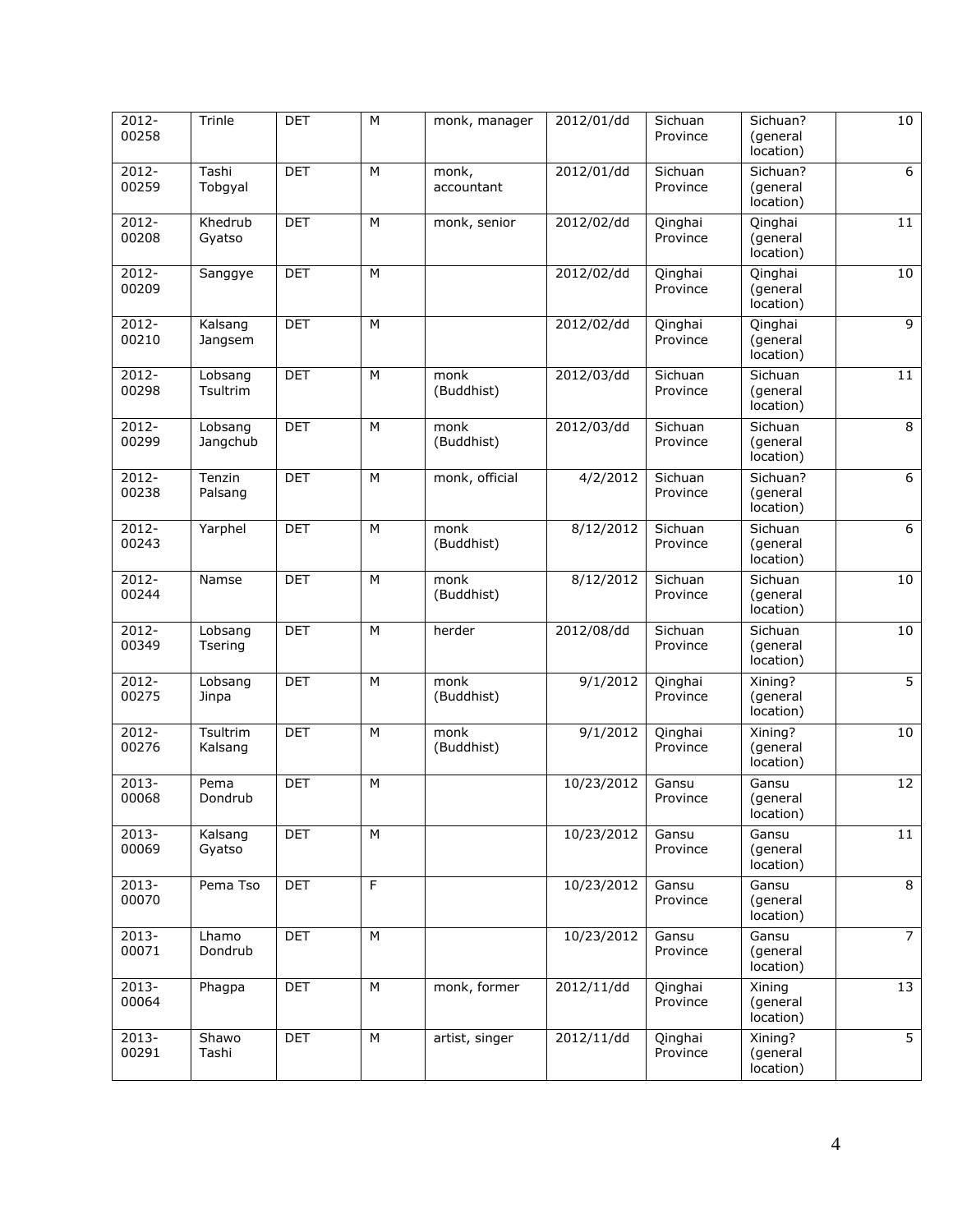| $2008 -$<br>00580 | Washul<br>Dortrug    | <b>DET</b> | M | layperson                           | 12/3/2012  | Qinghai<br>Province                  | Qinghai<br>(general<br>location)  | 10             |
|-------------------|----------------------|------------|---|-------------------------------------|------------|--------------------------------------|-----------------------------------|----------------|
| 2013-<br>00012    | Gedun<br>Gyatso      | <b>DET</b> | M | monk<br>(Buddhist)                  | 12/3/2012  | Gansu<br>Province                    | Lanzhou?<br>(general<br>location) | $\overline{6}$ |
| 2013-<br>00098    | Lhamo<br>Dorje       | <b>DET</b> | M | villager<br>(unspec.)               | 2012/12/dd | Gansu<br>Province                    | Gansu<br>(general<br>location)    | 15             |
| 2013-<br>00099    | Kalsang<br>Sonam     | <b>DET</b> | M | villager<br>(unspec.)               | 2012/12/dd | Gansu<br>Province                    | Gansu<br>(general<br>location)    | 11             |
| 2013-<br>00100    | Tsezung<br>Kyab      | <b>DET</b> | M | villager<br>(unspec.)               | 2012/12/dd | Gansu<br>Province                    | Gansu<br>(general<br>location)    | 10             |
| 2013-<br>00119    | Jigme<br>Thabkhe     | <b>DET</b> | M |                                     | 2012/12/dd | Qinghai<br>Province                  | Xining?<br>(general<br>location)  | $\overline{5}$ |
| $2013 -$<br>00121 | Kalsang<br>Dondrub   | <b>DET</b> | M |                                     | 2012/12/dd | Qinghai<br>Province                  | Xining?<br>(general<br>location)  | 6              |
| 2013-<br>00178    | Jigme                | <b>DET</b> | M | monk, writer                        | 1/1/2013   | Qinghai<br>Province                  | Xining?<br>(general<br>location)  | 5 <sup>1</sup> |
| $2014 -$<br>00250 | Tseyang              | <b>DET</b> | M | monk<br>(Buddhist)                  | 2013/03/dd | Sichuan<br>Province                  | Sichuan?<br>(general<br>location) | $\overline{7}$ |
| 2013-<br>00377    | Tadrin               | <b>DET</b> | М | monk,<br>disciplinarian             | 4/24/2013  | Sichuan<br>Province                  | Sichuan<br>(general<br>location)  | $\overline{4}$ |
| $2013 -$<br>00220 | Lobsang<br>Gedun     | <b>DET</b> | M | monk<br>(Buddhist)                  | 7/1/2013   | Tibet<br>[Xizang]<br>Auto.<br>Region | Qushui<br>Prison?<br>(Chushur)    | 10             |
| $2013 -$<br>00274 | Kalsang<br>Yarphel   | <b>DET</b> | M | artist, singer                      | 7/14/2013  | Sichuan<br>Province                  | Sichuan<br>(general<br>location)  | $\overline{4}$ |
| $2013 -$<br>00266 | Sanggye<br>Palden    | <b>DET</b> | M | monk<br>(Buddhist)                  | 7/23/2013  | Sichuan<br>Province                  | Mianyang<br>Prison                | $\overline{5}$ |
| $2010 -$<br>00456 | Dorje<br>Dragtsal    | DET        | M | layperson                           | 10/3/2013  | Tibet<br>[Xizang]<br>Auto.<br>Region | Lhasa?<br>(general<br>location)   | 11             |
| 2013-<br>00318    | Tsultrim<br>Gyaltsen | <b>DET</b> | M | writer, multiple<br>styles or types | 10/11/2013 | Tibet<br>[Xizang]<br>Auto.<br>Region | Qushui<br>Prison<br>(Chushur)     | 13             |
| $2013 -$<br>00319 | Yulgyal              | DET        | М | business owner<br>(unspec.)         | 10/12/2013 | Tibet<br>[Xizang]<br>Auto.<br>Region | Qushui<br>Prison<br>(Chushur)     | 10             |
| $2013 -$<br>00327 | Tenzin<br>Rangdrol   | <b>DET</b> | M | self-empl.<br>business              | 10/18/2013 | Tibet<br>[Xizang]<br>Auto.<br>Region | Lhasa?<br>(general<br>location)   | 5 <sup>1</sup> |
| $2014 -$<br>00046 | Tobden               | <b>DET</b> | М | herder / writer                     | 10/28/2013 | Tibet<br>[Xizang]<br>Auto.<br>Region | Lhasa?<br>(general<br>location)   | 5 <sup>1</sup> |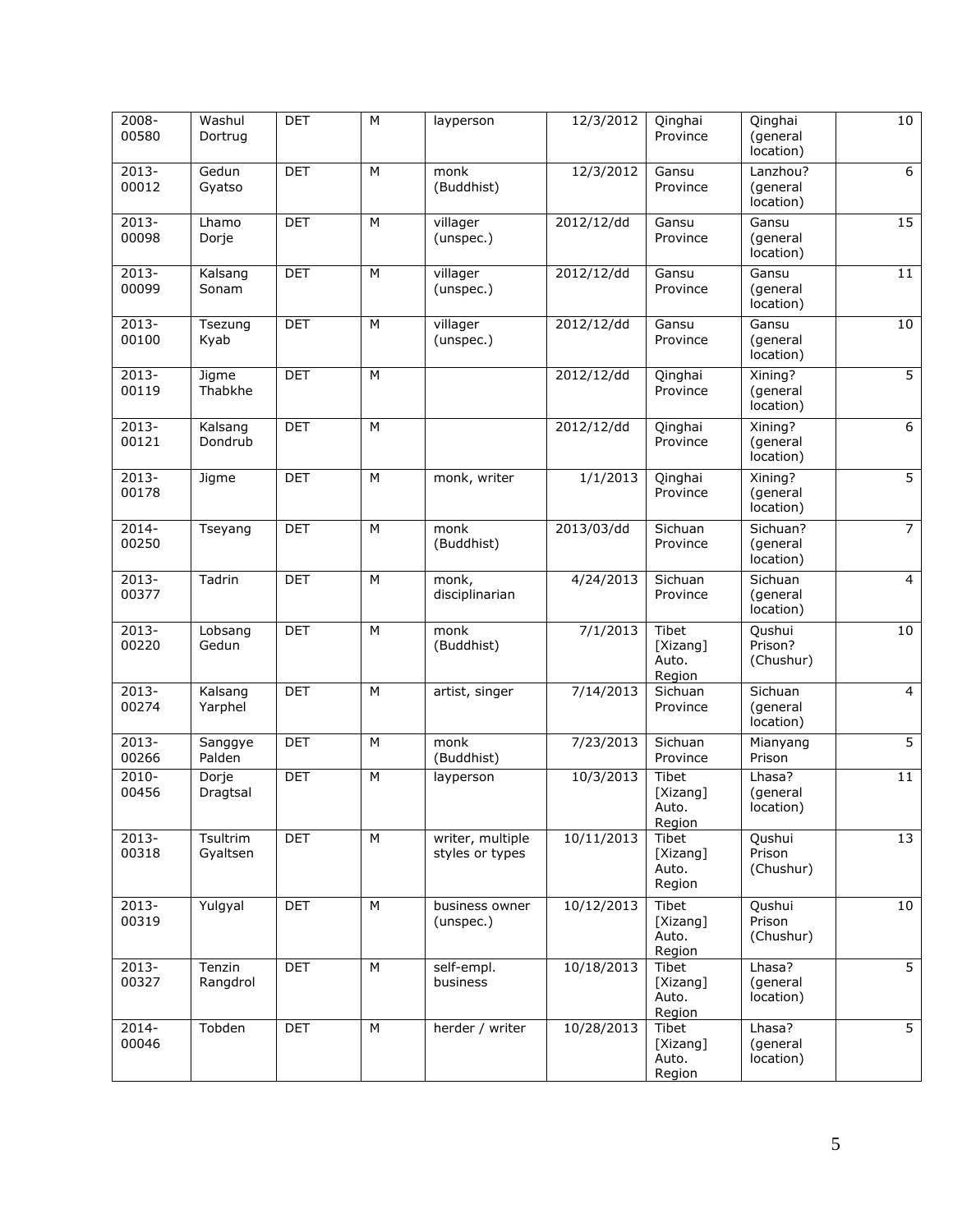| $2014 -$<br>00047            | Konchog<br>Choephel | <b>DET</b> | M         | monk<br>(Buddhist) | 11/18/2013 | Tibet<br>[Xizang]        | Lhasa?<br>(general    | 6              |
|------------------------------|---------------------|------------|-----------|--------------------|------------|--------------------------|-----------------------|----------------|
|                              |                     |            |           |                    |            | Auto.<br>Region          | location)             |                |
| $2014 -$                     | Trinle              | <b>DET</b> | M         | artist, singer     | 11/20/2013 | Tibet                    | Lhasa?                | 9              |
| 00009                        | Tsekar              |            |           |                    |            | [Xizang]<br>Auto.        | (general<br>location) |                |
|                              |                     |            |           |                    |            | Region                   |                       |                |
| 2014-<br>00024               | Kalsang<br>Choglang | <b>DET</b> | М         | monk<br>(Buddhist) | 11/23/2013 | Tibet<br>[Xizang]        | Lhasa?<br>(general    | 10             |
|                              |                     |            |           |                    |            | Auto.                    | location)             |                |
|                              |                     |            |           |                    |            | Region                   |                       |                |
| 2014-<br>00135               | Rigsal              | <b>DET</b> | M         | head, village      | 11/24/2013 | <b>Tibet</b><br>[Xizang] | Qushui<br>Prison?     | 10             |
|                              |                     |            |           |                    |            | Auto.                    | (Chushur)             |                |
| 2014-                        | Ngangdrag           | <b>DET</b> | M         | head, village      | 11/24/2013 | Region<br><b>Tibet</b>   | Qushui                | 10             |
| 00137                        |                     |            |           |                    |            | [Xizang]                 | Prison?               |                |
|                              |                     |            |           |                    |            | Auto.                    | (Chushur)             |                |
| $2014 -$                     | Choekyab            | <b>DET</b> | M         |                    | 2013/11/dd | Region<br><b>Tibet</b>   | Lhasa?                | 13             |
| 00010                        |                     |            |           |                    |            | [Xizang]                 | (general              |                |
|                              |                     |            |           |                    |            | Auto.<br>Region          | location)             |                |
| $2014 -$                     | Thardoe             | <b>DET</b> | M         | monk, chant        | 2013/12/dd | Tibet                    | Qushui                | 18             |
| 00141                        | Gyaltsen            |            |           | master             |            | [Xizang]                 | Prison?               |                |
|                              |                     |            |           |                    |            | Auto.<br>Region          | (Chushur)             |                |
| $2014 -$                     | Tsultrim            | <b>DET</b> | M         | monk               | 2013/12/dd | Tibet                    | Qushui                | 9              |
| 00070                        | Nyandrag            |            |           | (Buddhist)         |            | [Xizang]<br>Auto.        | Prison<br>(Chushur)   |                |
|                              |                     |            |           |                    |            | Region                   |                       |                |
| $2013 -$<br>00139            | Choepa<br>Gyal      | <b>DET</b> | M         |                    | 2013/mm/dd | Qinghai<br>Province      | Xining?<br>(general   | $\overline{6}$ |
|                              |                     |            |           |                    |            |                          | location)             |                |
| $2013 -$                     | Namkha              | <b>DET</b> | М         |                    | 2013/mm/dd | Qinghai                  | Dongchuan             | $\overline{5}$ |
| 00141<br>$2013 -$            | Jam                 |            | M         |                    |            | Province                 | Prison                | $\overline{4}$ |
| 00142                        | Chagthar            | <b>DET</b> |           |                    | 2013/mm/dd | Qinghai<br>Province      | Xining?<br>(general   |                |
|                              |                     |            |           |                    |            |                          | location)             |                |
| 2014-                        | Jamyang             | <b>DET</b> | М         | monk               | 1/2/2014   | Tibet                    | Qushui                | $\overline{7}$ |
| 00340                        | Gyatso              |            |           | (Buddhist)         |            | [Xizang]<br>Auto.        | Prison?<br>(Chushur)  |                |
|                              |                     |            |           |                    |            | Region                   |                       |                |
| $\overline{2}014 -$<br>00341 | Namgyal<br>Wangchug | DET        | ${\sf M}$ | monk<br>(Buddhist) | 1/2/2014   | Tibet<br>[Xizang]        | Qushui<br>Prison?     | 5              |
|                              |                     |            |           |                    |            | Auto.                    | (Chushur)             |                |
| 2014-                        | Tashi               | <b>DET</b> | M         |                    | 1/3/2014   | Region<br>Tibet          | Chamdo                |                |
| 00021                        | Namgyal             |            |           |                    |            | [Xizang]                 | PSB Det.              |                |
|                              |                     |            |           |                    |            | Auto.                    | Ctr?                  |                |
| $2014 -$                     | Tsultrim            | <b>DET</b> | M         | monk               | 2/2/2014   | Region<br>Tibet          | Sog PSB               |                |
| 00071                        | Palsang             |            |           | (Buddhist)         |            | [Xizang]                 | Det. Ctr?             |                |
|                              |                     |            |           |                    |            | Auto.<br>Region          |                       |                |
| $2014 -$                     | Lobsang             | <b>DET</b> | M         | monk               | 2/2/2014   | Tibet                    | Sog PSB               |                |
| 00072                        | Yeshe               |            |           | (Buddhist)         |            | [Xizang]<br>Auto.        | Det. Ctr?             |                |
|                              |                     |            |           |                    |            | Region                   |                       |                |
| 2014-                        | Kalsang             | DET        | M         | monk               | 2/2/2014   | Tibet                    | Sog PSB               |                |
| 00073                        | Jampa               |            |           | (Buddhist)         |            | [Xizang]<br>Auto.        | Det. Ctr?             |                |
|                              |                     |            |           |                    |            | Region                   |                       |                |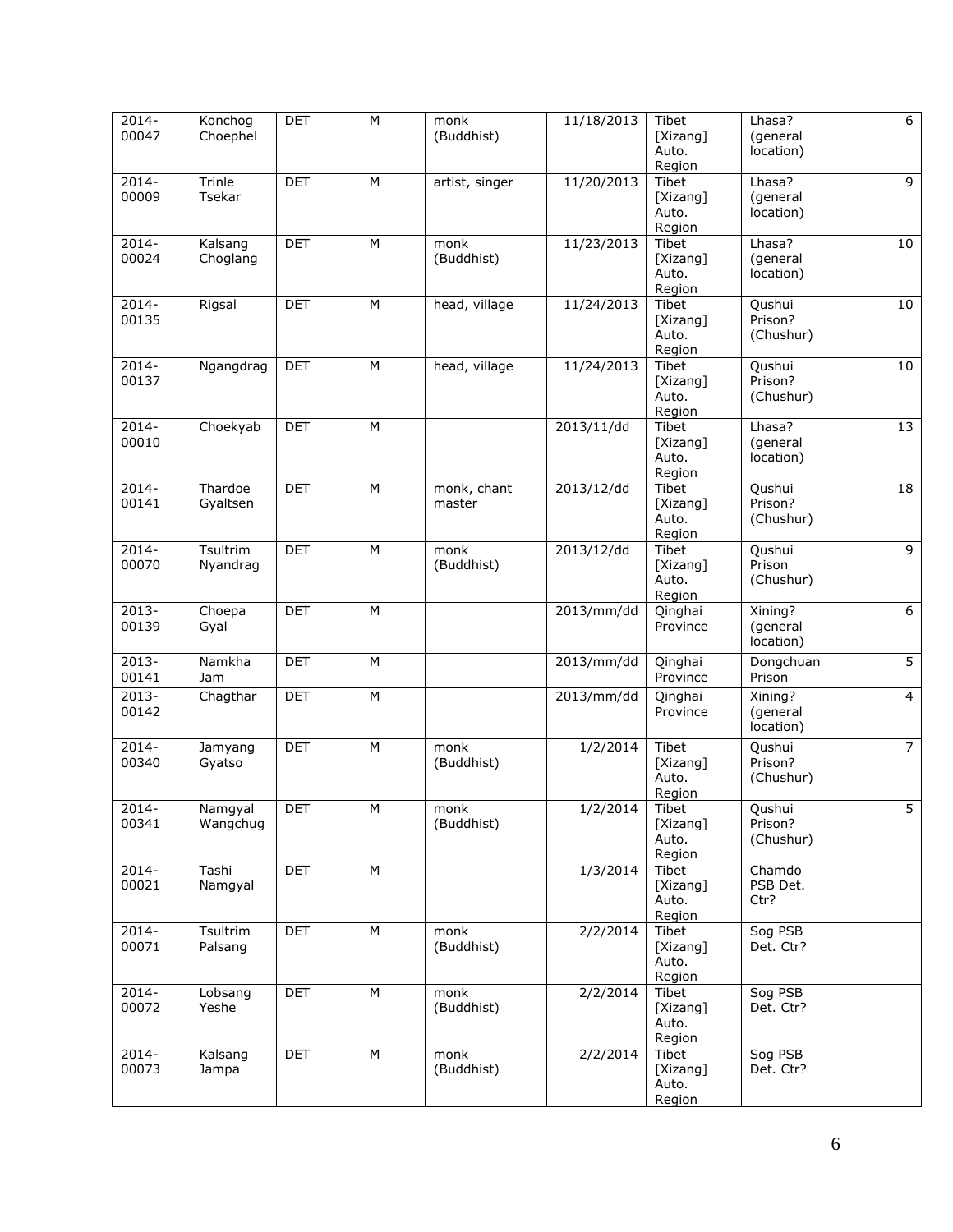| 2014-<br>00074    | Kalsang<br>Dorje    | DET        | М | monk<br>(Buddhist)    | 2/2/2014   | Tibet<br>[Xizang]<br>Auto.<br>Region | Sog PSB<br>Det. Ctr?           |                 |
|-------------------|---------------------|------------|---|-----------------------|------------|--------------------------------------|--------------------------------|-----------------|
| $2014 -$<br>00079 | Asang               | <b>DET</b> | М | layperson             | 2/3/2014   | Tibet<br>[Xizang]<br>Auto.<br>Region | Sog PSB<br>Det. Ctr.           |                 |
| 2014-<br>00080    | Margong             | <b>DET</b> | М | layperson             | 2/3/2014   | Tibet<br>[Xizang]<br>Auto.<br>Region | Sog PSB<br>Det. Ctr.           |                 |
| $2014 -$<br>00081 | Jigme               | <b>DET</b> | М | layperson             | 2/3/2014   | Tibet<br>[Xizang]<br>Auto.<br>Region | Sog PSB<br>Det. Ctr.           |                 |
| 2014-<br>00105    | Lobsang<br>Dargye   | <b>DET</b> | М | monk<br>(Buddhist)    | 3/13/2014  | Tibet<br>[Xizang]<br>Auto.<br>Region | Sog PSB<br>Det. Ctr.           |                 |
| $2014 -$<br>00106 | Lungtog<br>Gyaltsen | <b>DET</b> | М | monk<br>(Buddhist)    | 3/13/2014  | Tibet<br>[Xizang]<br>Auto.<br>Region | Sog PSB<br>Det. Ctr.           |                 |
| $2014 -$<br>00162 | Gedun<br>Dragpa     | <b>DET</b> | M | monk<br>(Buddhist)    | 3/14/2014  | Tibet<br>[Xizang]<br>Auto.<br>Region | Sog PSB<br>Det. Ctr?           |                 |
| $2014 -$<br>00163 | Choeying<br>Kalden  | <b>DET</b> | М | monk<br>(Buddhist)    | 3/16/2014  | Tibet<br>[Xizang]<br>Auto.<br>Region | Sog PSB<br>Det. Ctr?           |                 |
| $2014 -$<br>00142 | Tsangyang<br>Gyatso | <b>DET</b> | M | monk, chant<br>master | 3/17/2014  | Tibet<br>[Xizang]<br>Auto.<br>Region | Qushui<br>Prison<br>(Chushur)  | $\overline{12}$ |
| 2014-<br>00143    | Tsewang             | <b>DET</b> | М | monk, chant<br>master | 3/17/2014  | Tibet<br>[Xizang]<br>Auto.<br>Region | Qushui<br>Prison?<br>(Chushur) | 10              |
| $2014 -$<br>00144 | Atse                | <b>DET</b> | M | monk, chant<br>master | 3/17/2014  | Tibet<br>[Xizang]<br>Auto.<br>Region | Sog PSB<br>Det. Ctr?           |                 |
| 2014-<br>00145    | Gyaltsen            | <b>DET</b> | М | monk, chant<br>master | 3/17/2014  | Tibet<br>[Xizang]<br>Auto.<br>Region | Sog PSB<br>Det. Ctr?           |                 |
| 2014-<br>00161    | Ade                 | <b>DET</b> | М | monk<br>(Buddhist)    | 3/28/2014  | Tibet<br>[Xizang]<br>Auto.<br>Region | Sog PSB<br>Det. Ctr?           |                 |
| $2014 -$<br>00172 | Lobsang<br>Tenzin   | <b>DET</b> | М | monk, lama            | 2014/03/dd | Tibet<br>[Xizang]<br>Auto.<br>Region | Pashoe PSB<br>Det. Ctr?        |                 |
| 2014-<br>00167    | Tendrag             | <b>DET</b> | М | monk<br>(Buddhist)    | 4/6/2014   | Tibet<br>[Xizang]<br>Auto.<br>Region | Sog PSB<br>Det. Ctr?           |                 |
| $2014 -$<br>00168 | Phurbu              | <b>DET</b> | М | layperson             | 4/6/2014   | Tibet<br>[Xizang]<br>Auto.<br>Region | Sog PSB<br>Det. Ctr?           |                 |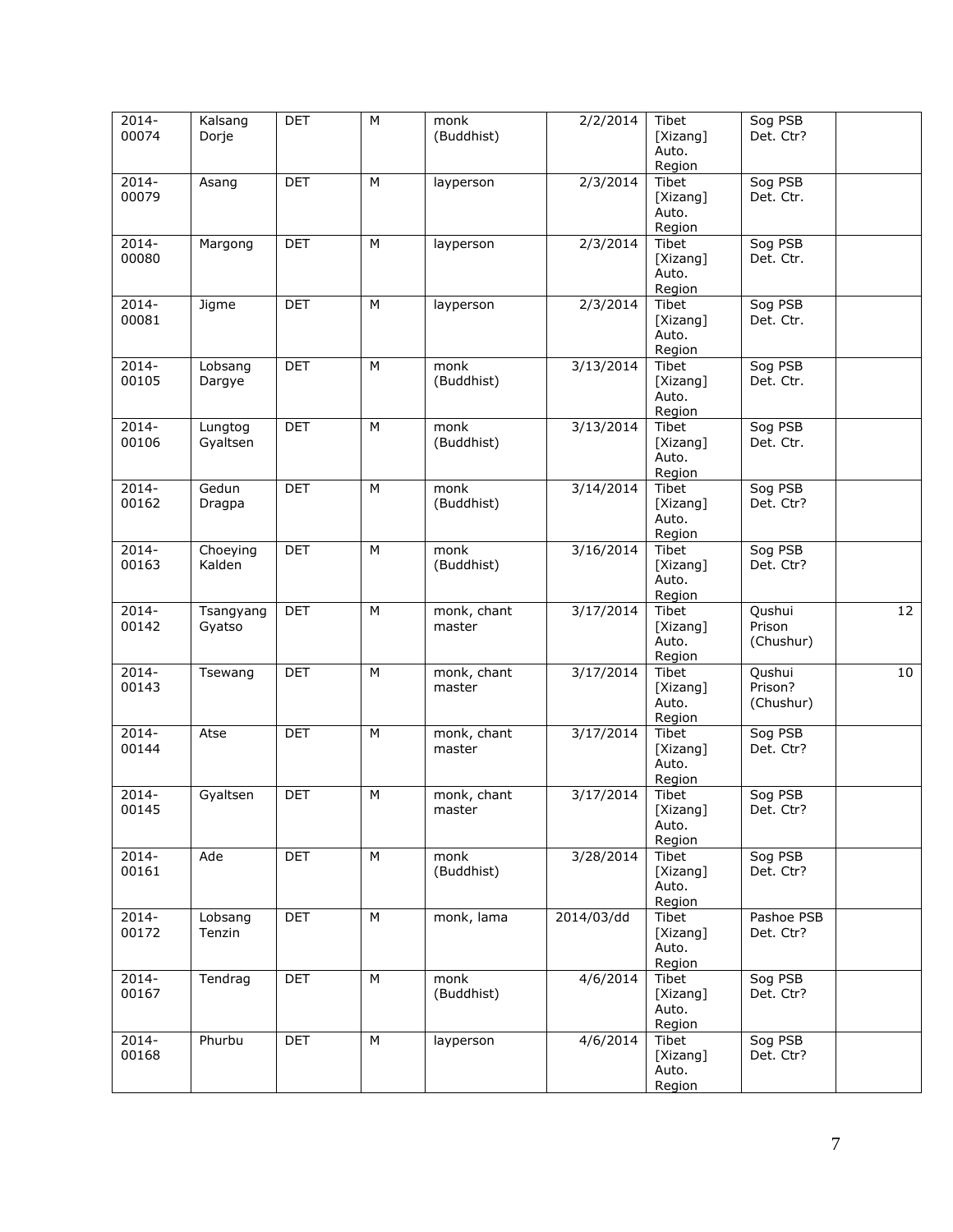| 2014-<br>00169    | Tridul              | <b>DET</b> | M | layperson              | 2014/04/dd             | Tibet<br>[Xizang]<br>Auto.<br>Region        | Sog PSB<br>Det. Ctr?              |                 |
|-------------------|---------------------|------------|---|------------------------|------------------------|---------------------------------------------|-----------------------------------|-----------------|
| $2014 -$<br>00170 | Dadrag              | <b>DET</b> | M | layperson              | 2014/04/dd             | Tibet<br>[Xizang]<br>Auto.<br>Region        | Sog PSB<br>Det. Ctr?              |                 |
| 2014-<br>00231    | Tenzin<br>Lhundrub  | <b>DET</b> | M | monk<br>(Buddhist)     | 2014/05/dd             | <b>Tibet</b><br>[Xizang]<br>Auto.<br>Region | Qushui<br>Prison?<br>(Chushur)    | $\overline{12}$ |
| $2015 -$<br>00083 | Lobsang<br>Tenzin   | <b>DET</b> | M | tour guide             | 2014/06/dd             | <b>Tibet</b><br>[Xizang]<br>Auto.<br>Region | Qushui<br>Prison?<br>(Chushur)    | 10              |
| 2015-<br>00025    | Lobsang<br>Trinle   | <b>DET</b> | М | monk<br>(Buddhist)     | 12/26/2014             | Sichuan<br>Province                         | Ngaba PSB<br>Det. Ctr?            |                 |
| $2015 -$<br>00026 | Lobsang<br>Lungrig  | DET        | M | monk<br>(Buddhist)     | 12/26/2014             | Sichuan<br>Province                         | Ngaba PSB<br>Det. Ctr?            |                 |
| $2015 -$<br>00027 | Zoepa               | <b>DET</b> | M | student,<br>university | 12/27/2014             | Sichuan<br>Province                         | Ngaba PSB<br>Det. Ctr?            |                 |
| $2015 -$<br>00080 | Gedun<br>Gyatso     | <b>DET</b> | M | monk<br>(Buddhist)     | 1/10/2015              | Sichuan<br>Province                         | Chengdu?<br>(general<br>location) |                 |
| $2015 -$<br>00158 | Ngawang<br>Gyaltsen | <b>DET</b> | M | monk, expelled         | 2/24/2015              | Tibet<br>[Xizang]<br>Auto.<br>Region        | Nagchu PSB<br>Det. Ctr?           |                 |
| $2015 -$<br>00153 | Gedun<br>Phuntsog   | <b>DET</b> | M | monk<br>(Buddhist)     | 3/8/2015               | Sichuan<br>Province                         | Mianyang<br>Prison                | $\overline{4}$  |
| 2009-<br>00441    | Jamyang<br>Jinpa    | <b>DET</b> | м | monk<br>(Buddhist)     | $\frac{1}{3}$ /13/2015 | Gansu<br>Province                           | Sangchu<br>PSB Det.<br>Ctr?       |                 |
| $2015 -$<br>00243 | Yonten<br>Rabgyal   | <b>DET</b> | M | layperson              | 3/13/2015              | Qinghai<br>Province                         | Chigdril PSB<br>Det. Ctr?         |                 |
| $2013 -$<br>00223 | Namgyal<br>Tsultrim | <b>DET</b> | М | monk<br>(Buddhist)     | 3/14/2015              | Tibet<br>[Xizang]<br>Auto.<br>Region        | Sog PSB<br>Det. Ctr?              |                 |
| $2015 -$<br>00137 | Lodroe<br>Tenzin    | <b>DET</b> | М | monk<br>(Buddhist)     | 3/14/2015              | Tibet<br>[Xizang]<br>Auto.<br>Region        | Sog PSB<br>Det. Ctr?              |                 |
| $2015 -$<br>00138 | Tsultrim<br>Goje    | <b>DET</b> | М | monk<br>(Buddhist)     | 3/14/2015              | Tibet<br>[Xizang]<br>Auto.<br>Region        | Sog PSB<br>Det. Ctr?              |                 |
| 2015-<br>00139    | Tsultrim<br>Namgyal | DET        | М | monk<br>(Buddhist)     | 3/14/2015              | Tibet<br>[Xizang]<br>Auto.<br>Region        | Sog PSB<br>Det. Ctr?              |                 |
| $2015 -$<br>00140 | Thabkhe<br>Lhundrub | <b>DET</b> | М | monk<br>(Buddhist)     | 3/14/2015              | Tibet<br>[Xizang]<br>Auto.<br>Region        | Sog PSB<br>Det. Ctr?              |                 |
| 2015-<br>00141    | Jigme<br>Tsultrim   | <b>DET</b> | М | monk<br>(Buddhist)     | 3/14/2015              | Tibet<br>[Xizang]<br>Auto.<br>Region        | Sog PSB<br>Det. Ctr?              |                 |
| $2015 -$<br>00142 | Jigme<br>Dragpa     | <b>DET</b> | М | monk<br>(Buddhist)     | 3/14/2015              | Tibet<br>[Xizang]                           | Sog PSB<br>Det. Ctr?              |                 |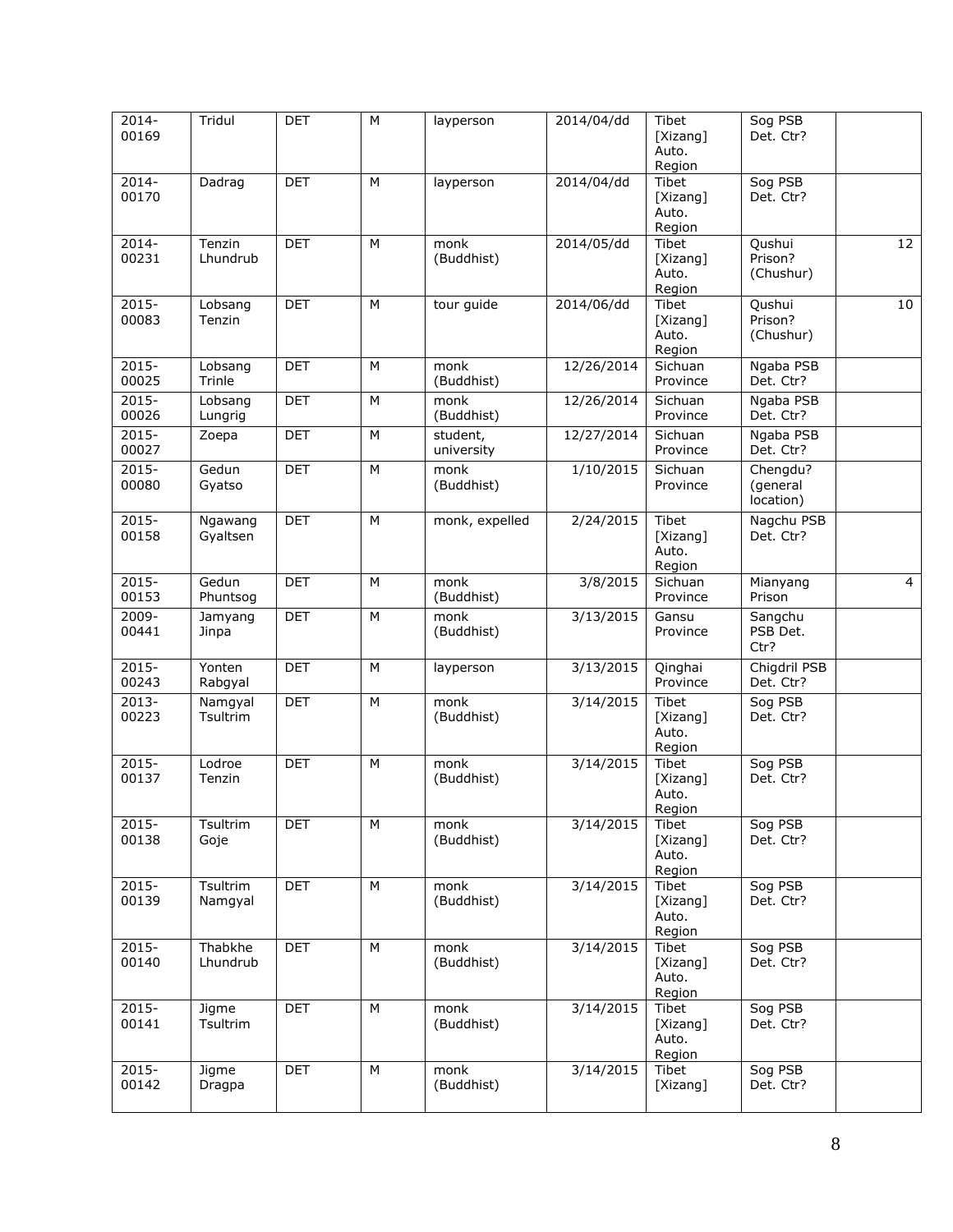|                   |                       |            |   |                                         |            | Auto.<br>Region                             |                                  |                         |
|-------------------|-----------------------|------------|---|-----------------------------------------|------------|---------------------------------------------|----------------------------------|-------------------------|
| $2015 -$<br>00159 | Lobsang<br>Kalsang    | <b>DET</b> | M | monk<br>(Buddhist)                      | 3/17/2015  | Sichuan<br>Province                         | Mianyang<br>Prison               | $\overline{3}$          |
| 2010-<br>00153    | <b>Drukar</b><br>Gyal | <b>DET</b> | M | student,<br>university                  | 3/19/2015  | Qinghai<br>Province                         | Menyuan<br>Prison                | $\overline{\mathbf{3}}$ |
| $2015 -$<br>00151 | Lobsang<br>Dawa       | <b>DET</b> | M | monk<br>(Buddhist)                      | 3/20/2015  | Tibet<br>[Xizang]<br>Auto.<br>Region        | Sog PSB<br>Det. Ctr?             |                         |
| 2012-<br>00098    | Choephel<br>Dawa      | <b>DET</b> | M | monk<br>(Buddhist)                      | 3/28/2015  | <b>Tibet</b><br>[Xizang]<br>Auto.<br>Region | Sog PSB<br>Det. Ctr?             |                         |
| 2015-<br>00148    | Jigme<br>Wanggyal     | <b>DET</b> | M | monk<br>(Buddhist)                      | 3/28/2015  | Tibet<br>[Xizang]<br>Auto.<br>Region        | Sog PSB<br>Det. Ctr?             |                         |
| $2015 -$<br>00149 | Choeying<br>Choega    | <b>DET</b> | M | $\overline{\text{month}}$<br>(Buddhist) | 3/28/2015  | <b>Tibet</b><br>[Xizang]<br>Auto.<br>Region | Sog PSB<br>Det. Ctr?             |                         |
| $2015 -$<br>00150 | Dorje<br>Dragpa       | <b>DET</b> | M | layperson                               | 3/28/2015  | Tibet<br>[Xizang]<br>Auto.<br>Region        | Sog PSB<br>Det. Ctr?             |                         |
| $2015 -$<br>00157 | Lobsang<br>Jamyang    | <b>DET</b> | M | monk<br>(Buddhist)                      | 4/17/2015  | Sichuan<br>Province                         | Sichuan<br>(general<br>location) | $\overline{7}$          |
| 2015-<br>00181    | Tsewang<br>Choephel   | <b>DET</b> | M | monk<br>(Buddhist)                      | 5/15/2015  | Sichuan<br>Province                         | Tawu PSB<br>Det. Ctr?            |                         |
| $2015 -$<br>00201 | Lhundrub              | <b>DET</b> | M | monk<br>(Buddhist)                      | 5/22/2015  | Tibet<br>[Xizang]<br>Auto.<br>Region        | Dingri PSB<br>Det. Ctr?          |                         |
| $2015 -$<br>00202 | Rithar                | <b>DET</b> | M |                                         | 5/22/2015  | Tibet<br>[Xizang]<br>Auto.<br>Region        | Lhasa PSB<br>Det. Ctr?           |                         |
| 2015-<br>00204    | Tenzin<br>Zoepa       | <b>DET</b> | M | monk<br>(Buddhist)                      | 5/28/2015  | Gansu<br>Province                           | Chone PSB<br>Det. Ctr?           |                         |
| $2015 -$<br>00214 | Samten<br>Gyatso      | <b>DET</b> | M | monk<br>(Buddhist)                      | 6/4/2015   | Gansu<br>Province                           | Chone PSB<br>Det. Ctr?           |                         |
| $2015 -$<br>00215 | Lobsang<br>Tenzin     | DET        | M | monk<br>(Buddhist)                      | 6/4/2015   | Gansu<br>Province                           | Chone PSB<br>Det. Ctr?           |                         |
| $2015 -$<br>00227 | Jamyang               | <b>DET</b> | M | monk, cham<br>dancer                    | 6/5/2015   | Gansu<br>Province                           | Sangchu<br>PSB Det.<br>Ctr?      |                         |
| $2015 -$<br>00228 | Kalsang               | <b>DET</b> | M | monk, cham<br>dancer                    | 6/5/2015   | Gansu<br>Province                           | Sangchu<br>PSB Det.<br>Ctr?      |                         |
| $2015 -$<br>00241 | Tsering<br>Dondrub    | DET        | M |                                         | 6/20/2015  | Qinghai<br>Province                         | Rebgong<br>PSB Det.<br>Ctr?      |                         |
| $2015 -$<br>00340 | Choephel              | <b>DET</b> | M | monk<br>(Buddhist)                      | 7/10/2015  | Qinghai<br>Province                         | Qinghai<br>(general<br>location) | $\overline{2}$          |
| 2012-<br>00314    | Tashi                 | <b>DET</b> | M | businessperson                          | 2015/07/dd | Qinghai<br>Province                         | Kyegudo<br>PSB Det.<br>Ctr?      |                         |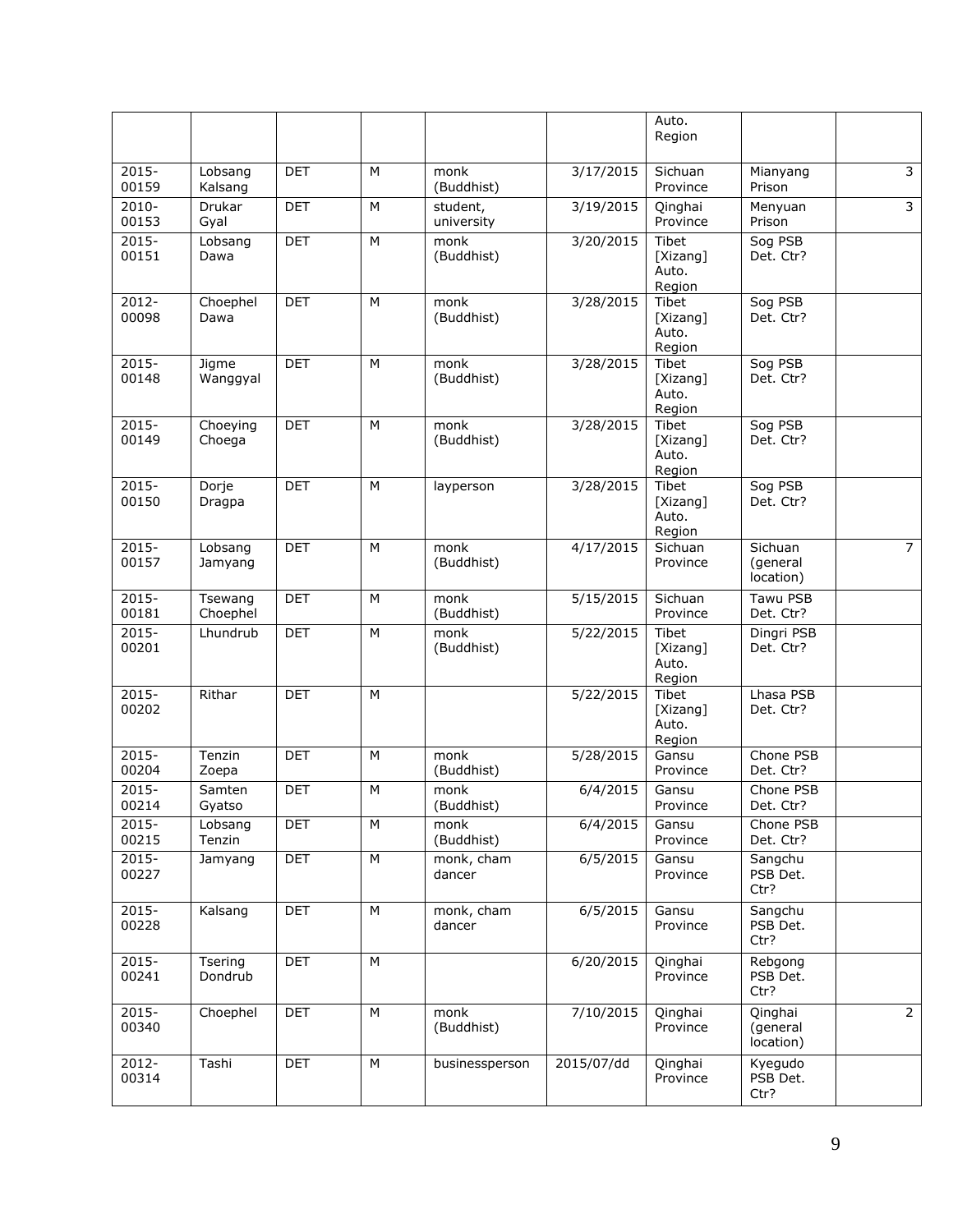| $2015 -$<br>00299 | Oekar Kyi          | <b>DET</b> | F | herder                | 8/15/2015           | Sichuan<br>Province | Ngaba PSB<br>Det. Ctr?                   |                         |
|-------------------|--------------------|------------|---|-----------------------|---------------------|---------------------|------------------------------------------|-------------------------|
| $2015 -$<br>00309 | Lobsang<br>Thubten | <b>DET</b> | M | layperson             | 8/18/2015           | Sichuan<br>Province | Lithang PSB<br>Det. Ctr.                 |                         |
| $2015 -$<br>00313 | Dorje<br>Drolma    | <b>DET</b> | F | layperson             | 8/20/2015           | Sichuan<br>Province | Ngaba PSB<br>Det. Ctr?                   |                         |
| $2015 -$<br>00327 | Lobsang<br>Kalsang | <b>DET</b> | M | monk<br>(Buddhist)    | 9/7/2015            | Sichuan<br>Province | Deyang<br>Prison                         | $\overline{3}$          |
| 2015-<br>00332    | Jampal<br>Gyatso   | <b>DET</b> | M | monk<br>(Buddhist)    | 9/9/2015            | Sichuan<br>Province | Ngaba<br>Prison<br>(Maowun)              | 3                       |
| $2015 -$<br>00374 | Lobsang            | <b>DET</b> | M | layperson             | 9/10/2015           | Sichuan<br>Province | Ngaba PSB<br>Det. Ctr?                   |                         |
| $2015 -$<br>00375 | Trinle             | <b>DET</b> | M | layperson             | 9/10/2015           | Sichuan<br>Province | Ngaba PSB<br>Det. Ctr?                   |                         |
| $2015 -$<br>00328 | Lobsang<br>Dragpa  | <b>DET</b> | М | monk<br>(Buddhist)    | 9/10/2015           | Sichuan<br>Province | Lunggu<br>county<br>prison<br>(Wenchuan) | $\overline{\mathbf{3}}$ |
| $2015 -$<br>00329 | Lobsang            | <b>DET</b> | M | monk<br>(Buddhist)    | 9/10/2015           | Sichuan<br>Province | Ngaba<br>Prison?<br>(Maowun)             | $\overline{3}$          |
| 2017-<br>00009    | Lobsang<br>Sonam   | <b>DET</b> | M | monk<br>(Buddhist)    | 9/11/2015           | Sichuan<br>Province | Mianyang<br>Prison                       | 6                       |
| $2015 -$<br>00330 | Dekyi<br>Drolma    | <b>DET</b> | F | layperson             | 9/13/2015           | Sichuan<br>Province | Ngaba PSB<br>Det. Ctr?                   |                         |
| $2015 -$<br>00373 | Lobsang<br>Jamyang | <b>DET</b> | M | monk, novice          | $\frac{9}{23}/2015$ | Sichuan<br>Province | Ngaba PSB<br>Det. Ctr?                   |                         |
| 2010-<br>00156    | Samdrub<br>Gyatso  | <b>DET</b> | M |                       | 2015/09/dd          | Qinghai<br>Province | Dashi PSB<br>Det. Ctr.                   |                         |
| 2016-<br>00205    | Kunsang            | <b>DET</b> | M | villager<br>(unspec.) | 10/10/2015          | Sichuan<br>Province | Kardze<br>pref?<br>(general<br>location) | $\overline{2}$          |
| $2016 -$<br>00206 | Palden<br>Rigzin   | <b>DET</b> | M | villager<br>(unspec.) | 10/10/2015          | Sichuan<br>Province | Kardze<br>pref?<br>(general<br>location) | $\overline{2}$          |
| 2016-<br>00207    | Dragsang           | <b>DET</b> | M | villager<br>(unspec.) | 10/10/2015          | Sichuan<br>Province | Kardze<br>pref?<br>(general<br>location) | $\overline{2}$          |
| 2016-<br>00208    | Rabten             | DET        | M | villager<br>(unspec.) | 10/10/2015          | Sichuan<br>Province | Kardze<br>pref?<br>(general<br>location) | $\overline{2}$          |
| 2016-<br>00209    | Wanggon            | <b>DET</b> | M | villager<br>(unspec.) | 10/10/2015          | Sichuan<br>Province | Kardze<br>pref?<br>(general<br>location) | $\overline{2}$          |
| $2015 -$<br>00376 | Tashi              | <b>DET</b> | M | layperson             | 10/26/2015          | Sichuan<br>Province | Ngaba PSB<br>Det. Ctr.                   |                         |
| 2008-<br>00632    | Tsultrim           | DET        | M | former monk           | 2015/10/dd          | Sichuan<br>Province | Lunggu<br>county<br>prison<br>(Wenchuan) | 6                       |
| 2012-<br>00222    | Lodroe             | <b>DET</b> | M | monk<br>(Buddhist)    | 11/18/2015          | Sichuan<br>Province | Lunggu<br>county<br>prison<br>(Wenchuan) | 9                       |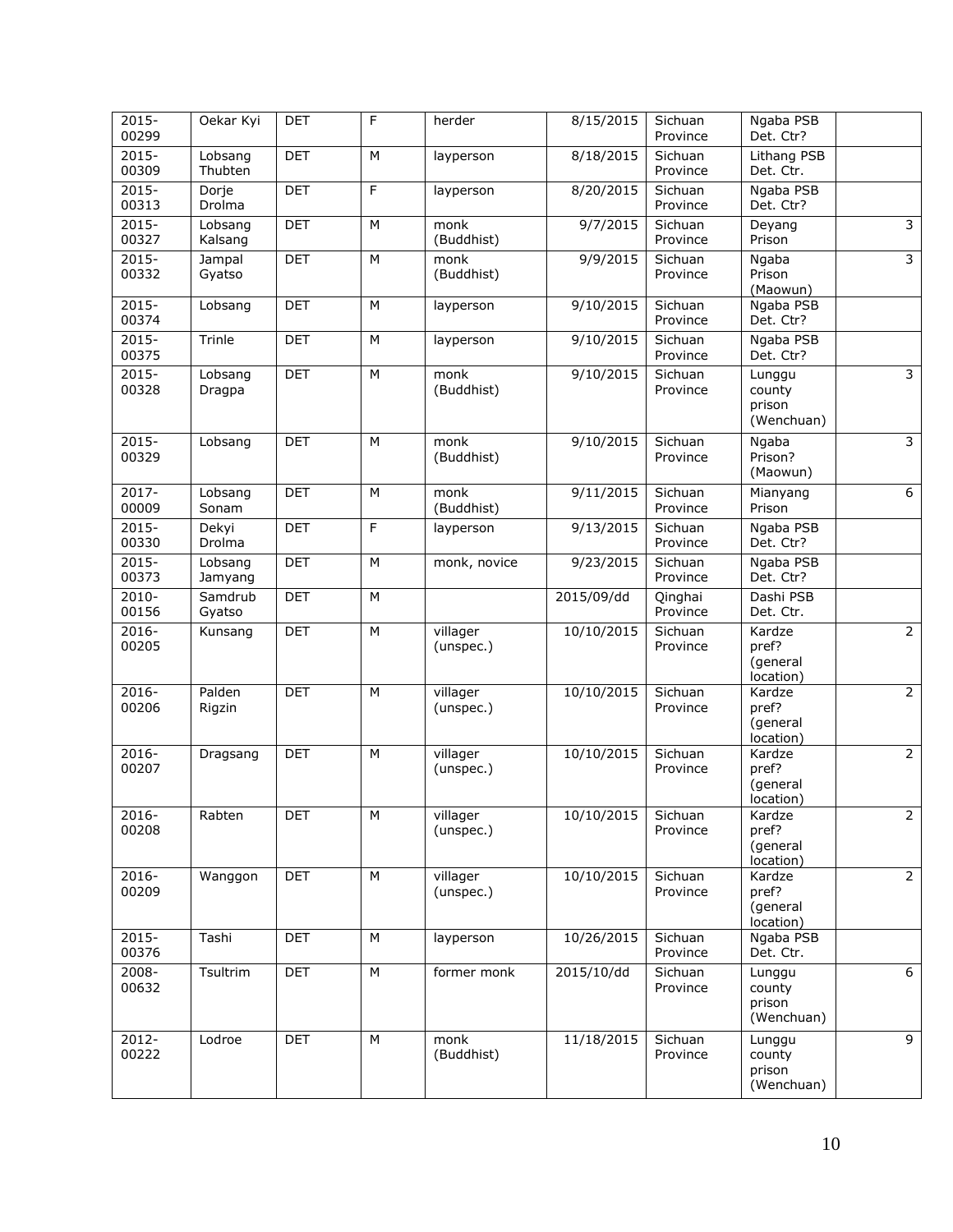| 2012-<br>00261    | Bonkho<br>Kyi      | <b>DET</b> | F | layperson               | 11/20/2015 | Sichuan<br>Province | Lunggu<br>county<br>prison<br>(Wenchuan) | $\overline{7}$  |
|-------------------|--------------------|------------|---|-------------------------|------------|---------------------|------------------------------------------|-----------------|
| 2017-<br>00028    | Tsultrim           | <b>DET</b> | M | former monk             | 11/25/2015 | Sichuan<br>Province | Lunggu<br>county<br>prison<br>(Wenchuan) | $\overline{5}$  |
| $2015 -$<br>00411 | Jampa<br>Sengge    | <b>DET</b> | M | layperson               | 11/28/2015 | Sichuan<br>Province | Kardze PSB<br>Det. Ctr?                  |                 |
| $2017 -$<br>00027 | Lobsang<br>Gephel  | <b>DET</b> | М | monk<br>(Buddhist)      | 11/30/2015 | Sichuan<br>Province | Lunggu<br>county<br>prison<br>(Wenchuan) | $\overline{12}$ |
| 2017-<br>00026    | Drugdra            | <b>DET</b> | M | monk<br>(Buddhist)      | 2015/11/dd | Sichuan<br>Province | Lunggu<br>county<br>prison<br>(Wenchuan) | 14              |
| $2015 -$<br>00480 | Tashi<br>Dondrub   | <b>DET</b> | M | layperson               | 12/19/2015 | Sichuan<br>Province | Dzoege PSB<br>Det. Ctr?                  |                 |
| $2011 -$<br>00422 | Lobsang<br>Khedrub | <b>DET</b> | M | monk<br>(Buddhist)      | 2015/12/dd | Sichuan<br>Province | Lunggu<br>county<br>prison<br>(Wenchuan) | 13              |
| 2016-<br>00212    | Argya Gya          | <b>DET</b> | M | former monk             | 2015/mm/dd | Sichuan<br>Province | Lunggu<br>county<br>prison<br>(Wenchuan) | $\overline{5}$  |
| $2016 -$<br>00077 | Tashi<br>Wangchug  | <b>DET</b> | M | business op.,<br>shop   | 1/27/2016  | Qinghai<br>Province | Yushu Pref.<br>PSB Det.<br>Ctr.          |                 |
| 2016-<br>00065    | Jamyang<br>Dorje   | <b>DET</b> | M | layperson               | 2/14/2016  | Sichuan<br>Province | Kardze PSB<br>Det. Ctr?                  |                 |
| 2016-<br>00039    | Orgyen             | <b>DET</b> | M | monk, geshe             | 2016/02/dd | Sichuan<br>Province | Draggo PSB<br>Det. Ctr?                  |                 |
| 2016-<br>00040    | Paga               | <b>DET</b> | M | monk, abbot             | 2016/02/dd | Sichuan<br>Province | Draggo PSB<br>Det. Ctr?                  |                 |
| $2016 -$<br>00080 | Mangga             | <b>DET</b> | F | layperson               | 3/1/2016   | Sichuan<br>Province | Ngaba PSB<br>Det. Ctr?                   |                 |
| 2016-<br>00085    | Samdrub            | <b>DET</b> | M | deputy head,<br>village | 3/30/2016  | Oinghai<br>Province | Matoe PSB<br>Det. Ctr.                   |                 |
| 2016-<br>00086    | Lhadon             | <b>DET</b> | F | layperson               | 3/30/2016  | Qinghai<br>Province | Matoe PSB<br>Det. Ctr.                   |                 |
| $2016 -$<br>00087 | Rongsher           | <b>DET</b> | М | layperson               | 3/30/2016  | Qinghai<br>Province | Matoe PSB<br>Det. Ctr.                   |                 |
| 2016-<br>00110    | Lobsang<br>Thubten | <b>DET</b> | M | monk<br>(Buddhist)      | 5/2/2016   | Sichuan<br>Province | Ngaba PSB<br>Det. Ctr?                   |                 |
| $2016 -$<br>00211 | Jamyang<br>Lodroe  | DET        | M | monk<br>(Buddhist)      | 5/14/2016  | Sichuan<br>Province | Ngaba pref.<br>(general<br>location)     |                 |
| 2016-<br>00147    | Jampa<br>Geleg     | <b>DET</b> | M | monk<br>(Buddhist)      | 5/16/2016  | Sichuan<br>Province | Kardze Pref.<br>PSB Det.<br>Ctr.         |                 |
| $2011 -$<br>00401 | Lobsang<br>Dargye  | <b>DET</b> | M | monk<br>(Buddhist)      | 5/23/2016  | Sichuan<br>Province | Ngaba PSB<br>Det. Ctr?                   |                 |
| 2016-<br>00176    | Choesang<br>Gyatso | <b>DET</b> | М | monk<br>(Buddhist)      | 5/29/2016  | Qinghai<br>Province | Mangra PSB<br>Det. Ctr?                  |                 |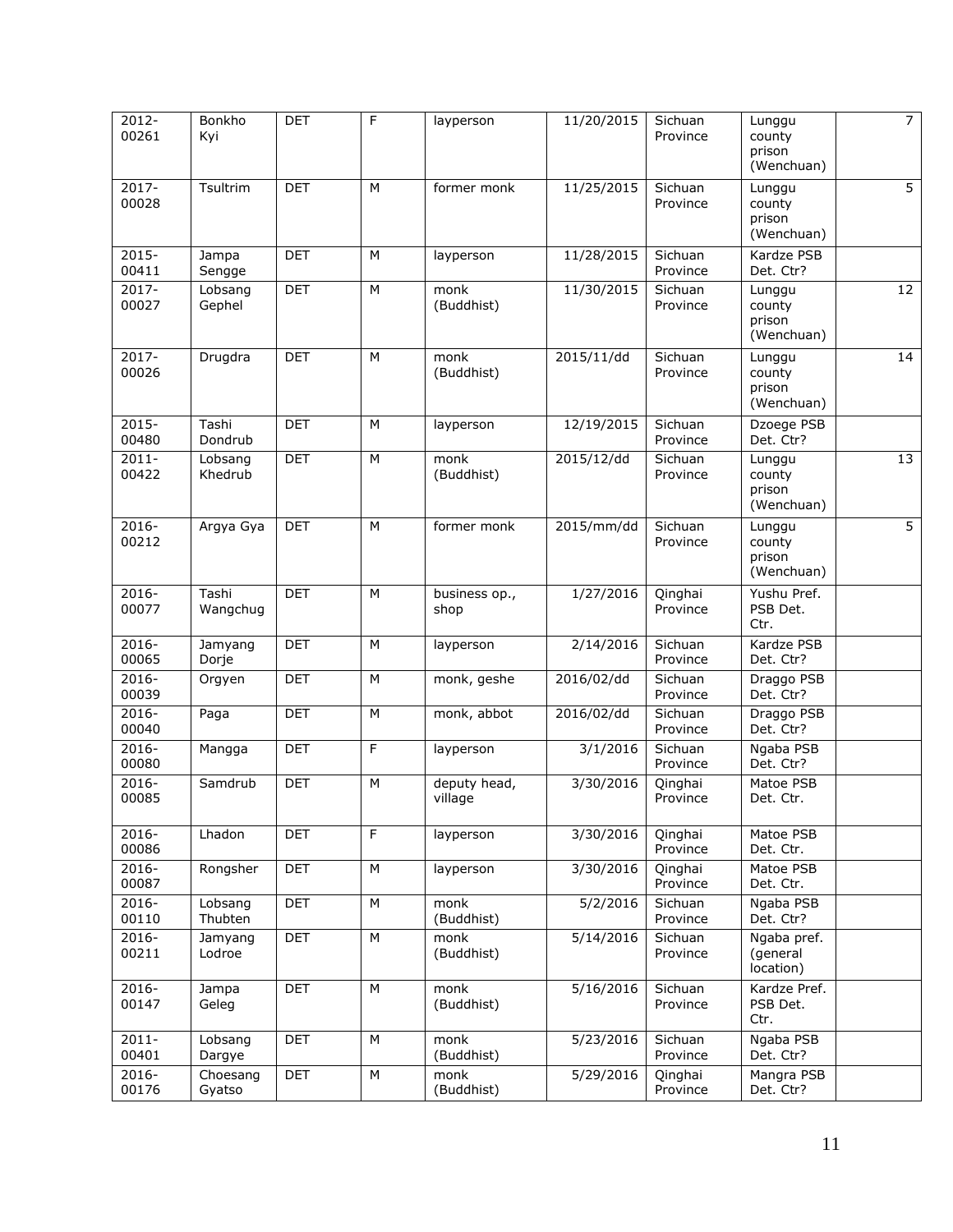| 2016-<br>00167    | Lobsang<br>Tsering            | DET        | M | monk<br>(Buddhist)           | 6/7/2016   | Sichuan<br>Province                  | Ngaba PSB<br>Det. Ctr?                |  |
|-------------------|-------------------------------|------------|---|------------------------------|------------|--------------------------------------|---------------------------------------|--|
| 2016-<br>00308    | Lodroe                        | <b>DET</b> | M | monk<br>(Buddhist)           | 6/14/2016  | Sichuan<br>Province                  | Ngaba pref.<br>(general<br>location)  |  |
| 2016-<br>00179    | Lhachen<br>Kyab               | <b>DET</b> | M |                              | 6/24/2016  | Qinghai<br>Province                  | Chabcha<br>PSB Det.<br>Ctr?           |  |
| $2016 -$<br>00180 | Jigje Deleg<br>Gyatso         | <b>DET</b> | M |                              | 6/24/2016  | Qinghai<br>Province                  | Chabcha<br>PSB Det.<br>Ctr?           |  |
| 2016-<br>00181    | Rinchen<br>Bum                | <b>DET</b> | M |                              | 6/24/2016  | Qinghai<br>Province                  | Chabcha<br>PSB Det.<br>Ctr?           |  |
| 2016-<br>00182    | $\overline{T}$ ashi<br>Drolma | <b>DET</b> | F |                              | 6/24/2016  | Qinghai<br>Province                  | Chabcha<br>PSB Det.<br>Ctr?           |  |
| 2016-<br>00210    | Konchog<br>Drolma             | <b>DET</b> | F | homemaker                    | 7/14/2016  | Sichuan<br>Province                  | Ngaba PSB<br>Det. Ctr?                |  |
| $2016 -$<br>00281 | Gedun<br>Dragpa               | <b>DET</b> | M | monk, treasurer              | 8/24/2016  | Sichuan<br>Province                  | Ngaba pref.<br>(general<br>location)  |  |
| 2016-<br>00282    | Lobsang<br>Sherab             | <b>DET</b> | M | monk,<br>shopkeeper          | 8/24/2016  | Sichuan<br>Province                  | Ngaba pref.<br>(general<br>location)  |  |
| $2016 -$<br>00334 | Sangdrag<br>Kyab              | <b>DET</b> | M | layperson                    | 9/29/2016  | Gansu<br>Province                    | Sangchu<br>PSB Det.<br>Ctr.           |  |
| 2016-<br>00354    | Lobsang<br>Tsultrim           | DET        | M | monk<br>(Buddhist)           | 10/17/2016 | Sichuan<br>Province                  | Ngaba PSB<br>Det. Ctr?                |  |
| $2004 -$<br>01163 | Tsegon<br>Gyal                | <b>DET</b> | M | former political<br>prisoner | 12/9/2016  | Qinghai<br>Province                  | Kangtsa<br>PSB Det.<br>Ctr.           |  |
| 2017-<br>00034    | Jamyang<br>Choephel           | DET        | M | monk<br>(Buddhist)           | 12/11/2016 | Gansu<br>Province                    | Machu PSB<br>Det. Ctr.                |  |
| $2017 -$<br>00008 | Tenpa                         | <b>DET</b> | M | layperson<br>(former monk)   | 12/16/2016 | Sichuan<br>Province                  | Ngaba PSB<br>Det. Ctr?                |  |
| $2017 -$<br>00233 | Lobsang<br>Tsultrim           | <b>DET</b> | M | monk<br>(Buddhist)           | 2/25/2017  | Sichuan<br>Province                  | Ngaba pref.<br>(general<br>location)  |  |
| 2017-<br>00232    | Gonpo                         | DET        | M | monk<br>(Buddhist)           | 5/4/2017   | Sichuan<br>Province                  | Kardze pref.<br>(general<br>location) |  |
| 2012-<br>00096    | Kalsang<br>Tsultrim           | DET?       | M | monk<br>(Buddhist)           | 1/15/2012  | Tibet<br>[Xizang]<br>Auto.<br>Region | Sog PSB<br>Det. Ctr?                  |  |
| 2012-<br>00039    | Namkha<br>Gyaltsen            | DET?       | M |                              | 1/25/2012  | Tibet<br>[Xizang]<br>Auto.<br>Region | Lhasa PSB<br>Det. Ctr?<br>(Gutsa)     |  |
| $2012 -$<br>00038 | Tharpa                        | DET?       | M | student<br>(unspec.)         | 1/26/2012  | Sichuan<br>Province                  | Dzamthang<br>PSB Det.<br>Ctr?         |  |
| 2012-<br>00060    | Tsering<br>Palden             | DET?       | M |                              | 2/5/2012   | Qinghai<br>Province                  | Tridu PSB<br>Det. Ctr?                |  |
| $2012 -$<br>00061 | Tsering<br>Zangpo             | DET?       | M |                              | 2/5/2012   | Qinghai<br>Province                  | Tridu PSB<br>Det. Ctr?                |  |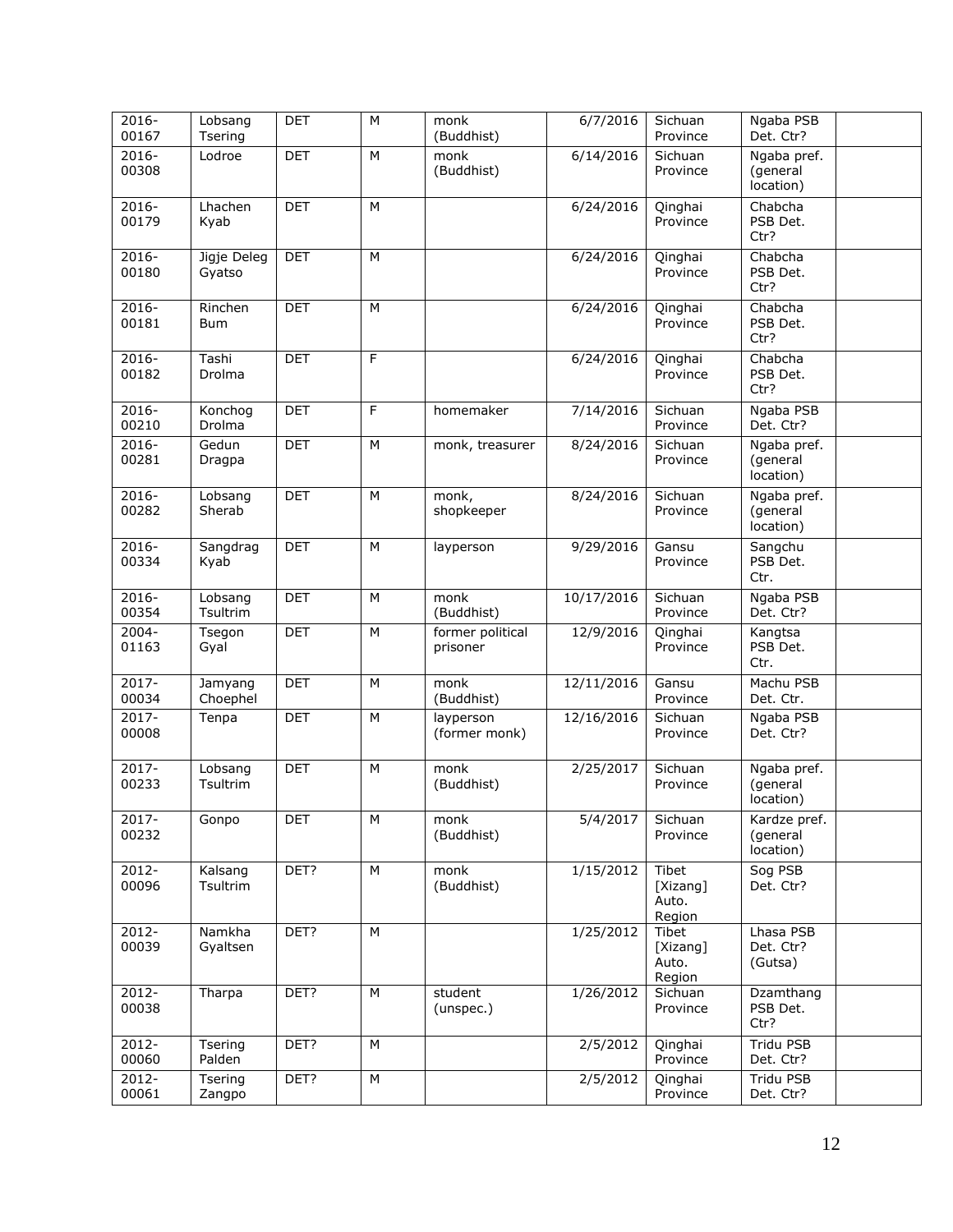| 2012-<br>00063    | Dorje             | DET? | M |                       | 2/5/2012              | Qinghai<br>Province                         | Tridu PSB<br>Det. Ctr?               |
|-------------------|-------------------|------|---|-----------------------|-----------------------|---------------------------------------------|--------------------------------------|
| $2012 -$<br>00073 | Tashi<br>Palden   | DET? | M |                       | $\frac{2}{11/2012}$   | Sichuan<br>Province                         | Kardze PSB<br>Det. Ctr?              |
| $2012 -$<br>00285 | Sonam<br>Tenzin   | DET? | M | monk<br>(Buddhist)    | 2/16/2012             | Qinghai<br>Province                         | Tridu PSB<br>Det. Ctr?               |
| $2012 -$<br>00185 | Nyima<br>Tsering  | DET? | M | businessperson        | 2/23/2012             | Tibet<br>[Xizang]<br>Auto.<br>Region        | Lhasa PSB<br>Det. Ctr?<br>(Gutsa)    |
| $2012 -$<br>00184 | Tenzin<br>Thabkhe | DET? | M | teacher               | 2/25/2012             | Tibet<br>[Xizang]<br>Auto.<br>Region        | Lhasa PSB<br>Det. Ctr?<br>(Gutsa)    |
| $2012 -$<br>00183 | Urgyen<br>Tenzin  | DET? | M | doctor (Tib.<br>med.) | 2/28/2012             | <b>Tibet</b><br>[Xizang]<br>Auto.<br>Region | Lhasa PSB<br>Det. Ctr.<br>(Gutsa)    |
| 2012-<br>00212    | Jamyang<br>Oezer  | DET? | M |                       | 2012/02/dd            | Qinghai<br>Province                         | Delingha<br>PSB Det.<br>Ctr?         |
| 2012-<br>00213    | Dragpa            | DET? | M |                       | 2012/02/dd            | Qinghai<br>Province                         | Delingha<br>PSB Det.<br>Ctr?         |
| $2012 -$<br>00216 | Konchog<br>Dargye | DET? | M | monk<br>(Buddhist)    | 2012/02/dd            | Qinghai<br>Province                         | Haixi pref.<br>(general<br>location) |
| $2012 -$<br>00074 | Dawa<br>Dorje     | DET? | M | researcher            | 2012/02/dd            | Tibet<br>[Xizang]<br>Auto.<br>Region        | Lhasa?<br>(general<br>location)      |
| 2012-<br>00173    | Lubum             | DET? |   |                       | 2012/02/dd            | Sichuan<br>Province                         | Tawu PSB<br>Det. Ctr?                |
| $2012 -$<br>00174 | Dragpa            | DET? |   |                       | 2012/02/dd            | Sichuan<br>Province                         | Tawu PSB<br>Det. Ctr?                |
| $2012 -$<br>00175 | Dawa              | DET? |   |                       | 2012/02/dd            | Sichuan<br>Province                         | Tawu PSB<br>Det. Ctr?                |
| 2012-<br>00197    | Khedrub<br>Dorje  | DET? | M | monk<br>(Buddhist)    | $\frac{1}{3}$ /7/2012 | Sichuan<br>Province                         | Kardze PSB<br>Det. Ctr?              |
| $2012 -$<br>00198 | Karma<br>Tharlam  | DET? | M |                       | 3/10/2012             | Tibet<br>[Xizang]<br>Auto.<br>Region        | Driru PSB<br>Det. Ctr?               |
| 2012-<br>00199    | Siga              | DET? | M |                       | 3/10/2012             | Tibet<br>[Xizang]<br>Auto.<br>Region        | Driru PSB<br>Det. Ctr?               |
| 2012-<br>00200    | Dzomlha<br>Kar    | DET? | M |                       | 3/10/2012             | Tibet<br>[Xizang]<br>Auto.<br>Region        | Driru PSB<br>Det. Ctr?               |
| 2012-<br>00201    | Drugdrag          | DET? | M |                       | 3/14/2012             | Tibet<br>[Xizang]<br>Auto.<br>Region        | Driru PSB<br>Det. Ctr?               |
| $2012 -$<br>00202 | Tsegon            | DET? | M |                       | 3/14/2012             | Tibet<br>[Xizang]<br>Auto.<br>Region        | <b>Driru PSB</b><br>Det. Ctr?        |
| $2012 -$<br>00203 | Yeshe<br>Dorje    | DET? | M | monk<br>(Buddhist)    | 3/16/2012             | Qinghai<br>Province                         | Gepasumdo<br>(general<br>location)   |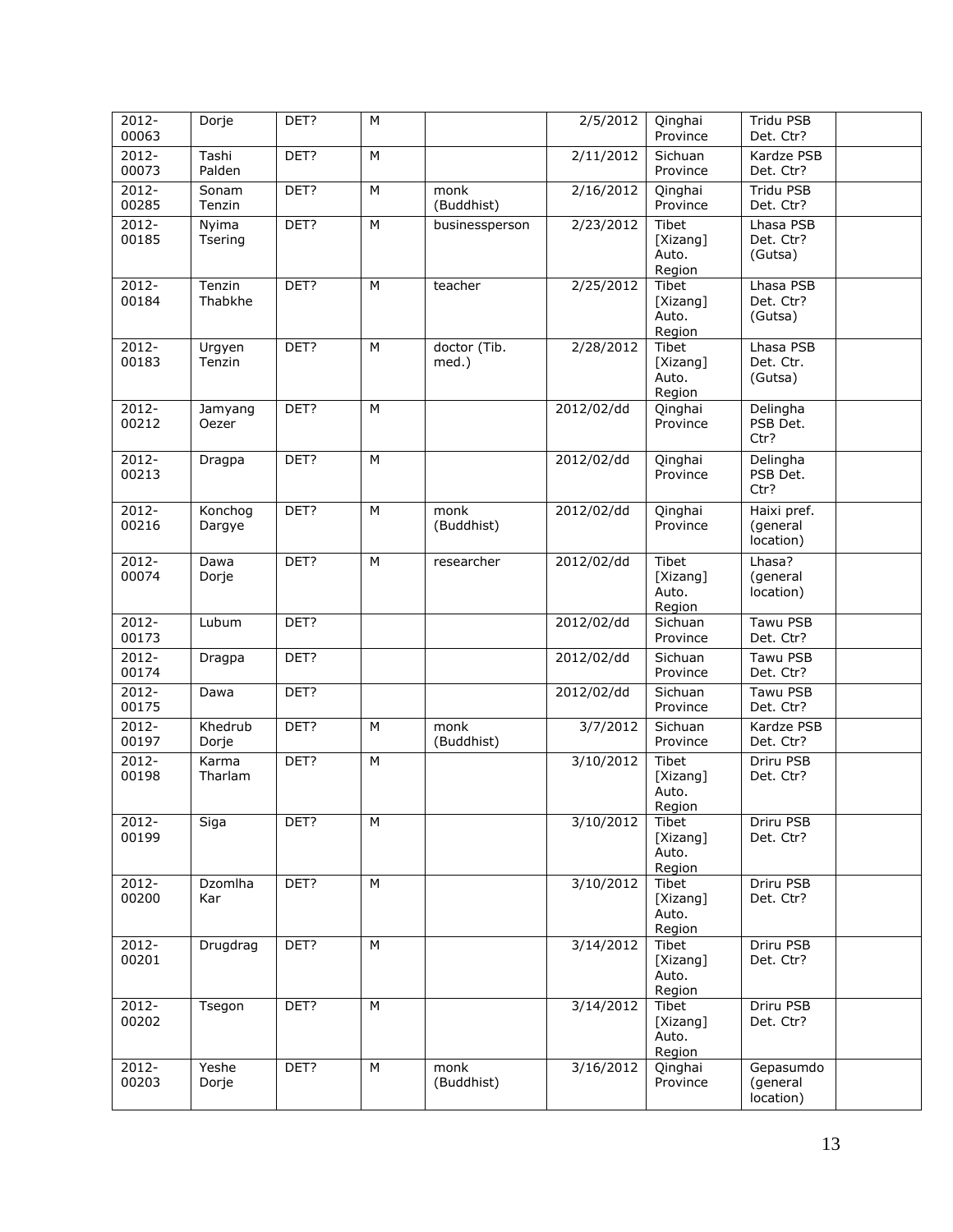| 2012-<br>00204    | Sherab<br>Palsang   | DET? | M | monk<br>(Buddhist) | 3/16/2012  | Qinghai<br>Province                  | Gepasumdo<br>(general<br>location) |  |
|-------------------|---------------------|------|---|--------------------|------------|--------------------------------------|------------------------------------|--|
| $2012 -$<br>00205 | Pema<br>Rigzin      | DET? | M | monk<br>(Buddhist) | 3/16/2012  | Qinghai<br>Province                  | Gepasumdo<br>(general<br>location) |  |
| $2012 -$<br>00206 | Jang Rin            | DET? | M | monk<br>(Buddhist) | 3/16/2012  | Qinghai<br>Province                  | Gepasumdo<br>(general<br>location) |  |
| 2012-<br>00236    | Tsultrim<br>Rinchen | DET? | M | monk<br>(Buddhist) | 3/16/2012  | Qinghai<br>Province                  | Gepasumdo<br>(general<br>location) |  |
| $2012 -$<br>00237 | Lobsang             | DET? | M | monk<br>(Buddhist) | 3/16/2012  | Qinghai<br>Province                  | Gepasumdo<br>(general<br>location) |  |
| 2012-<br>00190    | Tashi<br>Oezer      | DET? | M | monk<br>(Buddhist) | 3/23/2012  | Sichuan<br>Province                  | Nyagrong<br>PSB Det.<br>Ctr?       |  |
| $2012 -$<br>00191 | Tashi<br>Phuntsog   | DET? | M | monk<br>(Buddhist) | 3/23/2012  | Sichuan<br>Province                  | Nyagrong<br>PSB Det.<br>Ctr?       |  |
| 2012-<br>00127    | Sanggyal<br>Gyatso  | DET? | M | monk<br>(Buddhist) | 3/23/2012  | Gansu<br>Province                    | Sangchu<br>PSB Det.<br>Ctr?        |  |
| $2012 -$<br>00128 | Kalsang<br>Lodroe   | DET? | M | monk<br>(Buddhist) | 3/23/2012  | Gansu<br>Province                    | Sangchu<br>PSB Det.<br>Ctr?        |  |
| $2012 -$<br>00129 | Sonam               | DET? | M | monk<br>(Buddhist) | 3/23/2012  | Gansu<br>Province                    | Sangchu<br>PSB Det.<br>Ctr?        |  |
| $2012 -$<br>00130 | Tashi<br>Gyatso     | DET? | M | monk<br>(Buddhist) | 3/23/2012  | Gansu<br>Province                    | Sangchu<br>PSB Det.<br>Ctr?        |  |
| 2012-<br>00192    | Soga                | DET? | M |                    | 3/24/2012  | Sichuan<br>Province                  | Nyagrong<br>PSB Det.<br>Ctr?       |  |
| $2012 -$<br>00193 | Sanggye             | DET? | M |                    | 3/24/2012  | Sichuan<br>Province                  | Nyagrong<br>PSB Det.<br>Ctr?       |  |
| 2012-<br>00109    | Rigzin<br>Dorje     | DET? | M | layperson          | 2012/03/dd | Sichuan<br>Province                  | Nyagrong<br>PSB Det.<br>Ctr?       |  |
| $2012 -$<br>00110 | Tashi               | DET? | M | layperson          | 2012/03/dd | Sichuan<br>Province                  | Nyagrong<br>PSB Det.<br>Ctr?       |  |
| $2012 -$<br>00111 | Tashi<br>Tsering    | DET? | M | layperson          | 2012/03/dd | Sichuan<br>Province                  | Nyagrong<br>PSB Det.<br>Ctr?       |  |
| 2012-<br>00146    | Migmar<br>Kalsang   | DET? |   |                    | 2012/03/dd | Tibet<br>[Xizang]<br>Auto.<br>Region | Lhasa<br>(general<br>location)     |  |
| $2012 -$<br>00147 | Alo                 | DET? | M |                    | 2012/03/dd | Tibet<br>[Xizang]<br>Auto.<br>Region | Lhasa<br>(general<br>location)     |  |
| 2012-<br>00148    | Lhagpa              | DET? | F |                    | 2012/03/dd | Tibet<br>[Xizang]<br>Auto.<br>Region | Lhasa<br>(general<br>location)     |  |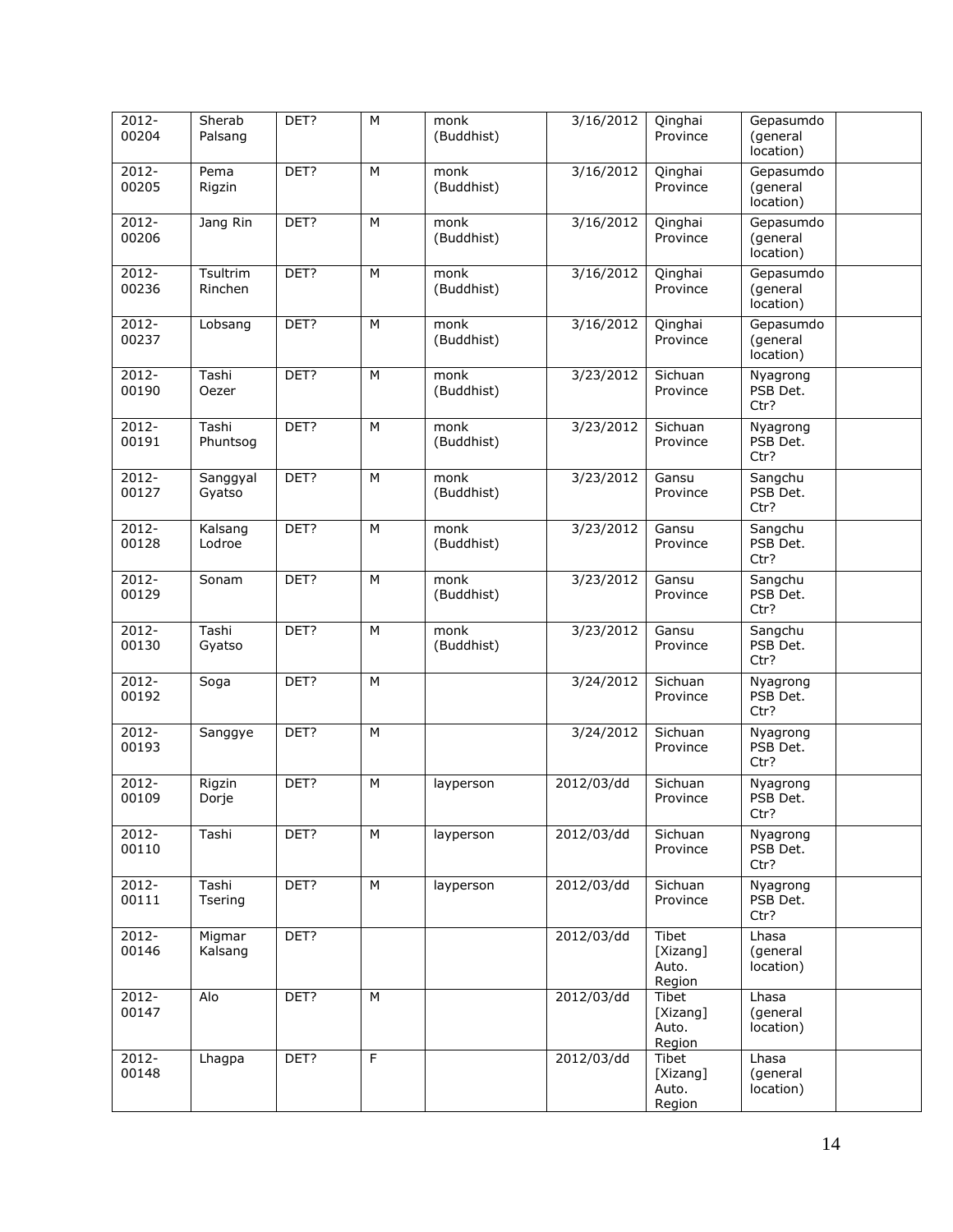| 2012-<br>00149    | Jamyang<br>Tashi   | DET? |   |                       | 2012/03/dd          | Tibet<br>[Xizang]<br>Auto.                  | Lhasa<br>(general<br>location)   |  |
|-------------------|--------------------|------|---|-----------------------|---------------------|---------------------------------------------|----------------------------------|--|
|                   |                    |      |   |                       |                     | Region                                      |                                  |  |
| $2012 -$<br>00150 | Choezom            | DET? | F |                       | 2012/03/dd          | Tibet<br>[Xizang]<br>Auto.<br>Region        | Lhasa<br>(general<br>location)   |  |
| 2012-<br>00151    | Phurba<br>Gyal     | DET? | M |                       | 2012/03/dd          | Tibet<br>[Xizang]<br>Auto.<br>Region        | Lhasa<br>(general<br>location)   |  |
| $2012 -$<br>00152 | Tsering<br>Jigme   | DET? |   |                       | 2012/03/dd          | Tibet<br>[Xizang]<br>Auto.<br>Region        | Lhasa<br>(general<br>location)   |  |
| 2012-<br>00153    | Rabten             | DET? |   |                       | 2012/03/dd          | <b>Tibet</b><br>[Xizang]<br>Auto.<br>Region | Lhasa<br>(general<br>location)   |  |
| $2013 -$<br>00242 | Dorje              | DET? | M | layperson             | 2012/03/dd          | Qinghai<br>Province                         | Qinghai<br>(general<br>location) |  |
| 2013-<br>00244    | Tseten<br>Gyal     | DET? | M | layperson             | 2012/03/dd          | Qinghai<br>Province                         | Qinghai<br>(general<br>location) |  |
| 2012-<br>00176    | Nyandrag           | DET? |   | school, director      | 4/2/2012            | Sichuan<br>Province                         | Kardze PSB<br>Det. Ctr?          |  |
| $2012 -$<br>00177 | Yama<br>Tsering    | DET? |   | school, director      | 4/2/2012            | Sichuan<br>Province                         | Kardze PSB<br>Det. Ctr?          |  |
| 2012-<br>00288    | Sonam<br>Gonpo     | DET? | M | businessperson        | 4/10/2012           | Sichuan<br>Province                         | Kardze PSB<br>Det. Ctr?          |  |
| 2012-<br>00289    | Khedrub            | DET? | M |                       | $\frac{4}{10/2012}$ | Sichuan<br>Province                         | Kardze PSB<br>Det. Ctr?          |  |
| $2012 -$<br>00290 | Sanggye<br>Kalsang | DET? | M |                       | 4/10/2012           | Sichuan<br>Province                         | Kardze PSB<br>Det. Ctr?          |  |
| $2012 -$<br>00186 | Tsamchen           | DET? | F | villager<br>(unspec.) | 4/14/2012           | Sichuan<br>Province                         | Ngaba PSB<br>Det. Ctr?           |  |
| $2012 -$<br>00187 | Tsenor             | DET? | M | villager<br>(unspec.) | 4/14/2012           | Sichuan<br>Province                         | Ngaba PSB<br>Det. Ctr?           |  |
| 2012-<br>00188    | Tenzin<br>Tsering  | DET? |   | villager<br>(unspec.) | 4/14/2012           | Sichuan<br>Province                         | Ngaba PSB<br>Det. Ctr?           |  |
| 2012-<br>00219    | Pema               | DET? | М | villager<br>(unspec.) | 4/14/2012           | Sichuan<br>Province                         | Ngaba PSB<br>Det. Ctr.           |  |
| 2012-<br>00133    | Yeshe<br>Choegyal  | DET? | М |                       | 4/15/2012           | Sichuan<br>Province                         | Dege PSB<br>Det. Ctr?            |  |
| 2012-<br>00135    | Wangchen           | DET? | М |                       | 4/15/2012           | Sichuan<br>Province                         | Dege PSB<br>Det. Ctr?            |  |
| $2012 -$<br>00136 | Wangdu             | DET? | M |                       | 4/15/2012           | Sichuan<br>Province                         | Dege PSB<br>Det. Ctr?            |  |
| 2012-<br>00137    | Lobsang<br>Tsewang | DET? | М |                       | 4/15/2012           | Sichuan<br>Province                         | Dege PSB<br>Det. Ctr?            |  |
| 2012-<br>00138    | Yeshe<br>Jungne    | DET? | M |                       | 4/15/2012           | Sichuan<br>Province                         | Dege PSB<br>Det. Ctr?            |  |
| 2012-<br>00139    | Tagyal             | DET? | M |                       | 4/15/2012           | Sichuan<br>Province                         | Dege PSB<br>Det. Ctr?            |  |
| 2012-<br>00140    | Tenzin<br>Tsondru  | DET? | M |                       | 4/15/2012           | Sichuan<br>Province                         | Dege PSB<br>Det. Ctr?            |  |
| 2012-<br>00141    | Tengyal            | DET? | М |                       | 4/15/2012           | Sichuan<br>Province                         | Dege PSB<br>Det. Ctr?            |  |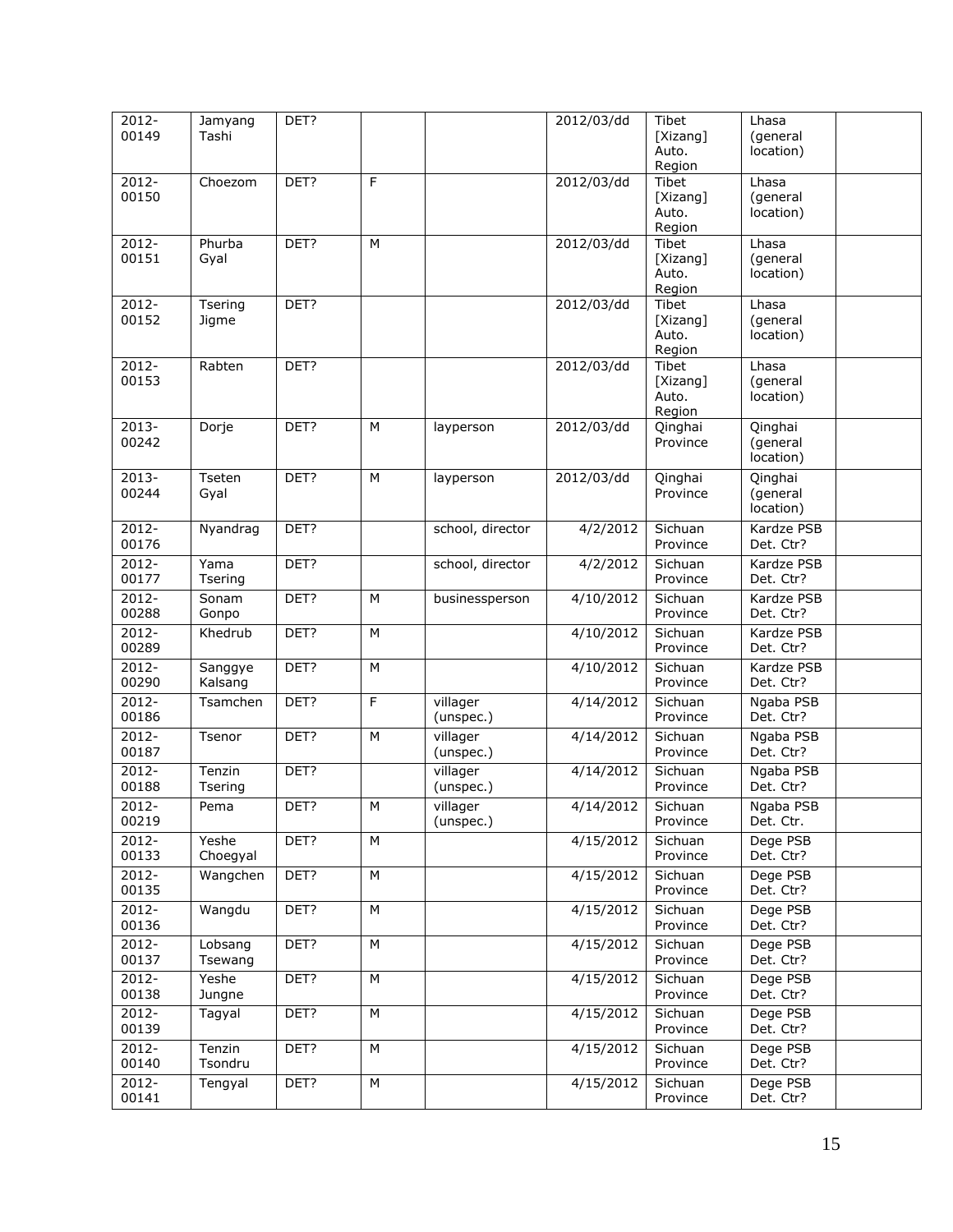| 2012-<br>00142    | Yonten             | DET? | M |                                   | 4/15/2012     | Sichuan<br>Province                         | Dege PSB<br>Det. Ctr?              |  |
|-------------------|--------------------|------|---|-----------------------------------|---------------|---------------------------------------------|------------------------------------|--|
| $2012 -$<br>00143 | Tenzin<br>Tsering  | DET? | M |                                   | 4/15/2012     | Sichuan<br>Province                         | Dege PSB<br>Det. Ctr?              |  |
| $2012 -$<br>00157 | Ribo               | DET? | M | monk<br>(Buddhist)                | 2012/04/dd    | Sichuan<br>Province                         | Dege PSB<br>Det. Ctr?              |  |
| $2012 -$<br>00158 | Tenzin             | DET? | M | monk<br>(Buddhist)                | 2012/04/dd    | Sichuan<br>Province                         | Dege PSB<br>Det. Ctr?              |  |
| $2012 -$<br>00159 | Khyithar           | DET? | M | monk<br>(Buddhist)                | 2012/04/dd    | Sichuan<br>Province                         | Dege PSB<br>Det. Ctr?              |  |
| $2012 -$<br>00160 | Migyur             | DET? | M | monk<br>(Buddhist)                | $2012/04$ /dd | Sichuan<br>Province                         | Dege PSB<br>Det. Ctr?              |  |
| $2012 -$<br>00161 | Gurnam             | DET? | M | monk<br>(Buddhist)                | 2012/04/dd    | Sichuan<br>Province                         | Dege PSB<br>Det. Ctr?              |  |
| $2012 -$<br>00162 | Kalsang            | DET? | M | monk<br>(Buddhist)                | 2012/04/dd    | Sichuan<br>Province                         | Dege PSB<br>Det. Ctr?              |  |
| 2012-<br>00163    | Padgyal            | DET? | M | layperson                         | 2012/04/dd    | Sichuan<br>Province                         | Dege PSB<br>Det. Ctr?              |  |
| $2012 -$<br>00165 | Phurbu<br>Tsering  | DET? | M | layperson                         | 2012/04/dd    | Sichuan<br>Province                         | Dege PSB<br>Det. Ctr?              |  |
| $2012 -$<br>00293 | Phurbu<br>Namgyal  | DET? | M | service,<br>entertainment<br>club | 2012/04/dd    | <b>Tibet</b><br>[Xizang]<br>Auto.<br>Region | Lhasa PSB<br>Det. Ctr?             |  |
| 2012-<br>00178    | Sanggye<br>Dondrub | DET? |   | teacher                           | 5/7/2012      | Gansu<br>Province                           | Luchu PSB<br>Det. Ctr?             |  |
| $2012 -$<br>00179 | Jamyang            | DET? |   | teacher                           | 5/7/2012      | Gansu<br>Province                           | Luchu PSB<br>Det. Ctr?             |  |
| $2013 -$<br>00311 | Lobsang<br>Namgyal | DET? | M | writer, poet                      | 5/12/2012     | Sichuan<br>Province                         | Chengdu<br>(general<br>location)   |  |
| $2012 -$<br>00234 | Thubten<br>Yeshe   | DET? | M | monk<br>(Buddhist)                | 5/23/2012     | Qinghai<br>Province                         | Gepasumdo<br>(general<br>location) |  |
| 2012-<br>00226    | Drolma<br>Kyab     | DET? | M |                                   | 2012/05/dd    | Tibet<br>[Xizang]<br>Auto.<br>Region        | Lhasa PSB<br>Det. Ctr?             |  |
| $2012 -$<br>00227 | Nyurgyog           | DET? |   |                                   | 2012/05/dd    | Tibet<br>[Xizang]<br>Auto.<br>Region        | Lhasa PSB<br>Det. Ctr?             |  |
| 2012-<br>00228    | Khambe             | DET? |   |                                   | 2012/05/dd    | Tibet<br>[Xizang]<br>Auto.<br>Region        | Lhasa PSB<br>Det. Ctr?             |  |
| 2012-<br>00229    | Tadrin<br>Kyab     | DET? | M |                                   | 2012/05/dd    | Tibet<br>[Xizang]<br>Auto.<br>Region        | Lhasa PSB<br>Det. Ctr?             |  |
| 2012-<br>00230    | Sangdrag           | DET? | M |                                   | 2012/05/dd    | Tibet<br>[Xizang]<br>Auto.<br>Region        | Lhasa PSB<br>Det. Ctr?             |  |
| 2012-<br>00224    | Karma<br>Rabten    | DET? | M | monk<br>(Buddhist)                | 6/5/2012      | Tibet<br>[Xizang]<br>Auto.<br>Region        | Chamdo<br>PSB Det.<br>Ctr?         |  |
| $2013 -$<br>00253 | Shonnu<br>Palden   | DET? | M | layperson                         | 6/18/2012     | Gansu<br>Province                           | Machu PSB<br>Det. Ctr.             |  |
|                   |                    |      |   |                                   |               |                                             |                                    |  |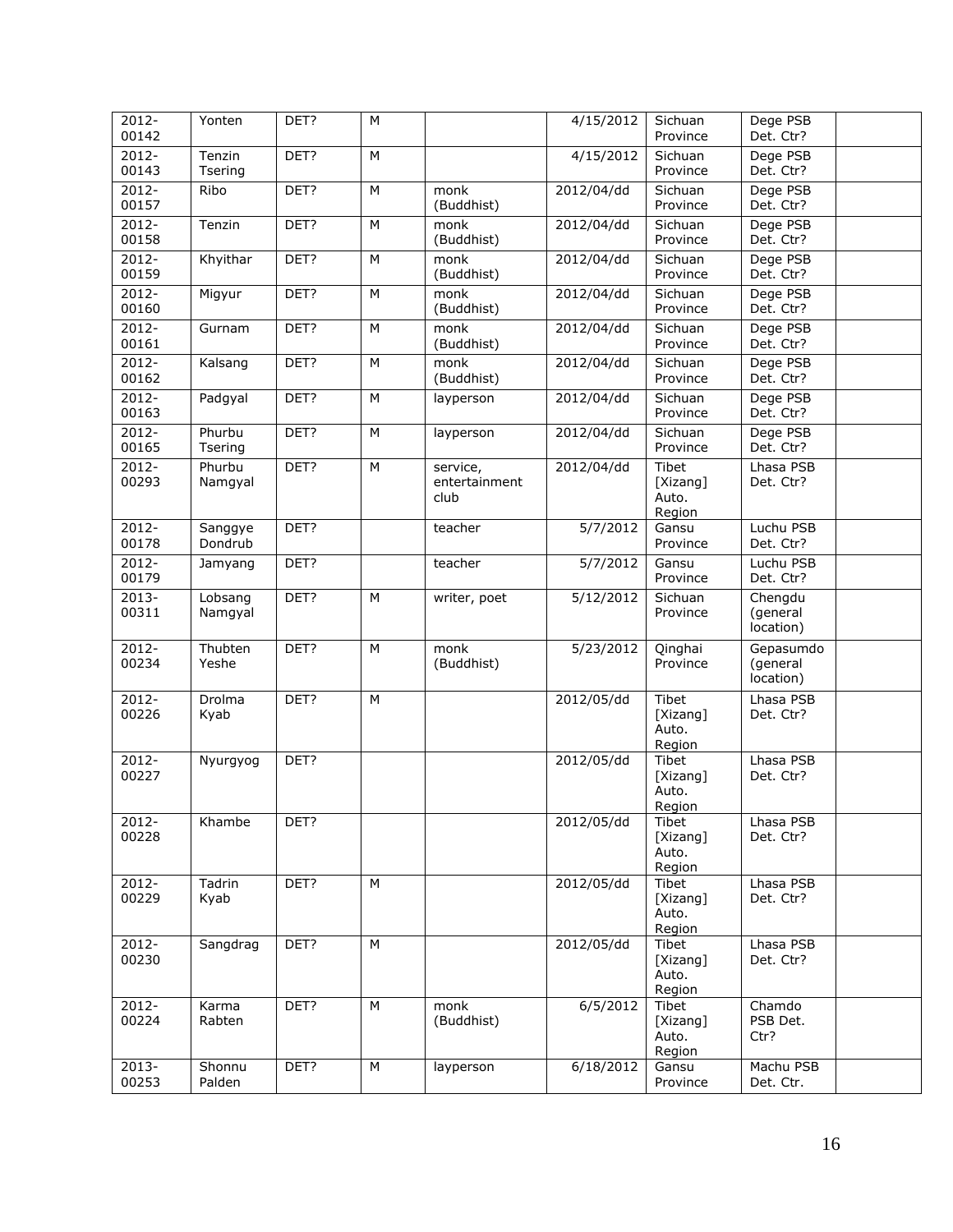| 2012-<br>00223    | Lobsang<br>Tsering  | DET? | M | monk<br>(Buddhist)    | 6/26/2012  | Sichuan<br>Province                         | Ngaba PSB<br>Det. Ctr?           |
|-------------------|---------------------|------|---|-----------------------|------------|---------------------------------------------|----------------------------------|
| $2012 -$<br>00233 | Kalsang<br>Tenzin   | DET? | M |                       | 7/4/2012   | Sichuan<br>Province                         | Kardze PSB<br>Det. Ctr.          |
| $2012 -$<br>00220 | Tashi<br>Dondrub    | DET? | M | monk<br>(Buddhist)    | 7/14/2012  | Sichuan<br>Province                         | Palyul PSB<br>Det. Ctr?          |
| $2012 -$<br>00221 | Kalsang<br>Gyatso   | DET? | M | monk, chant<br>master | 7/14/2012  | Sichuan<br>Province                         | Palyul PSB<br>Det. Ctr?          |
| $2012 -$<br>00264 | Ngawang             | DET? | M |                       | 7/24/2012  | Tibet<br>[Xizang]<br>Auto.<br>Region        | Chamdo<br>Pref. PSB<br>Det. Ctr? |
| 2012-<br>00272    | Chogtsal            | DET? | M | artist, singer        | 7/29/2012  | Tibet<br>[Xizang]<br>Auto.<br>Region        | Lhasa?<br>(general<br>location)  |
| $2012 -$<br>00273 | Konchog<br>Yarphel  | DET? | M | monk<br>(Buddhist)    | 8/1/2012   | Sichuan<br>Province                         | Serthar PSB<br>Det. Ctr?         |
| 2012-<br>00231    | Choephel            | DET? | M | monk<br>(Buddhist)    | 8/7/2012   | Gansu<br>Province                           | Tsoe PSB<br>Det. Ctr?            |
| $2012 -$<br>00232 | Sherab              | DET? | M | monk<br>(Buddhist)    | 8/7/2012   | Gansu<br>Province                           | Tsoe PSB<br>Det. Ctr?            |
| $2012 -$<br>00262 | Chechog             | DET? |   | layperson             | 8/13/2012  | Sichuan<br>Province                         | Ngaba PSB<br>Det. Ctr?           |
| $2012 -$<br>00265 | Lobsang<br>Sanggye  | DET? | M | monk<br>(Buddhist)    | 8/14/2012  | Sichuan<br>Province                         | Ngaba PSB<br>Det. Ctr?           |
| $2012 -$<br>00247 | Dawa                | DET? | M | villager<br>(unspec.) | 8/15/2012  | Tibet<br>[Xizang]<br>Auto.<br>Region        | Markham<br>PSB Det.<br>Ctr?      |
| $2012 -$<br>00248 | Atsong              | DET? | M | villager<br>(unspec.) | 8/15/2012  | Tibet<br>[Xizang]<br>Auto.<br>Region        | Markham<br>PSB Det.<br>Ctr?      |
| $2012 -$<br>00249 | Phuntsog<br>Nyima   | DET? |   | villager<br>(unspec.) | 8/15/2012  | <b>Tibet</b><br>[Xizang]<br>Auto.<br>Region | Markham<br>PSB Det.<br>Ctr?      |
| $2012 -$<br>00250 | Jamyang<br>Wangmo   | DET? | F | villager<br>(unspec.) | 8/15/2012  | Tibet<br>[Xizang]<br>Auto.<br>Region        | Markham<br>PSB Det.<br>Ctr?      |
| $2012 -$<br>00251 | Kalsang<br>Yudron   | DET? | F | villager<br>(unspec.) | 8/15/2012  | <b>Tibet</b><br>[Xizang]<br>Auto.<br>Region | Markham<br>PSB Det.<br>Ctr?      |
| 2012-<br>00284    | Lobsang<br>Rabten   | DET? | M | monk, DMC<br>member   | 8/19/2012  | Sichuan<br>Province                         | Barkham<br>PSB Det.<br>Ctr?      |
| $2012 -$<br>00280 | Lobsang<br>Palden   | DET? | M | monk<br>(Buddhist)    | 8/27/2012  | Sichuan<br>Province                         | Ngaba PSB<br>Det. Ctr?           |
| 2012-<br>00282    | Jamyang<br>Khyenko  | DET? | M | layperson             | 8/28/2012  | Sichuan<br>Province                         | Ngaba PSB<br>Det. Ctr?           |
| 2012-<br>00283    | Kalsang<br>Gyatso   | DET? | M | monk<br>(Buddhist)    | 8/28/2012  | Gansu<br>Province                           | Tsoe PSB<br>Det. Ctr?            |
| 2012-<br>00330    | Lobsang<br>Choephel | DET? | M | monk<br>(Buddhist)    | 2012/08/dd | Gansu<br>Province                           | <b>Tsoe PSB</b><br>Det. Ctr?     |
| 2012-<br>00277    | Ngawang<br>Monlam   | DET? | M | monk<br>(Buddhist)    | 9/1/2012   | Qinghai<br>Province                         | Tridu PSB<br>Det. Ctr?           |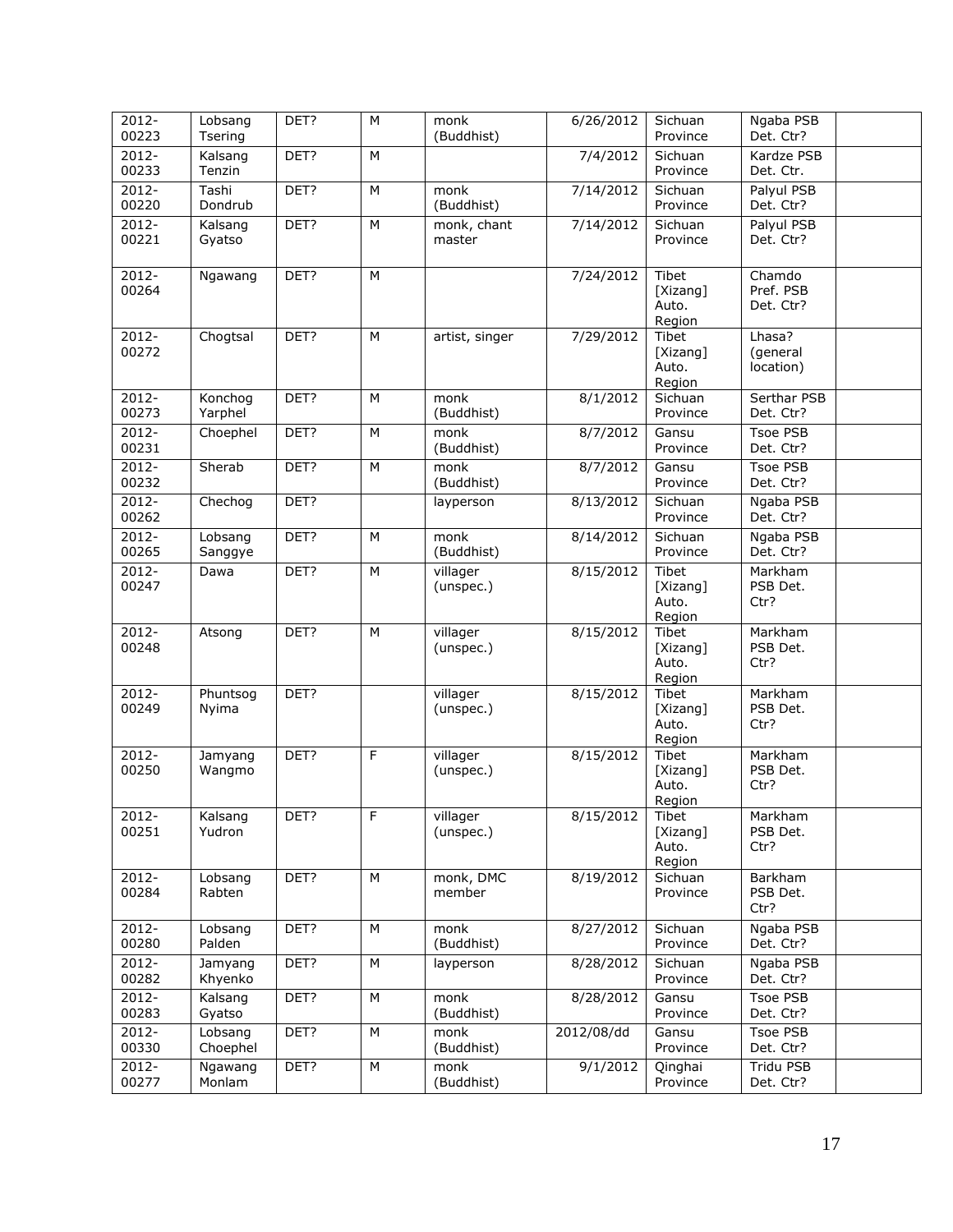| 2012-<br>00287    | Soyig               | DET? | F              | businessperson                         | 9/5/2012   | Qinghai<br>Province                  | Kyegudo<br>PSB Det.<br>Ctr?     |  |
|-------------------|---------------------|------|----------------|----------------------------------------|------------|--------------------------------------|---------------------------------|--|
| $2012 -$<br>00315 | <b>Bode</b>         | DET? | F              |                                        | 9/12/2012  | Qinghai<br>Province                  | Yushu<br>(general<br>location)  |  |
| 2012-<br>00316    | Sherab<br>Dorje     | DET? | M              | student,<br>university                 | 9/12/2012  | Qinghai<br>Province                  | Yushu<br>(general<br>location)  |  |
| 2012-<br>00317    | Yangzom             | DET? | F              | student<br>(unspec.)                   | 9/12/2012  | Qinghai<br>Province                  | Yushu<br>(general<br>location)  |  |
| 2012-<br>00292    | Sogtrug<br>Sherab   | DET? | M              | performer, actor<br>& singer           | 9/20/2012  | Qinghai<br>Province                  | Yulgan PSB<br>Det. Ctr?         |  |
| 2013-<br>00289    | Tashi<br>Choewang   | DET? | М              | student<br>(unspec.)                   | 10/6/2012  | Tibet<br>[Xizang]<br>Auto.<br>Region | Lhasa?<br>(general<br>location) |  |
| $2013 -$<br>00290 | Sonam               | DET? | M              |                                        | 10/6/2012  | Tibet<br>[Xizang]<br>Auto.<br>Region | Lhasa?<br>(general<br>location) |  |
| $2012 -$<br>00331 | Tsondru             | DET? | M              | monk<br>(Buddhist)                     | 10/15/2012 | Gansu<br>Province                    | Tsoe PSB<br>Det. Ctr?           |  |
| $2012 -$<br>00332 | Tobden              | DET? | M              | monk<br>(Buddhist)                     | 10/15/2012 | Gansu<br>Province                    | Tsoe PSB<br>Det. Ctr?           |  |
| $2012 -$<br>00333 | Losal               | DET? | M              | monk<br>(Buddhist)                     | 10/15/2012 | Gansu<br>Province                    | Tsoe PSB<br>Det. Ctr?           |  |
| $2012 -$<br>00306 | Gyaltsen            | DET? | M              | mon <sub>K</sub><br>(Buddhist)         | 10/15/2012 | Sichuan<br>Province                  | Sershul PSB<br>Det. Ctr?        |  |
| 2012-<br>00307    | Lobsang<br>Tsunpa   | DET? | M              | monk<br>(Buddhist)                     | 10/15/2012 | Sichuan<br>Province                  | Sershul PSB<br>Det. Ctr?        |  |
| $2012 -$<br>00308 | Lhagyal             | DET? | М              | monk<br>(Buddhist)                     | 10/15/2012 | Sichuan<br>Province                  | Sershul PSB<br>Det. Ctr?        |  |
| $2012 -$<br>00309 | Gyatso              | DET? | M              | monk<br>(Buddhist)                     | 10/15/2012 | Sichuan<br>Province                  | Sershul PSB<br>Det. Ctr?        |  |
| $2012 -$<br>00310 | Lhabum              | DET? | М              | $\overline{\text{monk}}$<br>(Buddhist) | 10/15/2012 | Sichuan<br>Province                  | Sershul PSB<br>Det. Ctr?        |  |
| 2012-<br>00300    | Jigme<br>Gyatso     | DET? | M              | monk, treasurer                        | 10/17/2012 | Gansu<br>Province                    | Tsoe PSB<br>Det. Ctr?           |  |
| $2012 -$<br>00301 | Kalsang<br>Gyatso   | DET? | $\overline{M}$ | monk,<br>accountant                    | 10/17/2012 | Gansu<br>Province                    | <b>Tsoe PSB</b><br>Det. Ctr.    |  |
| $2012 -$<br>00302 | Konchog<br>Gyatso   | DET? | м              | monk<br>(Buddhist)                     | 10/17/2012 | Gansu<br>Province                    | Tsoe PSB<br>Det. Ctr?           |  |
| 2012-<br>00311    | Ludrub              | DET? | М              | monk<br>(Buddhist)                     | 10/18/2012 | Sichuan<br>Province                  | Sershul PSB<br>Det. Ctr?        |  |
| 2012-<br>00312    | Lobsang<br>Drubsal  | DET? | М              | monk<br>(Buddhist)                     | 10/18/2012 | Sichuan<br>Province                  | Sershul PSB<br>Det. Ctr?        |  |
| $2012 -$<br>00313 | Lobsang<br>Tharchin | DET? | М              | monk<br>(Buddhist)                     | 10/18/2012 | Sichuan<br>Province                  | Sershul PSB<br>Det. Ctr?        |  |
| 2012-<br>00319    | Sozang              | DET? | М              | monk<br>(Buddhist)                     | 10/19/2012 | Sichuan<br>Province                  | Sershul PSB<br>Det. Ctr?        |  |
| 2012-<br>00320    | Sonyi               | DET? | М              | monk<br>(Buddhist)                     | 10/19/2012 | Sichuan<br>Province                  | Sershul PSB<br>Det. Ctr?        |  |
| 2012-<br>00321    | Thagchoe            | DET? | M              | monk<br>(Buddhist)                     | 10/19/2012 | Sichuan<br>Province                  | Sershul PSB<br>Det. Ctr?        |  |
| $2012 -$<br>00322 | Wanggyal            | DET? | М              | monk<br>(Buddhist)                     | 10/19/2012 | Sichuan<br>Province                  | Sershul PSB<br>Det. Ctr?        |  |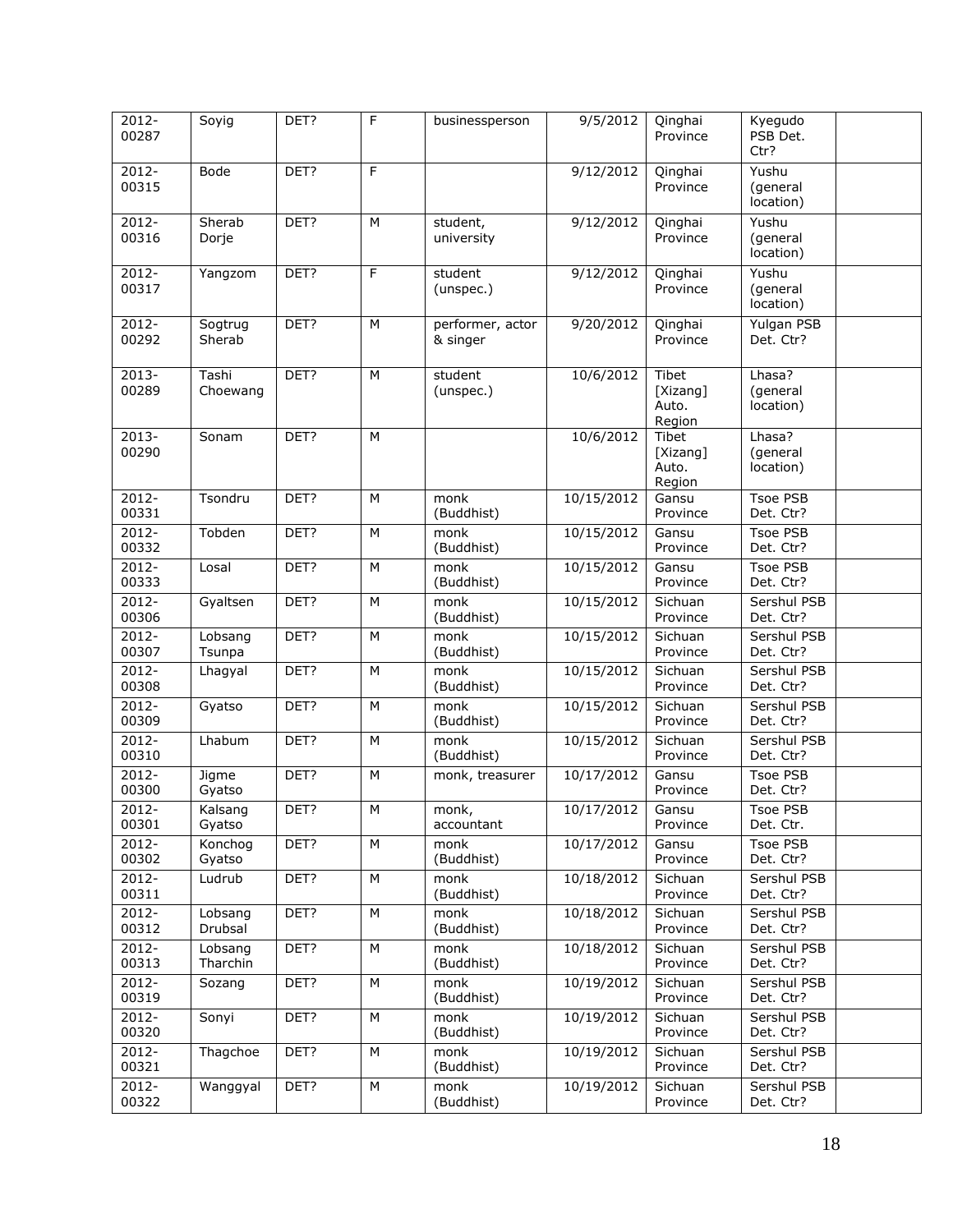| 2012-<br>00323    | Thabme                       | DET? | M | monk<br>(Buddhist)    | 10/20/2012 | Sichuan<br>Province                         | Sershul PSB<br>Det. Ctr?        |
|-------------------|------------------------------|------|---|-----------------------|------------|---------------------------------------------|---------------------------------|
| $2012 -$<br>00324 | Phagdrol                     | DET? | M | monk<br>(Buddhist)    | 10/20/2012 | Sichuan<br>Province                         | Sershul PSB<br>Det. Ctr?        |
| $2012 -$<br>00325 | Sherab                       | DET? | M | monk<br>(Buddhist)    | 10/20/2012 | Sichuan<br>Province                         | Sershul PSB<br>Det. Ctr?        |
| $2012 -$<br>00326 | Dawa                         | DET? | M | monk<br>(Buddhist)    | 10/20/2012 | Sichuan<br>Province                         | Sershul PSB<br>Det. Ctr?        |
| $2012 -$<br>00327 | Gonpo                        | DET? | M | monk<br>(Buddhist)    | 10/20/2012 | Sichuan<br>Province                         | Sershul PSB<br>Det. Ctr?        |
| $2012 -$<br>00328 | Kyapo                        | DET? | M | monk<br>(Buddhist)    | 10/20/2012 | Sichuan<br>Province                         | Sershul PSB<br>Det. Ctr?        |
| $2012 -$<br>00329 | Lobsang<br>Phuntsog          | DET? | M | layperson             | 10/20/2012 | Sichuan<br>Province                         | Sershul PSB<br>Det. Ctr?        |
| $2013 -$<br>00211 | Pema<br>Tsewang              | DET? | M | layperson             | 10/20/2012 | Gansu<br>Province                           | Sangchu<br>PSB Det.<br>Ctr?     |
| $2012 -$<br>00348 | $\overline{T}$ ashi<br>Norbu | DET? | M | monk<br>(Buddhist)    | 10/23/2012 | Tibet<br>[Xizang]<br>Auto.<br>Region        | Sog PSB<br>Det. Ctr?            |
| 2012-<br>00335    | Jinpa<br>Gyatso              | DET? | M | monk<br>(Buddhist)    | 10/25/2012 | Gansu<br>Province                           | Gansu?<br>(general<br>location) |
| $2012 -$<br>00341 | Thubten<br>Nyandrag          | DET? | M | monk<br>(Buddhist)    | 10/26/2012 | Tibet<br>[Xizang]<br>Auto.<br>Region        | Sog PSB<br>Det. Ctr?            |
| 2012-<br>00342    | Tsewang                      | DET? | M | monk<br>(Buddhist)    | 10/26/2012 | <b>Tibet</b><br>[Xizang]<br>Auto.<br>Region | Sog PSB<br>Det. Ctr?            |
| $2012 -$<br>00343 | Phurbu                       | DET? | M | layperson             | 10/26/2012 | Tibet<br>[Xizang]<br>Auto.<br>Region        | Sog PSB<br>Det. Ctr?            |
| 2013-<br>00075    | Gonpo<br>Gyal                | DET? | M | monk<br>(Buddhist)    | 2012/10/dd | Gansu<br>Province                           | Tsoe PSB<br>Det. Ctr.           |
| $2012 -$<br>00303 | Tashi<br>Gyatso              | DET? | M | monk<br>(Buddhist)    | 2012/10/dd | Gansu<br>Province                           | Tsoe PSB<br>Det. Ctr.           |
| $2012 -$<br>00346 | Konchog<br>Sonam             | DET? | M | monk<br>(Buddhist)    | 11/16/2012 | Qinghai<br>Province                         | Rebgong<br>PSB Det.<br>Ctr?     |
| 2013-<br>00101    | Donnu                        | DET? | M | villager<br>(unspec.) | 2012/11/dd | Gansu<br>Province                           | <b>Tsoe PSB</b><br>Det. Ctr?    |
| 2012-<br>00337    | Tadrin<br>Gyal               | DET? | M |                       | 2012/11/dd | Qinghai<br>Province                         | Rebgong<br>PSB Det.<br>Ctr?     |
| 2012-<br>00338    | Dondrub                      | DET? |   |                       | 2012/11/dd | Qinghai<br>Province                         | Rebgong<br>PSB Det.<br>Ctr?     |
| 2012-<br>00339    | Chagda<br>Gyal               | DET? | M |                       | 2012/11/dd | Qinghai<br>Province                         | Rebgong<br>PSB Det.<br>Ctr?     |
| 2012-<br>00340    | Yarkho                       | DET? |   |                       | 2012/11/dd | Qinghai<br>Province                         | Rebgong<br>PSB Det.<br>Ctr?     |
| $2013 -$<br>00292 | Sobum                        | DET? | M | layperson             | 2012/11/dd | Qinghai<br>Province                         | Xining PSB<br>Det. Ctr?         |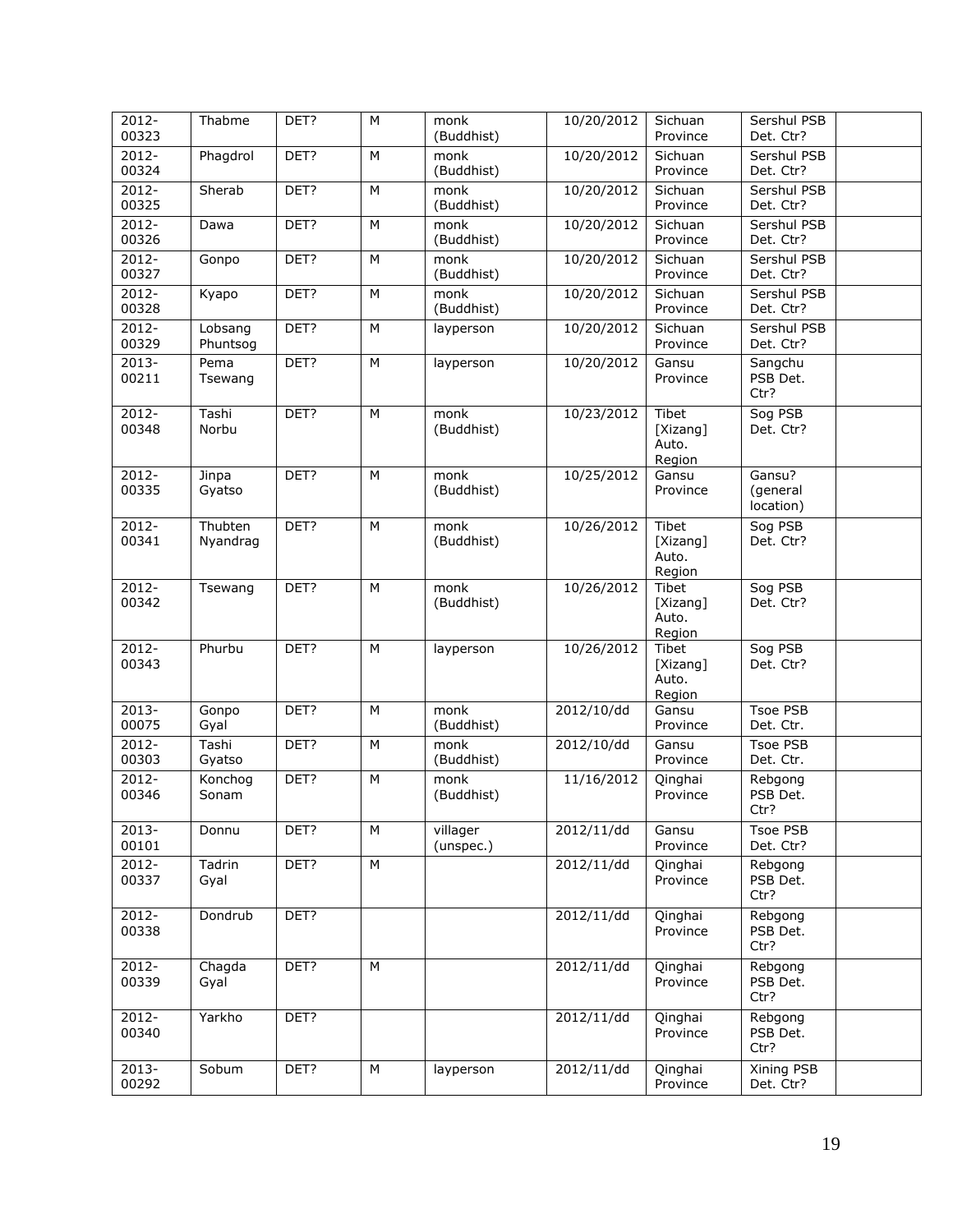| $2013 -$<br>00009 | Sungrab<br>Gyatso  | DET? | M | monk<br>(Buddhist)                  | 12/1/2012  | Qinghai<br>Province | Chabcha<br>PSB Det.<br>Ctr?           |
|-------------------|--------------------|------|---|-------------------------------------|------------|---------------------|---------------------------------------|
| $2013 -$<br>00010 | Dragsang           | DET? | M | monk, temple-<br>keeper             | 12/1/2012  | Qinghai<br>Province | Chabcha<br>PSB Det.<br>Ctr?           |
| $2013 -$<br>00011 | Yeshe<br>Zangpo    | DET? | M | monk<br>(Buddhist)                  | 12/1/2012  | Qinghai<br>Province | Chabcha<br>PSB Det.<br>Ctr?           |
| 2013-<br>00023    | Tashi<br>Sonam     | DET? | М |                                     | 12/6/2012  | Gansu<br>Province   | Luchu PSB<br>Det. Ctr?                |
| $2013 -$<br>00030 | Tsondru            | DET? | M | monk, official                      | 12/12/2012 | Qinghai<br>Province | Tsekhog<br>PSB Det.<br>Ctr?           |
| 2013-<br>00031    | Chagthab           | DET? | M | lay tantric<br>practitioner         | 12/12/2012 | Qinghai<br>Province | Tsekhog<br>PSB Det.<br>Ctr?           |
| 2013-<br>00032    | Shawo              | DET? | M | religious center<br>(unspec.), head | 12/12/2012 | Qinghai<br>Province | Tsekhog<br>PSB Det.<br>Ctr?           |
| $2013 -$<br>00033 | Choedron           | DET? | F | nun,<br>disciplinarian              | 12/12/2012 | Qinghai<br>Province | Tsekhog<br>PSB Det.<br>Ctr?           |
| $2013 -$<br>00034 | Rigshe             | DET? | F | nun (Buddhist)                      | 12/12/2012 | Qinghai<br>Province | Tsekhog<br>PSB Det.<br>Ctr?           |
| $2013 -$<br>00055 | Kalsang<br>Samdrub | DET? | M | monk<br>(Buddhist)                  | 12/21/2012 | Gansu<br>Province   | Luchu PSB<br>Det. Ctr?                |
| $2013 -$<br>00056 | Nyima              | DET? | M | layperson                           | 12/24/2012 | Gansu<br>Province   | Luchu PSB<br>Det. Ctr?                |
| $2013 -$<br>00057 | Lhamo<br>Dondrub   | DET? | M | layperson                           | 12/24/2012 | Gansu<br>Province   | Luchu PSB<br>Det. Ctr?                |
| 2013-<br>00058    | Dorje<br>Dondrub   | DET? | M | layperson                           | 12/24/2012 | Gansu<br>Province   | Luchu PSB<br>Det. Ctr?                |
| $2013 -$<br>00059 | Kalsang<br>Kyab    | DET? | M | layperson                           | 12/24/2012 | Gansu<br>Province   | Luchu PSB<br>Det. Ctr?                |
| $2013 -$<br>00060 | Kalsang<br>Sonam   | DET? | M | layperson                           | 12/24/2012 | Gansu<br>Province   | Luchu PSB<br>Det. Ctr?                |
| 2013-<br>00061    | Kalsang<br>Namdren | DET? | M | layperson                           | 12/24/2012 | Gansu<br>Province   | Luchu PSB<br>Det. Ctr?                |
| 2013-<br>00062    | Sonam Kyi          | DET? | F | layperson                           | 12/24/2012 | Gansu<br>Province   | Luchu PSB<br>Det. Ctr?                |
| $2013 -$<br>00179 | Yumkyab            | DET? | М | artist, sculptor                    | 2012/mm/dd | Qinghai<br>Province | Xining?<br>(general<br>location)      |
| 2013-<br>00162    | Tsering<br>Tagchen | DET? | M | monk<br>(Buddhist)                  | 2013/01/dd | Gansu<br>Province   | Kanlho pref.<br>(general<br>location) |
| $2013 -$<br>00163 | Samten             | DET? | М | monk<br>(Buddhist)                  | 2013/01/dd | Gansu<br>Province   | Kanlho pref.<br>(general<br>location) |
| $2013 -$<br>00164 | Tashi<br>Gyatso    | DET? | М | monk<br>(Buddhist)                  | 2013/01/dd | Gansu<br>Province   | Kanlho pref.<br>(general<br>location) |
| $2013 -$<br>00165 | Tenphel<br>Gyalpo  | DET? | M | layperson                           | 2013/01/dd | Gansu<br>Province   | Kanlho pref.<br>(general<br>location) |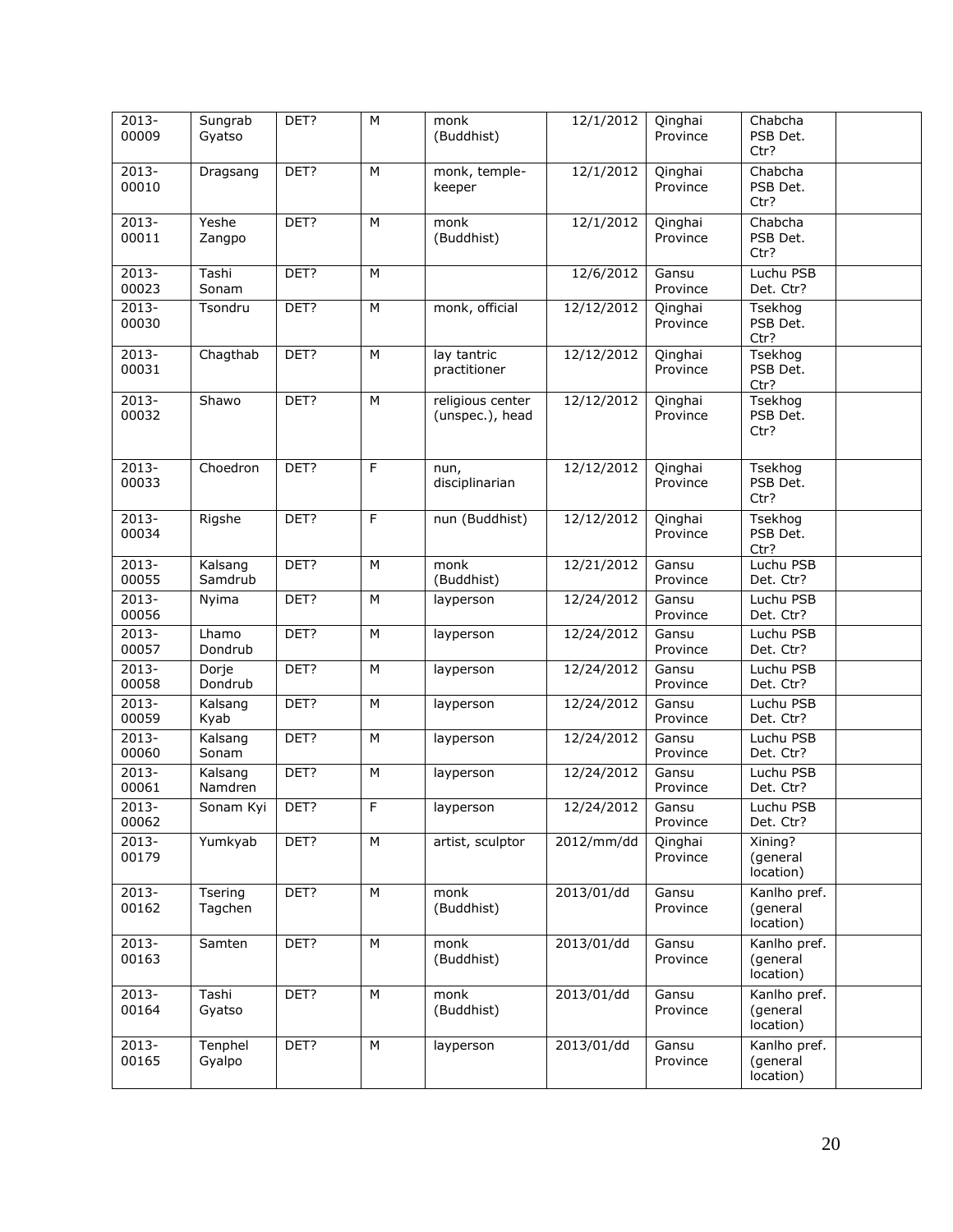| 2013-<br>00166    | Tensang             | DET? | M | monk<br>(Buddhist) | 2013/01/dd | Gansu<br>Province                           | Kanlho pref.<br>(general<br>location) |
|-------------------|---------------------|------|---|--------------------|------------|---------------------------------------------|---------------------------------------|
| $2014 -$<br>00147 | Lobsang<br>Tsering  | DET? | M | layperson          | 2013/07/dd | Tibet<br>[Xizang]<br>Auto.<br>Region        | Nagchu PSB<br>Det. Ctr?               |
| $2014 -$<br>00148 | Dagyal              | DET? | M | layperson          | 2013/07/dd | Tibet<br>[Xizang]<br>Auto.<br>Region        | Nagchu PSB<br>Det. Ctr?               |
| $2014 -$<br>00149 | Karma               | DET? |   | layperson          | 2013/07/dd | Tibet<br>[Xizang]<br>Auto.<br>Region        | Nagchu PSB<br>Det. Ctr?               |
| 2014-<br>00150    | Gyalhug             | DET? | M | layperson          | 2013/07/dd | Tibet<br>[Xizang]<br>Auto.<br>Region        | Nagchu PSB<br>Det. Ctr?               |
| $2014 -$<br>00151 | Sichoe              | DET? |   | layperson          | 2013/07/dd | Tibet<br>[Xizang]<br>Auto.<br>Region        | Nagchu PSB<br>Det. Ctr?               |
| $2014 -$<br>00152 | Choedar             | DET? | M | layperson          | 2013/07/dd | Tibet<br>[Xizang]<br>Auto.<br>Region        | Nagchu PSB<br>Det. Ctr?               |
| $2014 -$<br>00153 | Jampa               | DET? |   | layperson          | 2013/07/dd | Tibet<br>[Xizang]<br>Auto.<br>Region        | Nagchu PSB<br>Det. Ctr?               |
| $2014 -$<br>00154 | Gyalwa              | DET? | M | layperson          | 2013/07/dd | Tibet<br>[Xizang]<br>Auto.<br>Region        | Nagchu PSB<br>Det. Ctr?               |
| 2010-<br>00269    | Dungphug            | DET? | M | monk<br>(Buddhist) | 2013/07/dd | <b>Tibet</b><br>[Xizang]<br>Auto.<br>Region | Nagchu PSB<br>Det. Ctr?               |
| $2014 -$<br>00022 | Dorje<br>Rigzin     | DET? | M |                    | 1/3/2014   | Tibet<br>[Xizang]<br>Auto.<br>Region        | Chamdo<br>PSB Det.<br>Ctr?            |
| 2014-<br>00023    | Sonam               | DET? | M |                    | 1/3/2014   | Tibet<br>[Xizang]<br>Auto.<br>Region        | Chamdo<br>PSB Det.<br>Ctr?            |
| $2014 -$<br>00016 | Phuntsog<br>Namgyal | DET? | M |                    | 1/3/2014   | Tibet<br>[Xizang]<br>Auto.<br>Region        | Chamdo<br>PSB Det.<br>Ctr?            |
| 2014-<br>00017    | Pema<br>Tsultrim    | DET? | M |                    | 1/3/2014   | Tibet<br>[Xizang]<br>Auto.<br>Region        | Chamdo<br>PSB Det.<br>Ctr?            |
| $2014 -$<br>00018 | Dorje<br>Lodroe     | DET? | M |                    | 1/3/2014   | Tibet<br>[Xizang]<br>Auto.<br>Region        | Chamdo<br>PSB Det.<br>Ctr?            |
| $2014 -$<br>00019 | Yungdrung           | DET? | M |                    | 1/3/2014   | Tibet<br>[Xizang]<br>Auto.<br>Region        | Chamdo<br>PSB Det.<br>Ctr?            |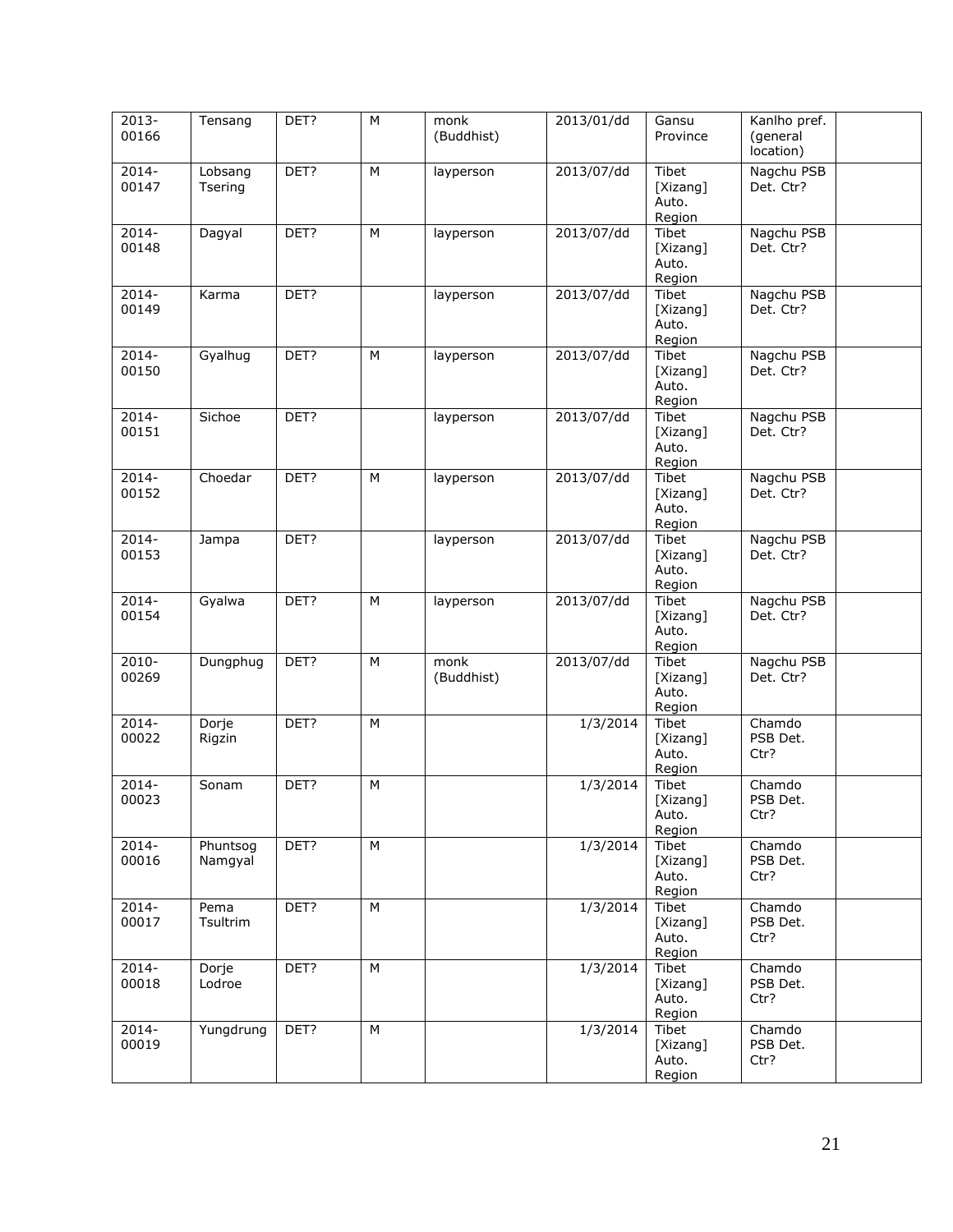| 2014-<br>00020 | Tatob         | DET? | M |                | 1/3/2014  | Tibet<br>[Xizang]<br>Auto. | Chamdo<br>PSB Det.<br>Ctr? |  |
|----------------|---------------|------|---|----------------|-----------|----------------------------|----------------------------|--|
|                |               |      |   |                |           | Region                     |                            |  |
| $2014 -$       | Norgye        | DET? | M | worker, day    | 1/14/2014 | Tibet                      | Lhasa                      |  |
| 00057          |               |      |   | laborer        |           | [Xizang]                   | (general                   |  |
|                |               |      |   |                |           | Auto.                      | location)                  |  |
|                |               |      |   |                |           | Region                     |                            |  |
| 2014-          | Geleg         | DET? | М | monk,          | 1/18/2014 | Qinghai                    | Pema PSB                   |  |
| 00038          |               |      |   | disciplinarian |           | Province                   | Det. Ctr?                  |  |
|                |               |      |   |                |           |                            |                            |  |
|                |               |      |   |                |           |                            |                            |  |
| $2014 -$       | Tselha        | DET? | M |                | 1/18/2014 | Qinghai                    | Pema PSB                   |  |
| 00039          | Kyab          |      |   |                |           | Province                   | Det. Ctr?                  |  |
| 2014-          | Lobsang       | DET? | М | monk, senior   | 3/4/2014  | Tibet                      | Pashoe PSB                 |  |
| 00166          | Choejor       |      |   |                |           | [Xizang]                   | Det. Ctr?                  |  |
|                |               |      |   |                |           | Auto.                      |                            |  |
|                |               |      |   |                |           | Region                     |                            |  |
|                |               |      | M | monk           |           |                            |                            |  |
| 2014-          | Kalsang       | DET? |   |                | 3/6/2014  | Tibet                      | Sog PSB                    |  |
| 00116          | Tsultrim      |      |   | (Buddhist)     |           | [Xizang]                   | Det. Ctr?                  |  |
|                |               |      |   |                |           | Auto.                      |                            |  |
|                |               |      |   |                |           | Region                     |                            |  |
| $2014 -$       | Thubten       | DET? | M | monk           | 3/6/2014  | Tibet                      | Sog PSB                    |  |
| 00117          | Palden        |      |   | (Buddhist)     |           | [Xizang]                   | Det. Ctr?                  |  |
|                |               |      |   |                |           | Auto.                      |                            |  |
|                |               |      |   |                |           | Region                     |                            |  |
| $2014 -$       | Norbu         | DET? | M | layperson      | 3/6/2014  | Tibet                      | Sog PSB                    |  |
| 00118          | Dondrub       |      |   |                |           | [Xizang]                   | Det. Ctr?                  |  |
|                |               |      |   |                |           | Auto.                      |                            |  |
|                |               |      |   |                |           | Region                     |                            |  |
| $2014 -$       | Monlam        | DET? | M | layperson      | 3/6/2014  | Tibet                      | Sog PSB                    |  |
| 00119          | Gyatso        |      |   |                |           | [Xizang]                   | Det. Ctr?                  |  |
|                |               |      |   |                |           | Auto.                      |                            |  |
|                |               |      |   |                |           | Region                     |                            |  |
| 2014-          | Tsering       | DET? | М | layperson      | 3/6/2014  | Tibet                      | Sog PSB                    |  |
| 00120          | Tharpa        |      |   |                |           | [Xizang]                   | Det. Ctr?                  |  |
|                |               |      |   |                |           | Auto.                      |                            |  |
|                |               |      |   |                |           | Region                     |                            |  |
| $2014 -$       | <b>Budrag</b> | DET? | M |                | 3/14/2014 | Tibet                      | Sog PSB                    |  |
| 00108          |               |      |   | layperson      |           |                            | Det. Ctr?                  |  |
|                |               |      |   |                |           | [Xizang]                   |                            |  |
|                |               |      |   |                |           | Auto.                      |                            |  |
|                |               |      |   |                |           | Region                     |                            |  |
| 2014-          | Rinchen       | DET? | M | layperson      | 3/28/2014 | Tibet                      | Sog PSB                    |  |
| 00159          | Wangdu        |      |   |                |           | [Xizang]                   | Det. Ctr?                  |  |
|                |               |      |   |                |           | Auto.                      |                            |  |
|                |               |      |   |                |           | Region                     |                            |  |
| 2014-          | Phurtse       | DET? | M | layperson      | 3/28/2014 | Tibet                      | Sog PSB                    |  |
| 00160          |               |      |   |                |           | [Xizang]                   | Det. Ctr?                  |  |
|                |               |      |   |                |           |                            |                            |  |
| 2014-          | Khedrub       | DET? | М | monk, abbot    | 4/13/2014 | Tibet                      | Chamdo                     |  |
| 00146          |               |      |   |                |           | [Xizang]                   | Pref. PSB                  |  |
|                |               |      |   |                |           | Auto.                      | Det. Ctr.                  |  |
|                |               |      |   |                |           | Region                     |                            |  |
| $2014 -$       | Thubga        | DET? | М | head, village  | 4/21/2014 | Sichuan                    | Palyul PSB                 |  |
| 00155          |               |      |   |                |           | Province                   |                            |  |
|                |               |      |   |                |           |                            | Det. Ctr?                  |  |
| $2014 -$       | Gade          | DET? | M | head, village  | 4/21/2014 | Sichuan                    | Palyul PSB                 |  |
| 00156          |               |      |   |                |           | Province                   | Det. Ctr?                  |  |
| 2014-          | Kyamo         | DET? | М | head, village  | 4/21/2014 | Sichuan                    | Palyul PSB                 |  |
| 00157          |               |      |   |                |           | Province                   | Det. Ctr?                  |  |
|                |               |      |   |                |           |                            |                            |  |
| $2014 -$       | Jamyang       | DET? | М | head, village  | 4/21/2014 | Sichuan                    | Palyul PSB                 |  |
| 00158          |               |      |   |                |           | Province                   | Det. Ctr?                  |  |
| $2014 -$       | Jampa         | DET? | M | layperson      | 5/12/2014 | Tibet                      | Chamdo                     |  |
| 00183          | Choephel      |      |   |                |           | [Xizang]                   | PSB Det.                   |  |
|                |               |      |   |                |           |                            | Ctr?                       |  |
|                |               |      |   |                |           |                            |                            |  |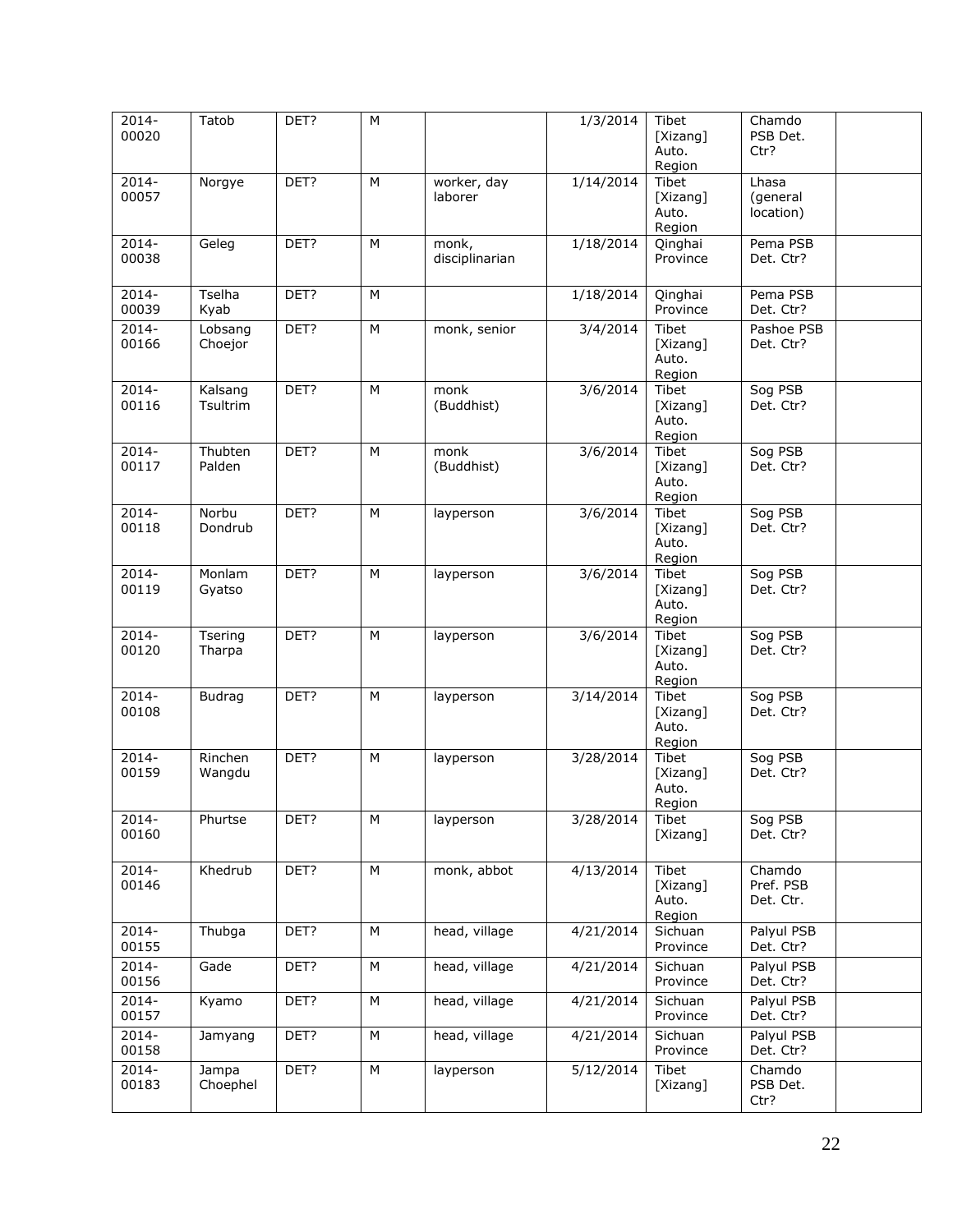|                   |                     |      |                |                    |                      | Auto.<br>Region     |                                          |  |
|-------------------|---------------------|------|----------------|--------------------|----------------------|---------------------|------------------------------------------|--|
| $2014 -$<br>00227 | Sherkyab            | DET? | M              | monk<br>(Buddhist) | 7/9/2014             | Sichuan<br>Province | Serthar PSB<br>Det. Ctr.                 |  |
| $2014 -$<br>00265 | Wangdrag            | DET? | M              | head, village      | 8/12/2014            | Sichuan<br>Province | Kardze<br>pref?<br>(general<br>location) |  |
| $2014 -$<br>00274 | Kunga<br>Sherab     | DET? | M              | layperson          | 8/12/2014            | Sichuan<br>Province | Sershul PSB<br>Det. Ctr?                 |  |
| $2014 -$<br>00276 | Karma<br>Rinchen    | DET? | M              | monk<br>(Buddhist) | $\frac{8}{12}{2014}$ | Sichuan<br>Province | Sershul PSB<br>Det. Ctr?                 |  |
| $2014 -$<br>00277 | Taga                | DET? | M              | layperson?         | 8/12/2014            | Sichuan<br>Province | Sershul PSB<br>Det. Ctr?                 |  |
| $2014 -$<br>00278 | Kunga<br>Tenzin     | DET? | M              | layperson?         | 8/12/2014            | Sichuan<br>Province | Sershul PSB<br>Det. Ctr?                 |  |
| $2014 -$<br>00279 | Dawa<br>Tashi       | DET? | M              | layperson?         | 8/12/2014            | Sichuan<br>Province | Sershul PSB<br>Det. Ctr?                 |  |
| $2014 -$<br>00280 | Karma<br>Tashi      | DET? | M              | layperson?         | 8/12/2014            | Sichuan<br>Province | Sershul PSB<br>Det. Ctr?                 |  |
| $2014 -$<br>00281 | Tashi<br>Gonpo      | DET? | M              | layperson?         | 8/12/2014            | Sichuan<br>Province | Sershul PSB<br>Det. Ctr?                 |  |
| $2014 -$<br>00282 | Jamyang<br>Sonam    | DET? | M              | layperson?         | 8/12/2014            | Sichuan<br>Province | Sershul PSB<br>Det. Ctr?                 |  |
| $2014 -$<br>00283 | Tashi               | DET? | M              | layperson?         | 8/12/2014            | Sichuan<br>Province | Sershul PSB<br>Det. Ctr?                 |  |
| 2014-<br>00284    | Tsering             | DET? | M              | layperson?         | 8/12/2014            | Sichuan<br>Province | Sershul PSB<br>Det. Ctr?                 |  |
| 2014-<br>00285    | Gyalug              | DET? | M              | layperson?         | 8/12/2014            | Sichuan<br>Province | Sershul PSB<br>Det. Ctr?                 |  |
| $2014 -$<br>00286 | Thubten<br>Choephel | DET? | M              | layperson?         | 8/12/2014            | Sichuan<br>Province | Sershul PSB<br>Det. Ctr?                 |  |
| $2014 -$<br>00287 | Pema<br>Gyalo       | DET? | M              | layperson?         | 8/12/2014            | Sichuan<br>Province | Sershul PSB<br>Det. Ctr?                 |  |
| $2014 -$<br>00288 | Yonten<br>Kyab      | DET? | M              | layperson?         | 8/12/2014            | Sichuan<br>Province | Sershul PSB<br>Det. Ctr?                 |  |
| $2014 -$<br>00289 | Lakyab              | DET? | M              | layperson?         | 8/12/2014            | Sichuan<br>Province | Sershul PSB<br>Det. Ctr?                 |  |
| $2014 -$<br>00290 | Wangchen            | DET? | M              | layperson?         | 8/12/2014            | Sichuan<br>Province | Sershul PSB<br>Det. Ctr?                 |  |
| 2014-<br>00291    | Tsogyal             | DET? | M              | layperson?         | 8/12/2014            | Sichuan<br>Province | Sershul PSB<br>Det. Ctr?                 |  |
| $2014 -$<br>00292 | Bugyal              | DET? | M              | layperson?         | 8/12/2014            | Sichuan<br>Province | Sershul PSB<br>Det. Ctr?                 |  |
| $2014 -$<br>00293 | Yangchen<br>Lhamo   | DET? | $\overline{F}$ | layperson?         | 8/12/2014            | Sichuan<br>Province | Sershul PSB<br>Det. Ctr?                 |  |
| $2014 -$<br>00294 | Tsekyab<br>Wangmo   | DET? | F              | layperson?         | 8/12/2014            | Sichuan<br>Province | Sershul PSB<br>Det. Ctr?                 |  |
| $2014 -$<br>00295 | Yeshe<br>Drolma     | DET? | F              | layperson?         | 8/12/2014            | Sichuan<br>Province | Sershul PSB<br>Det. Ctr?                 |  |
| $2014 -$<br>00296 | Yangchen<br>Palmo   | DET? | F              | layperson?         | 8/12/2014            | Sichuan<br>Province | Sershul PSB<br>Det. Ctr?                 |  |
| $2014 -$<br>00302 | Dawa<br>Lhamo       | DET? | F              | layperson          | 8/12/2014            | Sichuan<br>Province | Kardze pref.<br>(general<br>location)    |  |
| $2014 -$<br>00303 | Dawa<br>Tsomo       | DET? | F              | writer, blogger    | 8/23/2014            | Qinghai<br>Province | Dzatoe PSB<br>Det. Ctr?                  |  |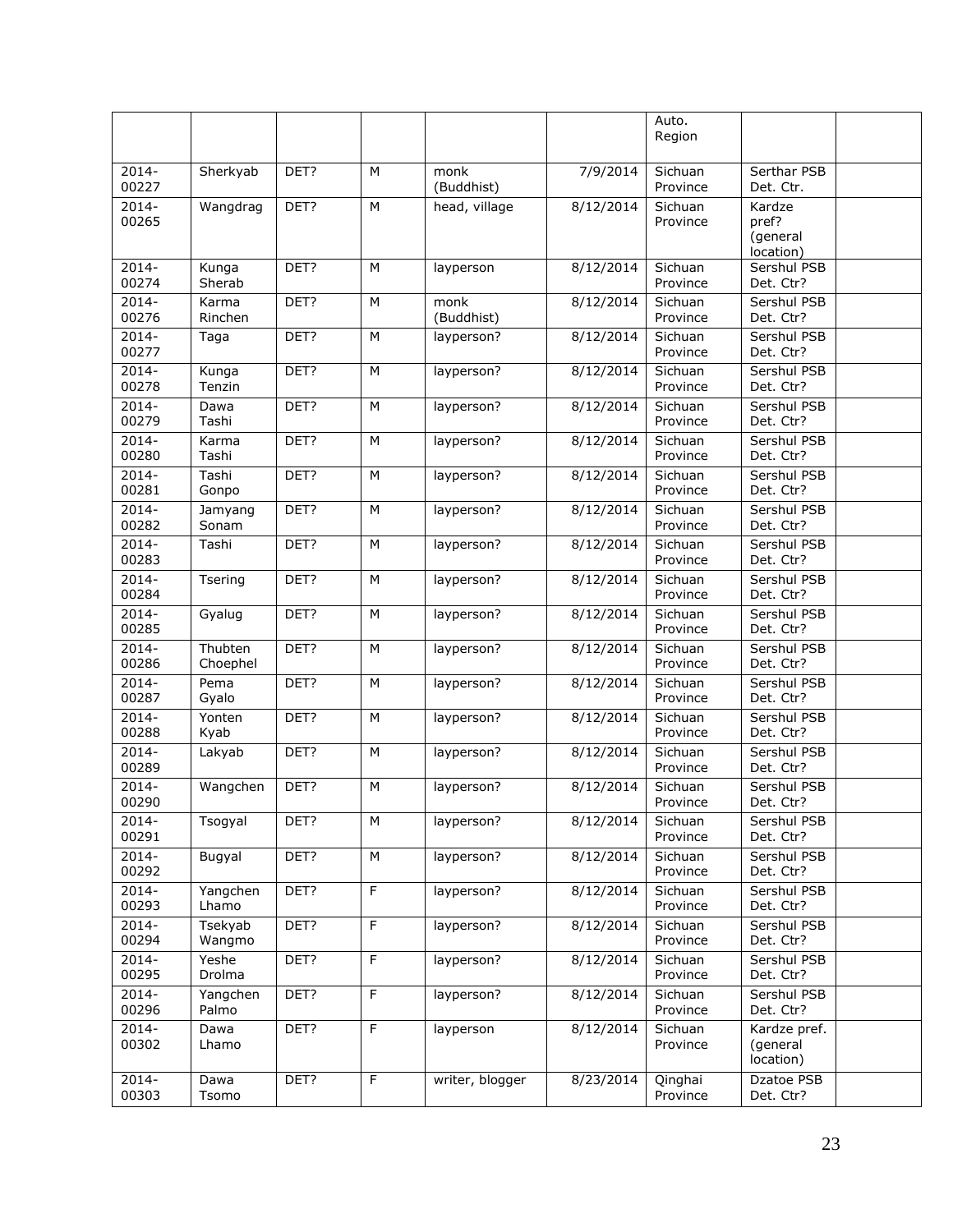| $2014 -$<br>00304 | Kunsang<br>Lhamo   | DET?     | F | nun (Buddhist)          | 8/26/2014  | Qinghai<br>Province                  | Xining?<br>(general<br>location) |  |
|-------------------|--------------------|----------|---|-------------------------|------------|--------------------------------------|----------------------------------|--|
| $2014 -$<br>00311 | Pagyal             | DET?     | M | layperson?              | 2014/08/dd | Sichuan<br>Province                  | Sershul PSB<br>Det. Ctr?         |  |
| $2014 -$<br>00312 | Tseko              | DET?     | M | layperson?              | 2014/08/dd | Sichuan<br>Province                  | Sershul PSB<br>Det. Ctr?         |  |
| $2014 -$<br>00372 | Dorje<br>Rinchen   | DET?     | M | business<br>(unspec.)   | 10/16/2014 | Sichuan<br>Province                  | Serthar PSB<br>Det. Ctr?         |  |
| $2015 -$<br>00036 | Lokar              | DET?     | M |                         | 12/7/2014  | Qinghai<br>Province                  | Darlag PSB<br>Det. Ctr?          |  |
| $2015 -$<br>00037 | Tashi              | DET?     | M |                         | 12/7/2014  | Qinghai<br>Province                  | Darlag PSB<br>Det. Ctr?          |  |
| $2015 -$<br>00038 | Tsephel            | DET?     | M |                         | 12/7/2014  | Qinghai<br>Province                  | Darlag PSB<br>Det. Ctr?          |  |
| $2015 -$<br>00039 | Tsekyab            | DET?     | M |                         | 12/7/2014  | Qinghai<br>Province                  | Darlag PSB<br>Det. Ctr?          |  |
| $2015 -$<br>00032 | Samdrag            | DET?     | M | villager<br>(unspec.)   | 12/15/2014 | Qinghai<br>Province                  | Gade PSB<br>Det. Ctr?            |  |
| $2015 -$<br>00033 | Tenpa<br>Gyal      | DET?     | M | villager<br>(unspec.)   | 12/15/2014 | Qinghai<br>Province                  | Gade PSB<br>Det. Ctr?            |  |
| $2015 -$<br>00034 | Nyatri             | DET?     | M | villager<br>(unspec.)   | 12/15/2014 | Qinghai<br>Province                  | Gade PSB<br>Det. Ctr?            |  |
| $2015 -$<br>00021 | Chime<br>Dorje     | DET?     | M | herder                  | 12/22/2014 | Sichuan<br>Province                  | Ngaba PSB<br>Det. Ctr?           |  |
| $2015 -$<br>00022 | Chenpa             | DET?     | F | herder                  | 12/22/2014 | Sichuan<br>Province                  | Ngaba PSB<br>Det. Ctr?           |  |
| $2015 -$<br>00023 | Yime               | DET?     | M | herder                  | 12/22/2014 | Sichuan<br>Province                  | Ngaba PSB<br>Det. Ctr?           |  |
| $2015 -$<br>00239 | Tsewang<br>Dondrub | DET?     | M |                         | 12/26/2014 | Tibet<br>[Xizang]<br>Auto.<br>Region | Dingri<br>(general<br>location)  |  |
| $2015 -$<br>00160 | Sanggye<br>Khar    | DET?     | M | herder                  | 4/26/2015  | Gansu<br>Province                    | Sangchu<br>PSB Det.<br>Ctr?      |  |
| $2015 -$<br>00161 | Sonam<br>Gyatso    | DET?     | M | herder                  | 4/26/2015  | Gansu<br>Province                    | Sangchu<br>PSB Det.<br>Ctr?      |  |
| $2015 -$<br>00244 | Jamyang            | DET?     | M | layperson               | 6/5/2015   | Gansu<br>Province                    | Machu PSB<br>Det. Ctr?           |  |
| $2015 -$<br>00232 | Tadrin<br>Wanggyal | DET?     | M | layperson               | 6/10/2015  | Gansu<br>Province                    | Chone PSB<br>Det. Ctr?           |  |
| $2015 -$<br>00233 | Trinle<br>Gyatso   | DET?     | M | monk<br>(Buddhist)      | 6/10/2015  | Gansu<br>Province                    | Chone PSB<br>Det. Ctr?           |  |
| $2015 -$<br>00279 | Choekyi            | DET?     | M | monk<br>(Buddhist)      | 6/19/2015  | Sichuan<br>Province                  | Serthar PSB<br>Det. Ctr?         |  |
| $2015 -$<br>00259 | Tashi Kyi          | DET?     | F | herder                  | 7/2/2015   | Sichuan<br>Province                  | Ngaba PSB<br>Det. Ctr?           |  |
| 2004-<br>00243    | Wangdu             | DET/life | M | NGO, health             | 3/14/2008  | Tibet<br>[Xizang]<br>Auto.<br>Region | <b>TAR Prison</b><br>(Drapchi)   |  |
| 2010-<br>00443    | Jampal<br>Wangchug | DET/life | M | monk,<br>disciplinarian | 4/11/2008  | Tibet<br>[Xizang]<br>Auto.<br>Region | Lhasa?<br>(general<br>location)  |  |